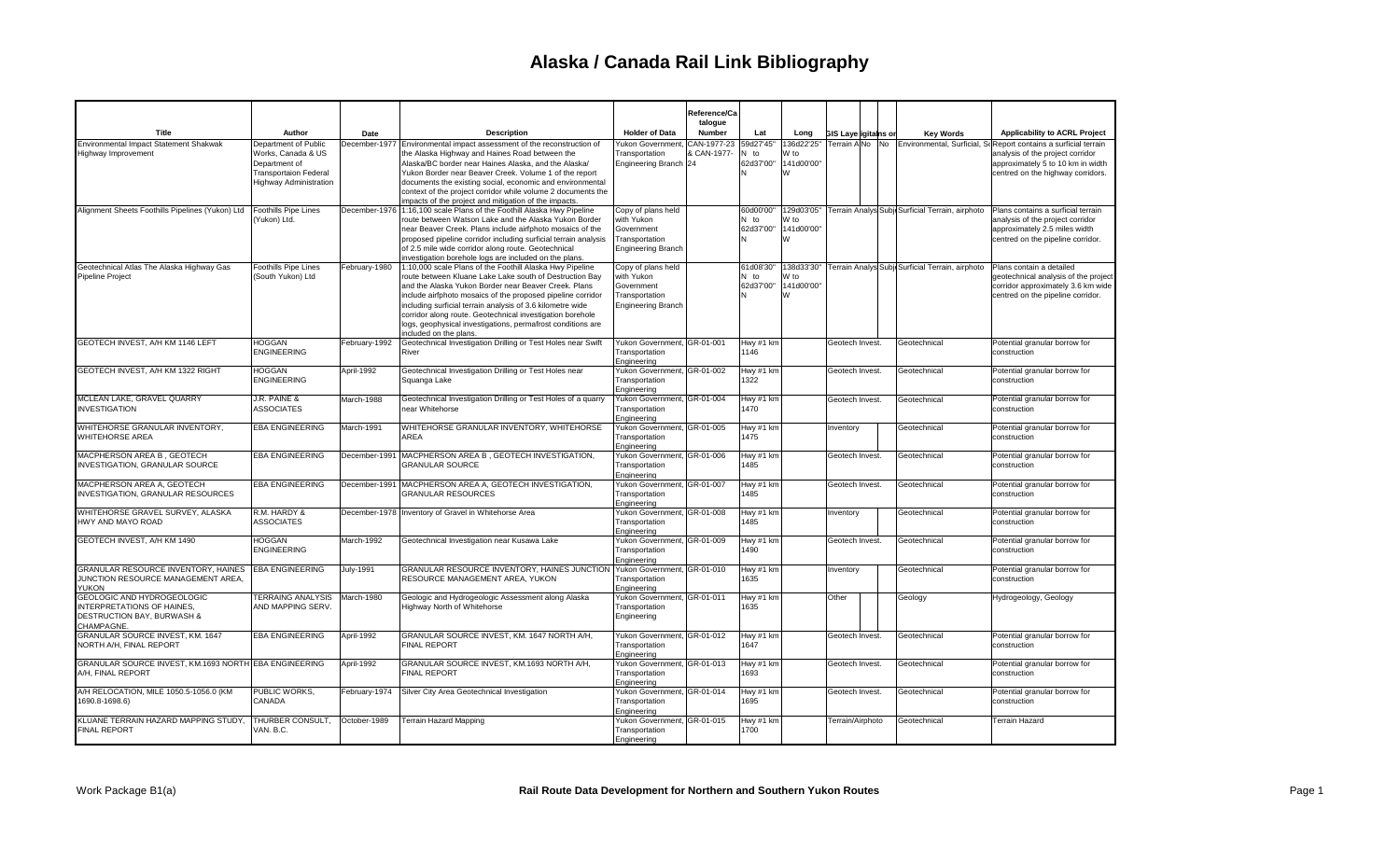|                                                                                                                                   |                                                             |               |                                                                                                                                              |                                                              | Reference/Ca<br>talogue |                             |      |                             |  |                                               |                                               |  |                   |
|-----------------------------------------------------------------------------------------------------------------------------------|-------------------------------------------------------------|---------------|----------------------------------------------------------------------------------------------------------------------------------------------|--------------------------------------------------------------|-------------------------|-----------------------------|------|-----------------------------|--|-----------------------------------------------|-----------------------------------------------|--|-------------------|
| Title                                                                                                                             | Author                                                      | Date          | <b>Description</b>                                                                                                                           | <b>Holder of Data</b>                                        | Number                  | Lat                         | Long | <b>GIS Layerigitains or</b> |  | <b>Key Words</b>                              | <b>Applicability to ACRL Project</b>          |  |                   |
| KLUANE TERRAIN HAZARD MAPPING STUDY,<br>PHASE 1 REPORT                                                                            | THURBER CONSULT,<br>VAN, B.C                                | July-1989     | <b>Terrain Hazard Mapping</b>                                                                                                                | Yukon Government, GR-01-016<br>Transportation<br>Engineering |                         | Hwy #1 km<br>1700           |      | Terrain/Airphoto            |  | Geotechnical                                  | <b>Terrain Hazard</b>                         |  |                   |
| ESEBASE BOREHOLE/TESTPIT DATABASE.<br>NORTH A/H CORRIDOR, KM 1748-1966 (VOL 1<br>OF 2)                                            | <b>EBA ENGINEERING</b>                                      | August-1989   | Geotechnical Test Data Logs in Ezebase                                                                                                       | Yukon Government, GR-01-017<br>Transportation<br>Engineering |                         | Hwy #1 km<br>1750           |      | Geotech Invest.             |  | Geotechnical                                  | Potential granular borrow for<br>construction |  |                   |
| GRANULAR RESOURCES INVENTORY. NORTH EBA ENGINEERING<br>A/H CORRIDOR, KM 1748-1966 (VOL 2 OF 2)                                    |                                                             | August-1989   | <b>GRANULAR RESOURCES INVENTORY, NORTH A/H</b><br>CORRIDOR, KM 1748-1966 (VOL 2 OF 2)                                                        | Yukon Government, GR-01-018<br>Transportation<br>Engineering |                         | Hwy #1 km<br>1750           |      | Inventory                   |  | Geotechnical                                  | Potential granular borrow for<br>construction |  |                   |
| GRANULAR SOURCE INVEST, KM 1900.8,<br>1902.0, 1903.5 NORTH A/H, FINAL REPORT                                                      | <b>EBA ENGINEERING</b>                                      | May-1992      | GRANULAR SOURCE INVEST, KM 1900.8, 1902.0, 1903.5<br>NORTH A/H, FINAL REPORT                                                                 | Yukon Government, GR-01-019<br>Transportation<br>Engineering |                         | Hwy #1 km<br>1900           |      | Geotech Invest.             |  | Geotechnical                                  | Potential granular borrow for<br>construction |  |                   |
| A/H GAS PIPELINE PROJECT, PLANS FOR<br>DEALING WITH SLOPE INSTABILITY, YUKON<br>SECTION                                           | FOOTHILLS, CALGARY November-1981<br><b>ALTA</b>             |               | A/H GAS PIPELINE PROJECT, PLANS FOR DEALING<br>WITH SLOPE INSTABILITY, YUKON SECTION                                                         | Yukon Government, GR-01-022<br>Transportation<br>Engineering |                         | Hwy #1 km<br>NA             |      | Other                       |  | Geotechnical                                  | <b>Terrain Hazard</b>                         |  |                   |
| FOOTHILLS PIPELINE ROUTE, TEST HOLE<br>LOGS                                                                                       | <b>KLOHN LEONOFF</b>                                        |               | December-1976 FOOTHILLS PIPELINE ROUTE, TEST HOLE LOGS                                                                                       | Yukon Government, GR-01-025<br>Transportation<br>Engineering |                         | Hwy #1 km<br>NA             |      | Geotech Invest.             |  | Geotechnical, Drill Logs                      | Geotechnical Data                             |  |                   |
| <b>GEOTECHNICAL INFORMATION. WHITE RIVER PWC</b><br>PIT #2, KM 1878                                                               |                                                             | April-1990    | <b>GEOTECHNICAL INFORMATION. WHITE RIVER PIT #2.</b><br>KM 1878                                                                              | Yukon Government, GR-01-026<br>Transportation<br>Engineering |                         | Hwy #1 km<br>1878           |      | Geotech Invest.             |  | Geotechnical                                  | Geotechnical Data                             |  |                   |
| TESLIN RIVER BRIDGE, GEOTECHNICAL<br>REPORT                                                                                       | BUCKLAND & TAYLOR January-1993                              |               | TESLIN RIVER BRIDGE, GEOTECHNICAL REPORT                                                                                                     | Yukon Government, GR-01-027<br>Transportation<br>Engineering |                         | Hwy #1 km<br>1346           |      | Geotech Invest.             |  | Geotechnical                                  | Geotechnical Data                             |  |                   |
| ROCK SLOPE EVALUATION, WHITE RIVER<br>NORTH APPROACH                                                                              | <b>EBA ENGINEERING</b>                                      | January-1995  | ROCK SLOPE EVALUATION, WHITE RIVER NORTH<br><b>APPROACH</b>                                                                                  | Yukon Government, GR-01-028<br>Transportation<br>Engineering |                         | Hwy #1 km<br>1880           |      | Geotech Invest              |  | Geotechnical                                  |                                               |  | Geotechnical Data |
| <b>GRANULAR INVESTIGATION, GREATER</b><br>WHITEHORSE INVENTORY OF SAND AND<br><b>GRAVEL RESERVES, WHITEHORSE, YUKON</b><br>(1995) | <b>HOGGAN</b><br><b>ENGINEERING</b>                         | August-1995   | GRANULAR INVESTIGATION, GREATER WHITEHORSE<br>INVENTORY OF SAND AND GRAVEL RESERVES,<br>WHITEHORSE, YUKON (1995)                             | Yukon Government, GR-01-029<br>Transportation<br>Engineering |                         | Hwy #1 km<br>1475           |      | Geotech Invest.             |  | Geotechnical                                  | Potential granular borrow for<br>construction |  |                   |
| AIRPHOTO INTERPRETATION OF GRANULAR<br>MATERIAL SOURCES FROM KM 1850 TO 1963,<br>ALASKA HIGHWAY                                   | G. HOREL                                                    | February-1988 | AIRPHOTO INTERPRETATION OF GRANULAR MATERIAL<br>SOURCES FROM KM 1850 TO 1963, ALASKA HIGHWAY                                                 | Yukon Government, GR-01-030<br>Transportation<br>Engineering |                         | Hwy #1 km<br>1850           |      | Terrain/Airphoto            |  | Geotechnical                                  | Airphotos                                     |  |                   |
| GEOTECHNICAL INVESTIGATIONS - TESLIN<br>AIRPORT UPGRADING                                                                         | <b>PUBLIC WORKS</b><br>CANADA                               |               | ############# GEOTECHNICAL INVESTIGATIONS - TESLIN AIRPORT<br><b>UPGRADING</b>                                                               | Yukon Government, GR-01-031<br>Transportation<br>Engineering |                         | Airport at<br><b>TESLIN</b> |      | Geotech Invest.             |  | Geotechnical                                  | Geotechnical Data                             |  |                   |
| ENVIRONMENTAL ASSESSMENT STUDY,<br>ALASKA HWY. KM 1008-1635, TERRAIN<br>ANALYSIS, 1978                                            | PUBLIC WORKS<br>CANADA                                      | January-1979  | ENVIRONMENTAL ASSESSMENT STUDY, ALASKA HWY<br>KM 1008-1635, TERRAIN ANALYSIS, 1978                                                           | Yukon Government, GR-01-032<br>Transportation<br>Engineering |                         | Hwy #1 km<br>ALL            |      | Terrain/Airphoto            |  | Geotechnical, Environment Geotechnical Data   |                                               |  |                   |
| SHAKWAK PROJECT, TERRAIN DATA<br><b>ANALYSIS</b>                                                                                  | <b>THURBER</b><br><b>CONSULTANTS</b><br><b>VICTORIA</b>     | May-1978      | SHAKWAK PROJECT, TERRAIN DATA ANALYSIS                                                                                                       | Yukon Government, GR-01-033<br>Transportation<br>Engineering |                         | Hwy #1 km<br>1634           |      | Terrain/Airphoto            |  | Geotechnical, Terrain,                        | Geotechnical Data                             |  |                   |
| THERMISTOR INSTALLATION, SHAKWAK<br>PROJECT, KM 1928.4, ALASKA HWY                                                                | J.R. PAINE &<br>ASSOCIATES LTD.                             | January-1997  | THERMISTOR INSTALLATION, SHAKWAK PROJECT, KM<br>1928.4, ALASKA HWY                                                                           | Yukon Government, GR-01-034<br>Transportation<br>Engineering |                         | Hwy #1 km<br>1928           |      | Geotech Invest.             |  | Geotechnical, Thermistor                      | Permafrost                                    |  |                   |
| EMBANKMENT FAILURE INVESTIGATION,<br>SHAKWAK PROJECT, KM 1955 ALASKA HWY                                                          | J.R. PAINE &<br>ASSOCIATES LTD.                             | February-1997 | EMBANKMENT FAILURE INVESTIGATION, SHAKWAK<br>PROJECT, KM 1955 ALASKA HWY                                                                     | Yukon Government, GR-01-035<br>Transportation<br>Engineering |                         | Hwy #1 km<br>1955           |      | Geotech Invest.             |  | Geotechnical, Slope Stabili Geotechnical Data |                                               |  |                   |
| QUARRY INVESTIGATION; BORROW<br>SOURCES; KM 1830.2 - AREA 1 & AREA 2, AND ENGINEERING &<br>KM 1866.0; ALASKA HIGHWAY, YUKON       | <b>HOGGAN</b><br><b>TESTING</b>                             |               | November-1997 Rock quarry investigations for construction borrow purposes                                                                    | Yukon Government, GR-01-036<br>Transportation<br>Engineering |                         | Hwy #1 km<br>1830           |      | Geotech Invest.             |  | Geotechnical, Quarry                          | Potential granular borrow for<br>construction |  |                   |
| MARSH LAKE SOLID WASTE DISPOSAL<br>FACILITY, GEOTECHNCIAL INVESTIGATION<br>AND LAND USE INVENTORY PLAN                            | <b>EBA ENGINEERING</b>                                      |               | November-1998 Borrow Pit at the Garbage Dump                                                                                                 | Yukon Government, GR-01-037<br>Transportation<br>Engineering |                         | Hwy #1 km<br>1429           |      | Geotech Invest.             |  | Geotechnical, Landfill                        | Potential granular borrow for<br>construction |  |                   |
| GEOTECHNICAL SERVICES KM 1691.7 TO<br>1717.3 ALASKA HIGHWAY, #1, YUKON 2004                                                       | <b>HOGGAN</b><br><b>ENGINEERING &amp;</b><br><b>TESTING</b> | October-2004  | GEOTECHNICAL SERVICES KM 1691.7 TO 1717.3<br>ALASKA HIGHWAY, #1, YUKON 2004                                                                  | Yukon Government, GR-01-038<br>Transportation<br>Engineering |                         | Hwy #1 km<br>1691.7         |      | Geotech Invest.             |  | Geotechnical                                  | Geotechnical Data                             |  |                   |
| GEOTECHNICAL SERVICES KM 1691.7 TO<br>1717.3 ALASKA HIGHWAY, #1, YUKON 2004<br><b>VOLUME 1)</b>                                   | <b>HOGGAN</b><br><b>ENGINEERING &amp;</b><br><b>TESTING</b> | October-2004  | Volume 1 contains AUGER DRILLING PROGRAM & GPS<br>DATA.                                                                                      | Yukon Government, GR-01-039<br>Transportation<br>Engineering |                         | Hwy #1 km<br>1691.7         |      | Geotech Invest.             |  | Geotechnical                                  | Geotechnical Data                             |  |                   |
| GEOTECHNICAL SERVICES KM 1691.7 TO<br>1717.3 ALASKA HIGHWAY, #1, YUKON 2004<br>(VOLUME 2)                                         | <b>HOGGAN</b><br><b>ENGINEERING &amp;</b><br><b>TESTING</b> | October-2004  | Volume 2 contains ROCK DRILLING & TEST PITTING at KN<br>1699.7 LHS, KM 1706.2 LHS (Soldier Summit), and KM<br>1712.9 LHS (Williscroft Creek) | Yukon Government, GR-01-040<br>Transportation<br>Engineering |                         | Hwy #1 km<br>1691.7         |      | Geotech Invest.             |  | Geotechnical                                  | Geotechnical Data                             |  |                   |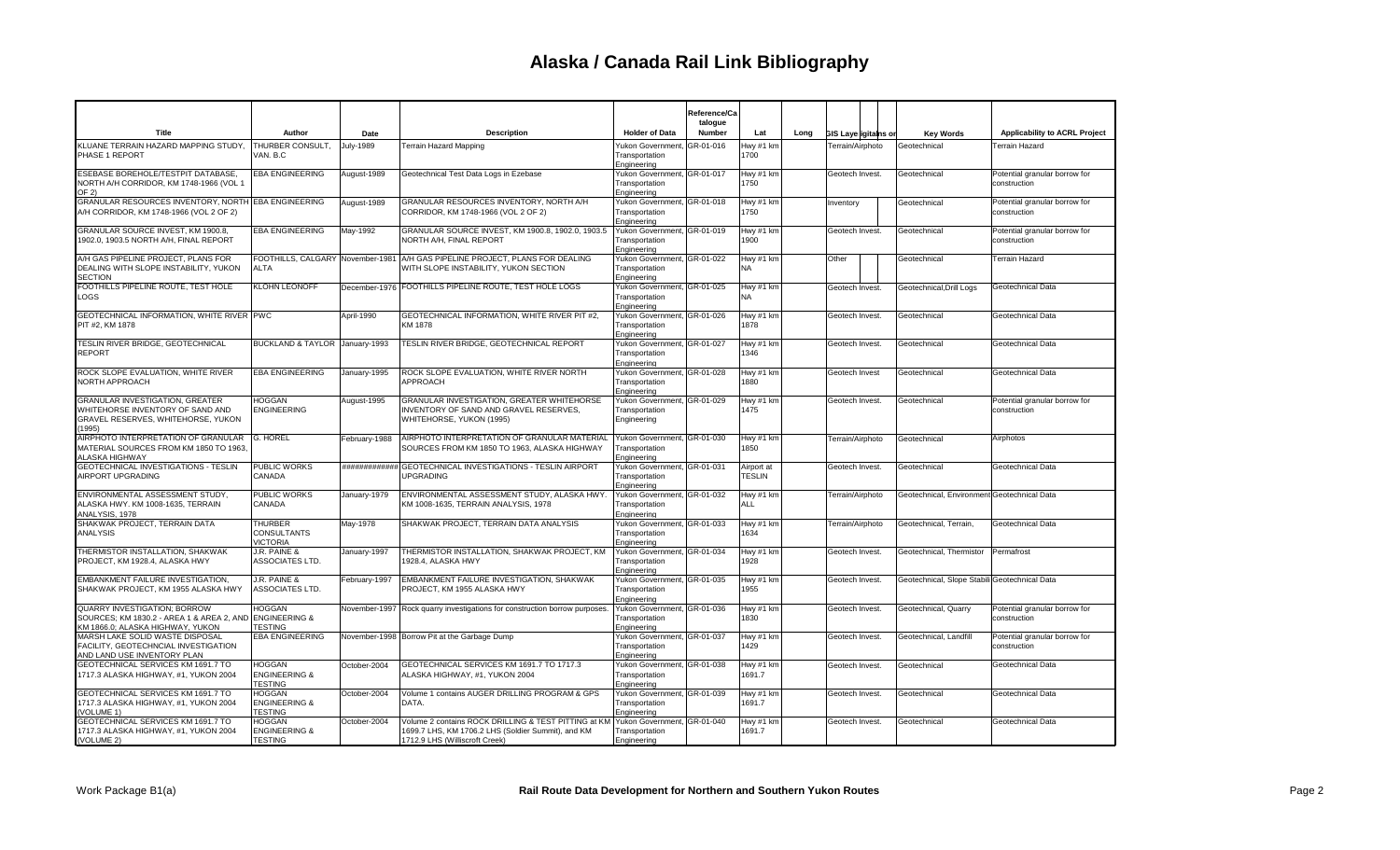|                                                                                                                |                                                             |               |                                                                                                                      |                                                              | Reference/Ca<br>talogue |                     |      |                             |                                               |                                      |
|----------------------------------------------------------------------------------------------------------------|-------------------------------------------------------------|---------------|----------------------------------------------------------------------------------------------------------------------|--------------------------------------------------------------|-------------------------|---------------------|------|-----------------------------|-----------------------------------------------|--------------------------------------|
| Title                                                                                                          | Author                                                      | Date          | <b>Description</b>                                                                                                   | <b>Holder of Data</b>                                        | Number                  | Lat                 | Long | <b>GIS Layerigitains or</b> | <b>Kev Words</b>                              | <b>Applicability to ACRL Project</b> |
| GEOTECHNICAL SERVICES KM 1691.7 TO<br>1717.3 ALASKA HIGHWAY, #1, YUKON 2004<br>(VOLUME 3)                      | <b>HOGGAN</b><br><b>ENGINEERING &amp;</b><br><b>TESTING</b> | October-2004  | <b>ESEBASE SOILS LOGS</b>                                                                                            | Yukon Governmen<br>Transportation<br>Engineering             | GR-01-041               | Hwy #1 km<br>1691.7 |      | Geotech Invest.             | Geotechnical                                  | Geotechnical Data                    |
| <b>GEOTECH INVESTIGATIONS, SOUTH</b><br>KLONDIKE HWY, FRASER PIT KM 36.5                                       | PWC. WHSE                                                   | October-1985  | GEOTECH INVESTIGATIONS, SOUTH KLONDIKE HWY.<br>FRASER PIT KM 36.5                                                    | Yukon Government, GR-02-002<br>Transportation<br>Engineering |                         | Hwy #2 km<br>36     |      | Geotech Invest.             | Geotechnical                                  | Geotechnical Data                    |
| GEOTECH INVESTIGATIONS, SOUTH<br>KLONDIKE HWY, KM 24-44                                                        | PWC, WHSE                                                   | January-1986  | GEOTECH INVESTIGATIONS, SOUTH KLONDIKE HWY,<br>KM 24-44                                                              | Yukon Government, GR-02-003<br>Transportation<br>Engineering |                         | Hwy #2 km<br>40     |      | Geotech Invest.             | Geotechnical                                  | Geotechnical Data                    |
| GEOTECH INVESTIGATION, SOUTH KLONDIKE PWC, WHSE<br>HWY, KM 44-80, REPORT & APPENDIX A, VOL<br>1 OF 4           |                                                             | March-1987    | GEOTECH INVESTIGATION, SOUTH KLONDIKE HWY, KM<br>44-80, REPORT & APPENDIX A, VOL 1 OF 4                              | Yukon Government, GR-02-004<br>Transportation<br>Engineering |                         | Hwy #2 km<br>50     |      | Geotech Invest.             | Geotechnical                                  | Geotechnical Data                    |
| GEOTECH INVESTIGATION, SOUTH KLONDIKE PWC, WHSE<br>HWY, KM 44-80 ,APPENDICES B & C, VOL 2 OF                   |                                                             | March-1987    | GEOTECH INVESTIGATION, SOUTH KLONDIKE HWY, KM<br>44-80 ,APPENDICES B & C, VOL 2 OF 4                                 | Yukon Government, GR-02-005<br>Transportation<br>Engineering |                         | Hwy #2 km<br>50     |      | Geotech Invest.             | Geotechnical                                  | Geotechnical Data                    |
| GEOTECH INVESTIGATIONS, SOUTH<br>KLONDIKE HWY, KM 44-80, CENTRELINE<br>DRILL HOLE LOGS, APPENDIX D, VOL 3 OF 4 | PWC, WHSE                                                   | March-1987    | GEOTECH INVESTIGATIONS, SOUTH KLONDIKE HWY,<br>KM 44-80, CENTRELINE DRILL HOLE LOGS, APPENDIX<br>D. VOL 3 OF 4       | Yukon Government, GR-02-006<br>Transportation<br>Engineering |                         | Hwy #2 km<br>50     |      | Geotech Invest.             | Geotechnical                                  | Geotechnical Data                    |
| GEOLOGY OF WHITEHORSE, ALLLIGATOR<br>LAKE, FENWICK CREEK, CARCROSS, & PART<br>OF ROBINSON MAP AREA             | <b>INDIAN &amp; NORTHERN</b><br>AFFAIRS, YUK REGN           | #VALUE!       | GEOLOGY OF WHITEHORSE, ALLLIGATOR LAKE,<br>FENWICK CREEK, CARCROSS, & PART OF ROBINSON<br><b>MAP AREA</b>            | Yukon Government, GR-02-017<br>Transportation<br>Engineering |                         | Hwy #2 km<br>140    |      | Terrain/Airphoto            | Terrain, Air Photo, Geology Geotechnical Data |                                      |
| GEOTECH STABILITY INVESTIGATION,<br>KLONDIKE HIGHWAY SOUTH & ALASKA HWY                                        | YTG. WHSE                                                   | July-1989     | GEOTECH STABILITY INVESTIGATION, KLONDIKE<br>HIGHWAY SOUTH & ALASKA HWY.                                             | Yukon Government, GR-02-018<br>Transportation<br>Engineering |                         | Hwy #2 km<br>159    |      | Other                       | Slope Stability                               | Geotechnical Data                    |
| GRANULAR SOURCE INVESTIGATION, KM 112, YTG<br>S. KLONDIKE HWY                                                  |                                                             | April-1990    | GRANULAR SOURCE INVESTIGATION, KM 112, S.<br><b>KLONDIKE HWY</b>                                                     | Yukon Government, GR-02-019<br>Transportation<br>Engineering |                         | Hwy #2 km<br>112    |      | Geotech Invest.             | Quarry, Geotechnical                          | <b>Potential Borrow Sources</b>      |
| GEOTECH INVESTIGATIONS, KM 223-237.<br><b>KLONDIKE HWY</b>                                                     | J.R. PAINE &<br><b>ASSOCIATES LTD</b>                       | May-1989      | GEOTECH INVESTIGATIONS, KM 223-237, KLONDIKE<br><b>HWY</b>                                                           | Yukon Government, GR-02-020<br>Transportation<br>Engineering |                         | Hwy #2 km<br>230    |      | Geotech Invest.             | Geotechnical                                  | Geotechnical Data                    |
| TAKHINI BRIDGE PIT, KM 196, KLONDIKE HWY YTG                                                                   |                                                             | April-1990    | TAKHINI BRIDGE PIT, KM 196, KLONDIKE HWY                                                                             | Yukon Government, GR-02-022<br>Transportation<br>Engineering |                         | Hwy #2 km<br>196    |      | Geotech Invest.             | Quarry, Geotechnical                          | <b>Potential Borrow Sources</b>      |
| PRELIMINARY INVESTIGATIONS, TATCHUN<br>HILL. KLONDIKE HWY #2                                                   | J.R. PAINE &<br><b>ASSOCIATES LTD</b>                       | October-1984  | Soils Investigations into Slope stability due to Permafrost                                                          | Yukon Government, GR-02-023<br>Transportation<br>Engineering |                         | Hwy #2 km<br>382    |      | Geotech Invest.             | Slope Stability                               | Slope Stability                      |
| TATCHUN HILL INVESTIGATION. KLONDIKE<br><b>HWY#2</b>                                                           | J.R.PAINE &<br><b>ASSOCIATES</b>                            | October-1985  | Soils Investigations into Slope stability due to Permafrost                                                          | Yukon Government, GR-02-024<br>Transportation<br>Engineering |                         | Hwy #2 km<br>382    |      | Geotech Invest.             | Slope Stability                               | Slope Stability                      |
| GRAVEL SOURCE INVESTIGATION, KLONDIKE YTG, WHSE<br>HWY KM 382. TATCHUN HILL                                    |                                                             | June-1991     | Borrow Source Geotechnical Data                                                                                      | Yukon Government, GR-02-025<br>Transportation<br>Engineering |                         | Hwy #2 km<br>382    |      | Geotech Invest.             | Quarry, Geotechnical                          | <b>Potential Borrow Sources</b>      |
| TATCHUN HILL SLOPE STABLIZATION, KM 382 YTG, WHSE<br>KLONDIKE HWY , SUMMARY                                    |                                                             | October-1990  | Soils Investigations into Slope stability due to Permafrost                                                          | Yukon Government, GR-02-026<br>Transportation<br>Engineering |                         | Hwy #2 km<br>382    |      | Other                       | Slope Stability                               | <b>Slope Stability</b>               |
| BORROW INVESTIGATION, KLONDIKE HWY<br>KM 423-508                                                               | <b>EBA ENGINEERING</b>                                      | January-1984  | BORROW INVESTIGATION, KLONDIKE HWY KM 423-508                                                                        | Yukon Government, GR-02-027<br>Transportation<br>Engineering |                         | Hwy #2 km<br>500    |      | Geotech Invest.             | Quarry, Geotechnical                          | <b>Potential Borrow Sources</b>      |
| GEOTECH EVALUATION, PROPOSED<br>KLONDIKE HWY REALIGNMENT, KM 510-518<br>(11% HILL), NEAR STEWART CROSSING      | <b>EBA ENGINEERING</b>                                      | December-1982 | GEOTECH EVALUATION, PROPOSED KLONDIKE HWY<br>REALIGNMENT, KM 510-518 (11% HILL), NEAR STEWART<br>CROSSING            | Yukon Government, GR-02-028<br>Transportation<br>Engineering |                         | Hwy #2 km<br>510    |      | Geotech Invest.             | Geotechnical                                  | Geotechnical Data                    |
| BORROW INVESTIGATION, KLONDIKE HWY<br>KM 538-620                                                               | <b>EBA ENGINEERING</b>                                      | June-1986     | BORROW INVESTIGATION, KLONDIKE HWY KM 538-620                                                                        | Yukon Government, GR-02-030<br>Transportation<br>Engineering |                         | Hwy #2 km<br>600    |      | Geotech Invest.             | Quarry, Geotechnical                          | <b>Potential Borrow Sources</b>      |
| SLOPE STABILITY EVALUATION, FLAT CREEK<br>HILL KM 664, KLONDIKE HWY, FINAL REPORT                              | <b>EBA ENGINEERING</b>                                      | March-1989    | SLOPE STABILITY EVALUATION, FLAT CREEK HILL KM<br>664, KLONDIKE HWY, FINAL REPORT                                    | Yukon Government, GR-02-031<br>Transportation<br>Engineering |                         | Hwy #2 km<br>664    |      | Other                       | Slope Stability                               | <b>Slope Stability</b>               |
| FLAT CREEK HILL STABILITY EVALUATION<br>AND REALIGNMENT INVESTIGATION. KM 663.5<br>665.5, KLONDIKE HWY         | EBA ENGINEERING                                             | December-1991 | FLAT CREEK HILL STABILITY EVALUATION AND<br>REALIGNMENT INVESTIGATION, KM 663.5-665.5,<br><b>(LONDIKE HWY</b>        | Yukon Government, GR-02-032<br>Transportation<br>Engineering |                         | Hwy #2 km<br>664    |      | Geotech Invest.             | Slope Stability                               | Slope Stability                      |
| FLAT CREEK HILL STABILITY EVALUATION &<br>REALIGNMENT INVESTIGATION, KM 660-668.<br><b>KLONDIKE HWY</b>        | <b>EBA ENGINEERING</b>                                      |               | ############ FLAT CREEK HILL STABILITY EVALUATION &<br>REALIGNMENT INVESTIGATION, KM 660-668, KLONDIKE<br><b>HWY</b> | Yukon Government, GR-02-033<br>Transportation<br>Engineering |                         | Hwy #2 km<br>664    |      | Geotech Invest.             | Slope Stability                               | <b>Slope Stability</b>               |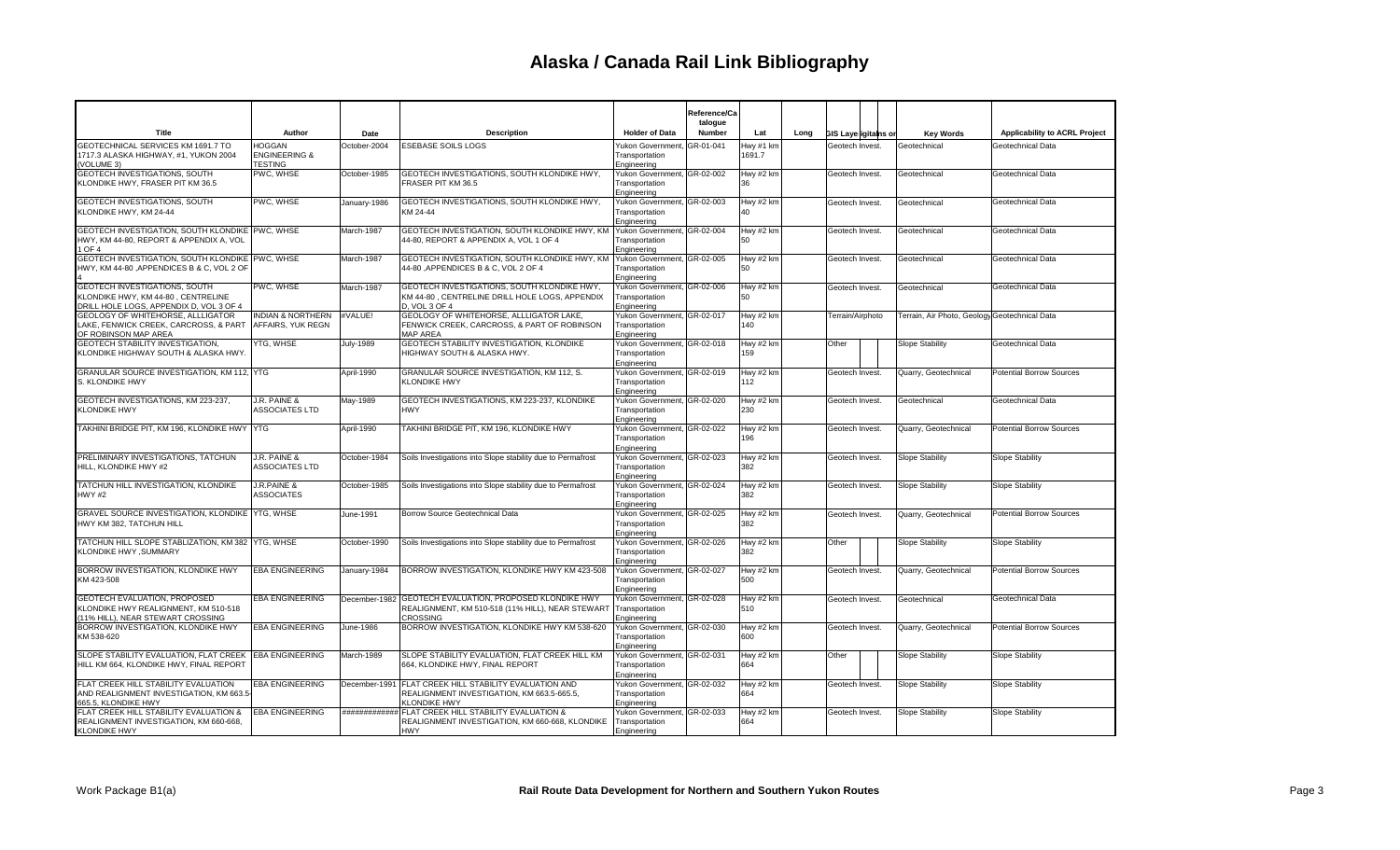|                                                                                                                               |                                               |                  |                                                                                                                                                                                                                                                                                                                  |                                                              | Reference/Ca<br>talogue |                  |      |                             |                                  |                                                      |
|-------------------------------------------------------------------------------------------------------------------------------|-----------------------------------------------|------------------|------------------------------------------------------------------------------------------------------------------------------------------------------------------------------------------------------------------------------------------------------------------------------------------------------------------|--------------------------------------------------------------|-------------------------|------------------|------|-----------------------------|----------------------------------|------------------------------------------------------|
| Title                                                                                                                         | Author                                        | Date             | <b>Description</b>                                                                                                                                                                                                                                                                                               | <b>Holder of Data</b>                                        | Number                  | Lat              | Long | <b>GIS Laye igitains or</b> | <b>Key Words</b>                 | Applicability to ACRL Project                        |
| BORROW INVESTIGATIONS, KLONDIKE HWY<br>KM 661-716, EXTRACT FROM EBA REPORT                                                    | <b>EBA ENGINEERING</b>                        | Mav-1983         | BORROW INVESTIGATIONS, KLONDIKE HWY KM 661-716 Yukon Government,<br><b>EXTRACT FROM EBA REPORT</b>                                                                                                                                                                                                               | Transportation<br>Engineering                                | GR-02-034               | Hwy #2 km<br>700 |      | Geotech Invest              | Quarry, Geotechnical             | <b>Potential Borrow Sources</b>                      |
| BORROW INVESTIGATION, KLONDIKE HWY,<br>KM 690                                                                                 | <b>EBA ENGINEERING</b>                        | May-1983         | BORROW INVESTIGATION, KLONDIKE HWY, KM 690                                                                                                                                                                                                                                                                       | Yukon Government, GR-02-035<br>Transportation<br>Engineering |                         | Hwy #2 km<br>700 |      | Geotech Invest              | Quarry, Geotechnical             | <b>Potential Borrow Sources</b>                      |
| SOILS INVESTIGATION. WILLOW CREEK, KM<br>488 KLONDIKE HWY.                                                                    | <b>HOGGAN</b><br><b>ENGINEERING</b>           |                  | November-1994 SOILS INVESTIGATION, WILLOW CREEK, KM 488<br>KLONDIKE HWY.                                                                                                                                                                                                                                         | Yukon Government, GR-02-041<br>Transportation<br>Engineering |                         | Hwy #2 km<br>488 |      | Geotech Invest.             | Geotechnical                     | Geotechnical Data                                    |
| AIRPHOTO SEARCH FOR GRANULAR<br>DEPOSITS KM 150-159 SOUTH KLONDIKE<br><b>HIGHWAY</b>                                          | G. HOREL                                      | March-1988       | AIRPHOTO SEARCH FOR GRANULAR DEPOSITS KM 150<br>159 SOUTH KLONDIKE HIGHWAY                                                                                                                                                                                                                                       | Yukon Government, GR-02-043<br>Transportation<br>Engineering |                         | Hwy #2 km<br>150 |      | Terrain/Airphoto            | Geotechnical                     | Geotechnical Data                                    |
| AIRPHOTO INTERPRETATION OF GRANULAR<br>BORROW SOURCES NORTH KLONDIKE<br>HIGHWAY KM 206-248                                    | <b>G. HOREL</b>                               | <b>July-1988</b> | AIRPHOTO INTERPRETATION OF GRANULAR BORROW<br>SOURCES NORTH KLONDIKE HIGHWAY KM 206-248                                                                                                                                                                                                                          | Yukon Government, GR-02-044<br>Transportation<br>Engineering |                         | Hwy #2 km<br>206 |      | Terrain/Airphoto            | Quarry, Geotechnical             | <b>Potential Borrow Sources</b>                      |
| BORROW INVESTIGATION, CAMPBELL HWY<br>KM 0-13                                                                                 | <b>YTG</b>                                    | June-1991        | Log books 91-Y05, 91-Y06, & 91-Y07                                                                                                                                                                                                                                                                               | Yukon Government, GR-04-001<br>Transportation<br>Engineering |                         | Hwy #4 km<br>10  |      | Geotech Invest              | Quarry, Geotechnical             | Potential Borrow Sources                             |
| SOILS INVESTIGATION, RIGHT-OF-WAY TEST<br>PITS. CAMPBELL HWY. N. OF WATSON LK<br>TOM CREEK CROSSING TO MT. HUNDARE<br>MINE RD | HOGGAN ENG, EDM<br>ALTA                       | October-1991     | SOILS INVESTIGATION, RIGHT-OF-WAY TEST PITS,<br>CAMPBELL HWY. N. OF WATSON LK TOM CREEK<br>CROSSING TO MT. HUNDARE MINE RD                                                                                                                                                                                       | Yukon Government, GR-04-002<br>Transportation<br>Engineering |                         | Hwy #4 km<br>23  |      | Geotech Invest              | Drill Logs, Geotechnical         | Geotechnical Data                                    |
| GEOTECH INVESTIGATION, STAT. 31+000 TO<br>39+000, KM 27 & 50, CAMPBELL HWY (VOL 2<br>OF 3 - Km 27)                            | <b>HOGGAN</b><br><b>ENGINEERING</b>           | August-1992      | GEOTECH INVESTIGATION, STAT. 31+000 TO 39+000, KM Yukon Government, GR-04-003<br>27 & 50, CAMPBELL HWY (VOL 2 OF 3 - Km 27)                                                                                                                                                                                      | Transportation<br>Engineering                                |                         | Hwy #4 km<br>27  |      | Geotech Invest              | Drill Logs, Geotechnical         | Geotechnical Data                                    |
| GEOTECH INVESTIGATIONS, CAMPBELL HWY YTG, WHSE<br>KM 27                                                                       |                                               | August-1992      | GEOTECH INVESTIGATIONS, CAMPBELL HWY KM 27                                                                                                                                                                                                                                                                       | Yukon Government, GR-04-004<br>Transportation<br>Engineering |                         | Hwy #4 km<br>27  |      | Geotech Invest              | Drill Logs, Geotechnical         | Geotechnical Data                                    |
| SOILS INVESTIGATION, CAMPBELL HWY KM 0- HOGGAN ENG, 14<br>54, TEST PITS (VOL 2 OF 2)                                          | BURNS RD, WHSE.                               |                  | December-1990 SOILS INVESTIGATION, CAMPBELL HWY KM 0-54, TEST<br>PITS (VOL 2 OF 2)                                                                                                                                                                                                                               | Yukon Government, GR-04-005<br>Transportation<br>Engineering |                         | Hwy #4 km<br>50  |      | Geotech Invest              | Drill Logs, Geotechnical         | Geotechnical Data                                    |
| SOILS INVESTIGATION, CAMPBELL HWY KM 0- HOGGAN ENG, 14<br>54, BOREHOLES (VOL 1 OF 2)                                          | <b>BURNS RD. WHSE</b>                         |                  | December-1990 SOILS INVESTIGATION, CAMPBELL HWY KM 0-54,<br>BOREHOLES (VOL 1 OF 2)                                                                                                                                                                                                                               | Yukon Government, GR-04-006<br>Transportation<br>Engineering |                         | Hwy #4 km<br>50  |      | Geotech Invest              | Drill Logs, Geotechnical         | Geotechnical Data                                    |
| GEOTECH INVESTIGATION, STAT, 31+000 TO<br>39+000, KM 27 & 50, CAMPBELL HWY (VOL 1<br>OF 3 - Sta 31 to 39)                     | HOGGAN ENG. 14<br><b>BURNS RD, WHSE</b>       | August-1992      | GEOTECH INVESTIGATION, STAT, 31+000 TO 39+000, KM Yukon Government, GR-04-007<br>27 & 50, CAMPBELL HWY (VOL 1 OF 3 - Sta 31 to 39)                                                                                                                                                                               | Transportation<br>Engineering                                |                         | Hwy #4 km<br>50  |      | Geotech Invest              | Drill Logs, Geotechnical         | Geotechnical Data                                    |
| GEOTECH INVESTIGATION, STAT, 31+000 TO<br>39+000, KM 27 & 50, CAMPBELL HWY (VOL 3<br>OF 3 - Km 50)                            | HOGGAN ENG. 14<br><b>BURNS RD, WHSE</b>       | August-1992      | GEOTECH INVESTIGATION, STAT, 31+000 TO 39+000, KN<br>27 & 50, CAMPBELL HWY (VOL 3 OF 3 - Km 50)                                                                                                                                                                                                                  | Yukon Government, GR-04-008<br>Transportation<br>Engineering |                         | Hwy #4 km<br>50  |      | Geotech Invest              | Drill Logs, Geotechnical         | Geotechnical Data                                    |
| OFFICE AIR PHOTO STUDY, SHOWING SAND<br>& GRAVEL PROSPECTS ALONG CAMPBELL<br>HWY, WATSON LK TO FRANCES RV.                    | J.D. MOLLARD &<br><b>ASSOCIATES LTD</b>       |                  | ############# Included as appendix in report GR-04-012                                                                                                                                                                                                                                                           | Yukon Government, GR-04-009<br>Transportation<br>Engineering |                         | Hwy #4 km<br>50  |      | Terrain/Airphoto            | Geotechnical, Air Photo, Terrain |                                                      |
| ROBERT CAMPBELL RECONSTRUCTION, KM 0- YTG, WHSE<br>53. CONSTRUCTION. PIT DEVELOPMENT &<br><b>REHABILITATION</b>               |                                               | February-1992    | ROBERT CAMPBELL RECONSTRUCTION, KM 0-53,<br>CONSTRUCTION. PIT DEVELOPMENT & REHABILITATION                                                                                                                                                                                                                       | Yukon Government, GR-04-010<br>Transportation<br>Engineering |                         | Hwy #4 km<br>50  |      | Other                       | Geotechnical                     | Geotechnical Data                                    |
| GEOTECH INVESTIGATION, CAMPBELL HWY<br>KM 13-55 (VOL 1 OF 2)                                                                  | HOGGAN ENG, 14<br><b>BURNS RD. WHSE</b>       |                  | ############# GEOTECH INVESTIGATION, CAMPBELL HWY KM 13-55<br>(VOL 1 OF 2)                                                                                                                                                                                                                                       | Yukon Government, GR-04-011<br>Transportation<br>Engineering |                         | Hwy #4 km<br>55  |      | Geotech Invest.             | Geotechnical                     | Geotechnical Data                                    |
| GEOTECH INVESTIGATION, CAMPBELL HWY<br>KM 13-55 (VOL 2 OF 2)                                                                  | <b>HOGGAN ENG. 14</b><br>BURNS RD, WHSE       |                  | ############# GEOTECH INVESTIGATION. CAMPBELL HWY KM 13-55<br>(VOL 2 OF 2)                                                                                                                                                                                                                                       | Yukon Government. GR-04-012<br>Transportation<br>Engineering |                         | Hwy #4 km<br>55  |      | Geotech Invest              | Geotechnical                     | Geotechnical Data                                    |
| <b>GEOTECH INVESTIGATION, ADDITIONAL</b><br>GRAVEL SEARCH, CAMPBELL HWY KM 13-55                                              | <b>HOGGAN ENG.</b><br><b>CONSULTANT, WHSE</b> | December-1991    | <b>GEOTECH INVESTIGATION, ADDITIONAL GRAVEL</b><br>SEARCH, CAMPBELL HWY KM 13-55                                                                                                                                                                                                                                 | Yukon Government, GR-04-013<br>Transportation<br>Engineering |                         | Hwy #4 km<br>55  |      | Geotech Invest              | Drill Logs, Geotechnical         | Geotechnical Data                                    |
| GEOTECH INVESTIGATION, CAMPBELL HWY<br><b>KM 20, RHS</b>                                                                      | HOGGAN ENG.                                   | May-1992         | GEOTECH INVESTIGATION, CAMPBELL HWY KM 20, RHS                                                                                                                                                                                                                                                                   | Yukon Government, GR-04-014<br>Transportation<br>Engineering |                         | Hwy #4 kn<br>20  |      | Geotech Invest              | Drill Logs, Geotechnical         | Geotechnical Data                                    |
| GRANULAR SOURCES, ROBERT CAMPBELL<br>HWY, KM 113-364                                                                          | UMA ENG, EDM ALTA                             | August-1992      | This report presents the air photo terrain interpretation result<br>to assess potential granular resources between km 113 and<br>km 364, Campbell Highway. An accompanying 1:20000 map Engineering<br>set shows the mapped terrain units. This report shows<br>photographs of the field inspection at each site. | Yukon Government, GR-04-015<br>Transportation                |                         | Hwy #4 km<br>200 |      | Geotech Invest              |                                  | Quarry, Geotechnical, Air F Potential Borrow Sources |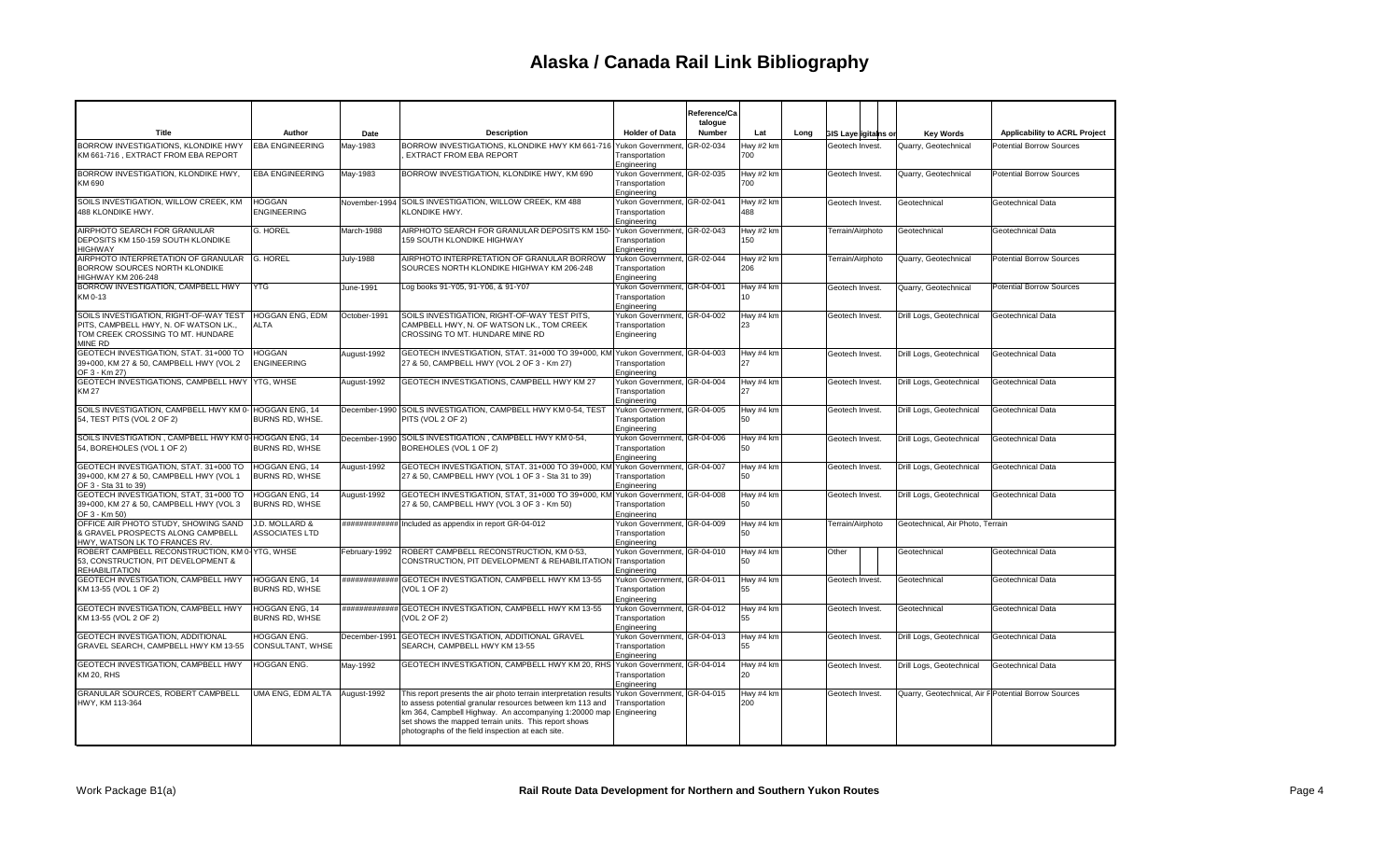|                                                                                                                    |                                       |               |                                                                                                                                  |                                                              | Reference/Ca<br>talogue |                    |      |                             |                          |                                      |
|--------------------------------------------------------------------------------------------------------------------|---------------------------------------|---------------|----------------------------------------------------------------------------------------------------------------------------------|--------------------------------------------------------------|-------------------------|--------------------|------|-----------------------------|--------------------------|--------------------------------------|
| Title                                                                                                              | Author                                | Date          | <b>Description</b>                                                                                                               | <b>Holder of Data</b>                                        | Number                  | Lat                | Long | <b>GIS Layerigitains or</b> | <b>Key Words</b>         | <b>Applicability to ACRL Project</b> |
| BORROW INVESTIGATION, ROBERT<br>CAMPBELL HWY, KM 374-427                                                           | <b>EBA ENGINEERING</b>                | January-1988  |                                                                                                                                  | Yukon Government,<br>Transportation<br>Engineering           | GR-04-016               | Hwy #4 km<br>400   |      | Geotech Invest.             | Quarry, Geotechnical     | <b>Potential Borrow Sources</b>      |
| GRAVEL SEARCH, CAMPBELL HWY KM 364-<br>560                                                                         | <b>YTG</b>                            | August-1989   | GRAVEL SEARCH, CAMPBELL HWY KM 364-560                                                                                           | Yukon Government, GR-04-017<br>Transportation<br>Engineering |                         | Hwy #4 km<br>400   |      | Geotech Invest.             | Geotechnical             | Geotechnical Data                    |
| CAMBPBELL HWY PHOTOGRAPHS, KM 436-<br>450                                                                          | <b>YTG</b>                            |               | ############# CAMBPBELL HWY PHOTOGRAPHS, KM 436-450                                                                              | Yukon Government, GR-04-018<br>Transportation<br>Engineering |                         | Hwy #4 km<br>436   |      | Other                       | Air Photo                | Topographical                        |
| 1990 CRUSHING PROGRAM, CAMPBELL HWY, EBA ENGINEERING<br>AND FARO TOWN PIT                                          |                                       | April-1990    | 1990 CRUSHING PROGRAM, CAMPBELL HWY, AND<br><b>FARO TOWN PIT</b>                                                                 | Yukon Government, GR-04-019<br>Transportation<br>Engineering |                         | Hwy #4 km<br>427   |      | Geotech Invest.             | Quarry, Geotechnical     | <b>Potential Borrow Sources</b>      |
| GEOTECH EVALUATION, PROPOSED<br>AIRSTRIP EXTENSION, FARO, YUKON                                                    | <b>EBA ENGINEERING</b>                | February-1990 | GEOTECH EVALUATION, PROPOSED AIRSTRIP<br>EXTENSION, FARO, YUKON                                                                  | Yukon Government, GR-04-020<br>Transportation<br>Engineering |                         | Airport at<br>FARO |      | Geotech Invest.             | Geotechnical             | Geotechnical Data                    |
| <b>GRANULAR SOURCE EVALUATION,</b><br>CAMPBELL HWY, MITCHELL RD, NEAR FARO                                         | <b>EBA ENGINEERING</b>                | April-1990    | GRANULAR SOURCE EVALUATION, CAMPBELL HWY,<br>MITCHELL RD, NEAR FARO                                                              | Yukon Government, GR-04-021<br>Transportation<br>Engineering |                         | Hwy #4 km<br>427   |      | Geotech Invest.             | Quarry, Geotechnical     | <b>Potential Borrow Sources</b>      |
| GEOTECH EVALUATION. ROBERT CAMPBELL EBA ENGINEERING<br>HWY REALIGNMENT, KM 436-451                                 |                                       | February-1990 | <b>GEOTECH EVALUATION, ROBERT CAMPBELL HWY</b><br>REALIGNMENT, KM 436-451                                                        | Yukon Government, GR-04-022<br>Transportation<br>Engineering |                         | Hwy #4 km<br>450   |      | Geotech Invest.             | Geotechnical             | Geotechnical Data                    |
| SOILS INVESTIGATION, CAMPBELL HWY KM<br>450-460, KM 444.65, KM 456.0 & KM 506.                                     | J.R. PAINE &<br><b>ASSOCIATES LTD</b> | October-1990  | SOILS INVESTIGATION, CAMPBELL HWY KM 450-460, KM<br>444.65, KM 456.0 & KM 506.                                                   | Yukon Government, GR-04-023<br>Transportation<br>Engineering |                         | Hwy #4 km<br>450   |      | Geotech Invest.             | Geotechnical             | Geotechnical Data                    |
| GEOTECH INVESTIGATION, CAMPBELL HWY<br>KM 454-470 (VOL 1 OF 2)                                                     | HOGGAN ENG, 14<br><b>BURNS RD</b>     | November-1991 | GEOTECH INVESTIGATION, CAMPBELL HWY KM 454-470<br>VOL 1 OF 2)                                                                    | Yukon Government, GR-04-024<br>Transportation<br>Engineering |                         | Hwy #4 km<br>460   |      | Geotech Invest.             | Geotechnical             | Geotechnical Data                    |
| GEOTECH INVESTIGATION, CAMPBELL HWY<br>KM 454-470 (VOL 2 OF 2)                                                     | HOGGAN ENG, 14<br>BURNS RD, WHSE.     |               | November-1991 GEOTECH INVESTIGATION, CAMPBELL HWY KM 454-470<br>(VOL 2 OF 2)                                                     | Yukon Government, GR-04-025<br>Transportation<br>Engineering |                         | Hwy #4 km<br>460   |      | Geotech Invest.             | Geotechnical             | Geotechnical Data                    |
| GEOTECH INVESTIGATION FOR PROPOSED<br>CAMPBELL HWY RECONSTRUCTION, KM 454-<br>470. PROPOSAL FOR ENG SERVICES       | KLOHN LEONOFF,<br><b>YUKON</b>        |               | ############# GEOTECH INVESTIGATION FOR PROPOSED CAMPBELL<br>HWY RECONSTRUCTION, KM 454-470, PROPOSAL FOR<br><b>ENG SERVICES</b> | Yukon Government, GR-04-026<br>Transportation<br>Engineering |                         | Hwy #4 km<br>460   |      | Geotech Invest.             | Geotechnical             | Geotechnical Data                    |
| GEOTECH INVESTIGATION, CAMPBELL HWY<br>KM 465 LEFT, NEAR FARO (VOL 4 OF 4)                                         | HOGGAN ENG, EDM<br><b>ALTA</b>        | October-1992  | GEOTECH INVESTIGATION, CAMPBELL HWY KM 465<br>LEFT, NEAR FARO (VOL 4 OF 4)                                                       | Yukon Government, GR-04-027<br>Transportation<br>Engineering |                         | Hwy #4 km<br>465   |      | Geotech Invest.             | Geotechnical             | Geotechnical Data                    |
| GEOTECH INVESTIGATION, CAMPBELL HWY<br>KM 470-475, ALIGNMENT TESTHOLES, NEAR<br>FARO (VOL 2 OF 4)                  | HOGGAN ENG, EDM<br>ALTA               | October-1992  | GEOTECH INVESTIGATION, CAMPBELL HWY KM 470-<br>475, ALIGNMENT TESTHOLES, NEAR FARO (VOL 2 OF 4)                                  | Yukon Government, GR-04-028<br>Transportation<br>Engineering |                         | Hwy #4 km<br>470   |      | Geotech Invest.             | Drill Logs, Geotechnical | Geotechnical Data                    |
| GEOTECH INVESTIGATION, CAMPBELL HWY<br>KM 477 RIGHT, NEAR FARO (VOL 3 OF 4)                                        | <b>HOGGAN ENG. EDM</b><br>ALTA        | October-1992  | GEOTECH INVESTIGATION, CAMPBELL HWY KM 477<br>RIGHT, NEAR FARO (VOL 3 OF 4)                                                      | Yukon Government, GR-04-029<br>Transportation<br>Engineering |                         | Hwy #4 km<br>477   |      | Geotech Invest.             | Drill Logs, Geotechnical | Geotechnical Data                    |
| DRURY CREEK PIT EVALUATION, DRURY<br>CREEK, YUKON                                                                  | <b>EBA ENGINEERING</b>                | October-1992  | DRURY CREEK PIT EVALUATION. DRURY CREEK.<br>YUKON                                                                                | Yukon Government, GR-04-030<br>Transportation<br>Engineering |                         | Hwy #4 km<br>483   |      | Geotech Invest.             | Quarry, Geotechnical     | <b>Potential Borrow Sources</b>      |
| GEOTECH INVESTIGATION, CAMPBELL HWY<br>KM 554, SLIDE INVESTIGATION (VOL 1 OF 4)                                    | HOGGAN ENG, EDM<br><b>ALTA</b>        | October-1992  | GEOTECH INVESTIGATION, CAMPBELL HWY KM 554,<br>SLIDE INVESTIGATION (VOL 1 OF 4)                                                  | Yukon Government, GR-04-031<br>Transportation<br>Engineering |                         | Hwy #4 km<br>554   |      | Geotech Invest.             | Slope Stability          | Geotechnical Data                    |
| CARMACKS AIRSTRIP EXTENSION & ROBERT<br>CAMPBELL HIGHWAY GRAVEL SEARCH,<br>CARMACKS, YUKON                         | <b>EBA ENG, WHSE</b>                  | May-1991      | CARMACKS AIRSTRIP EXTENSION & ROBERT<br>CAMPBELL HIGHWAY GRAVEL SEARCH, CARMACKS,<br><b>YUKON</b>                                | Yukon Government, GR-04-032<br>Transportation<br>Engineering |                         | Hwy #4 km<br>596   |      | Geotech Invest.             | Quarry, Geotechnical     | Geotechnical Data                    |
| AIRPHOTO INTERPRETATION OF GRANULAR G. HOREL<br>BORROW SOURCES, CAMPBELL HWY. KM 460-<br>560 & TAGISH ROAD KM 0-20 |                                       | April-1988    | AIRPHOTO INTERPRETATION OF GRANULAR BORROW<br>SOURCES, CAMPBELL HWY. KM 460-560 & TAGISH<br>ROAD KM 0-20                         | Yukon Government, GR-04-033<br>Transportation<br>Engineering |                         | Hwy #4 km<br>460   |      | Terrain/Airphoto            | Air Photo                | Geotechnical Data                    |
| GRAVEL INVESTIGATION CAMPBELL<br>HIGHWAY KM 374-600, PRELIMINARY<br>RECONNAISSANCE REPORT                          | YTG - GEOTECH<br><b>SECTION</b>       | June-1984     | GRAVEL INVESTIGATION CAMPBELL HIGHWAY KM 374-<br>600, PRELIMINARY RECONNAISSANCE REPORT                                          | Yukon Government, GR-04-034<br>Transportation<br>Engineering |                         | Hwy #4 km<br>374   |      | Geotech Invest.             | Quarry, Geotechnical     | Geotechnical Data                    |
| GRANULAR INVESTIGATIONS KM 115-215,<br>CAMPBELL HWY, YUKON, 1995                                                   | HOGGAN<br><b>ENGINEERING</b>          |               | November-1995 GRANULAR INVESTIGATIONS KM 115-215, CAMPBELL<br>HWY, YUKON, 1995                                                   | Yukon Government, GR-04-035<br>Transportation<br>Engineering |                         | Hwy #4 km<br>115   |      | Geotech Invest.             | Geotechnical             | Geotechnical Data                    |
| AIRPHOTO INTERPRETATION, CAMPBELL<br>HIGHWAY KM 355 TO KM 415                                                      | <b>EBA ENGINEERING</b>                | February-1996 | AIRPHOTO INTERPRETATION, CAMPBELL HIGHWAY KM<br>355 TO KM 415                                                                    | Yukon Government, GR-04-036<br>Transportation<br>Engineering |                         | Hwy #4 km<br>355   |      | Terrain/Airphoto            | Air Photo                | Terrain Analysis                     |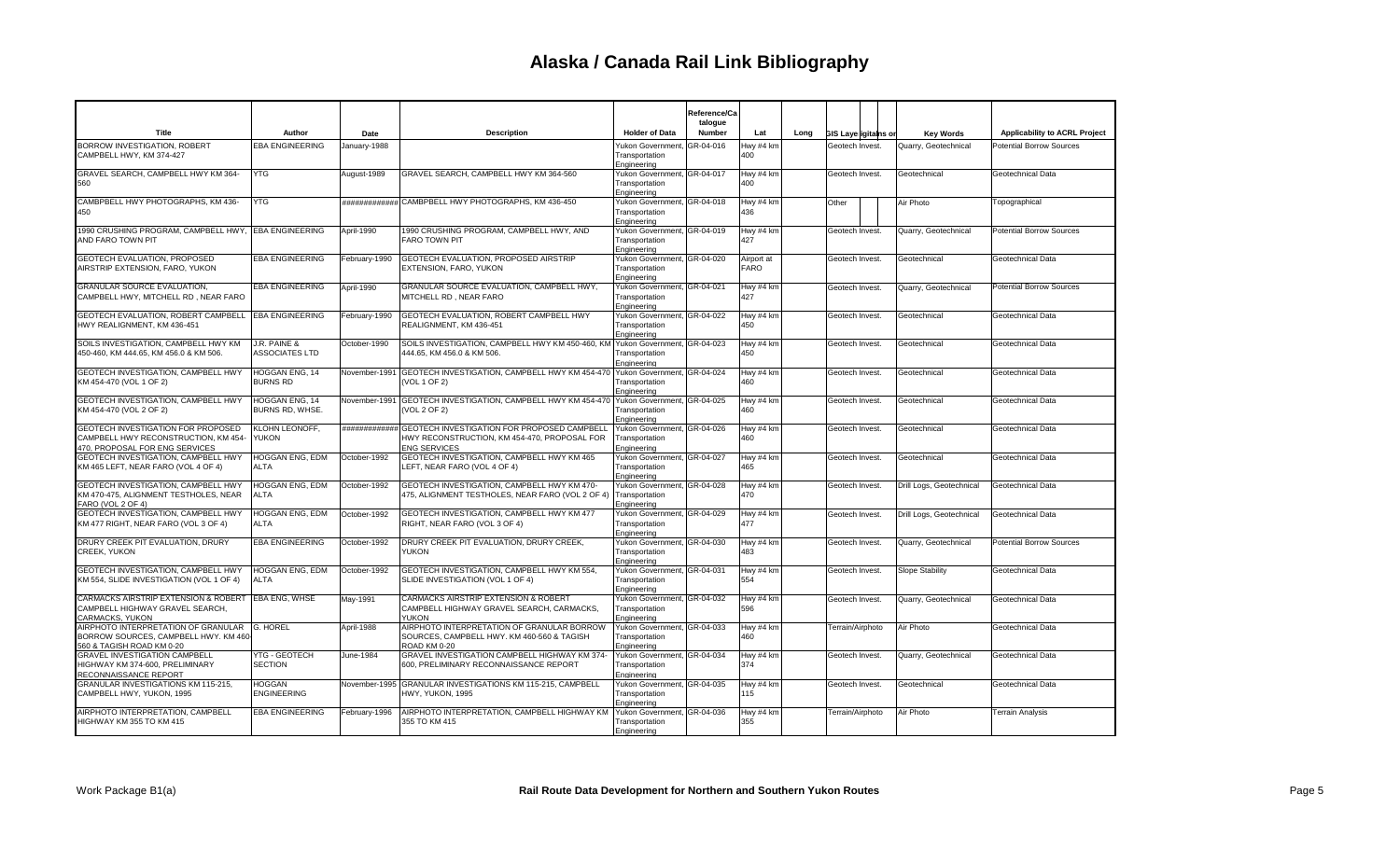|                                                                                                                                                                 |                                                                  |               |                                                                                                                                                                                                                  |                                                               | Reference/Ca<br>talogue |                               |      |                             |                                            |                                                       |
|-----------------------------------------------------------------------------------------------------------------------------------------------------------------|------------------------------------------------------------------|---------------|------------------------------------------------------------------------------------------------------------------------------------------------------------------------------------------------------------------|---------------------------------------------------------------|-------------------------|-------------------------------|------|-----------------------------|--------------------------------------------|-------------------------------------------------------|
| Title                                                                                                                                                           | Author                                                           | Date          | <b>Description</b>                                                                                                                                                                                               | <b>Holder of Data</b>                                         | Number                  | Lat                           | Long | <b>GIS Layerigitains or</b> | <b>Kev Words</b>                           | <b>Applicability to ACRL Project</b>                  |
| AIRPHOTO INTERPRETATION, CAMPBELL<br>HIGHWAY KM 57 TO KM 111 (NEW KM)                                                                                           | <b>EBA ENGINEERING</b>                                           | February-1996 | AIRPHOTO INTERPRETATION, CAMPBELL HIGHWAY KM<br>57 TO KM 111 (NEW KM)                                                                                                                                            | Yukon Government<br>Transportation<br>Engineering             | GR-04-037               | Hwy #4 km<br>57               |      | Terrain/Airphoto            | Air Photo                                  | <b>Terrain Analysis</b>                               |
| <b>GEOTECHNICAL SERVICES. INCLINOMETER &amp;</b><br>PIEZOMETER INSTALLATION. KM 537<br>CAMPBELL HWY.                                                            | <b>HOGGAN ENG. &amp;</b><br><b>TESTING</b>                       | March-1996    | <b>GEOTECHNICAL SERVICES, INCLINOMETER &amp;</b><br>PIEZOMETER INSTALLATION, KM 537 CAMPBELL HWY.                                                                                                                | Yukon Government, GR-04-038<br>Transportation<br>Engineering  |                         | Hwy #4 km<br>537              |      | Geotech Invest.             |                                            | Groundwater, Geotechnica Hydrological and Groundwater |
| CAMPBELL HIGHWAY, KM 13 TO 38.810,<br>RIGHT-OF-WAY GEOTECHNICAL<br><b>INVESTIGATIONS</b>                                                                        | <b>YTG</b>                                                       |               | ############# Compilation of JR Paine 1990 & 1992 alignment testing logs<br>with survey stationing notations                                                                                                     | Yukon Government, GR-04-039<br>Transportation<br>Engineering  |                         | Hwy #4 km<br>13               |      | Geotech Invest.             | Geotechnical                               | Geotechnical Data                                     |
| GEOTECHNICAL INVESTIGATIONS, CAMPBELL YTG<br>HIGHWAY, KM 32.2 TO 39.7 (STN 37+500 TO<br>45+500), PLUS BORROW AREAS AT KM 41.5,<br>49.3 & 50.4                   |                                                                  |               | ############# Compilation of JR Paine 1990 & 1991 alignment and borrow<br>testing logs with survey stationing notations                                                                                          | Yukon Government, GR-04-040<br>Transportation<br>Engineering  |                         | Hwy #4 km<br>33               |      | Geotech Invest.             | Quarry, Geotechnical                       | Potential granular borrow for<br>construction         |
| SUMMARY OF GEOLOGICAL/QUARRY<br>INVESTIGATIONS, KM 382 CAMPBELL HWY                                                                                             | <b>EBA ENGINEERING</b>                                           | October-2001  | Potential rock quarry evaluation.                                                                                                                                                                                | Yukon Government, GR-04-041<br>Transportation<br>Engineering  |                         | Hwy #4 km<br>382              |      | Geotech Invest.             | Quarry, Geotechnical                       | Potential granular borrow for<br>construction         |
| GEOTECHNICAL REVIEW Km 10.0 - 57.1<br>CAMPBELL HIGHWAY (REPORT)                                                                                                 | <b>HOGGAN</b><br><b>ENGINEERING</b>                              | June-2004     | Compilation of JR Paine alignment testing logs. A summary<br>of existing geotechnical information regarding existing sub-<br>grade soils, geotechnical sensitive areas, borrow sources,<br>and granular sources. | Yukon Government, GR-04-042<br>Transportation<br>Engineering  |                         | Hwy #4 km<br>10               |      | Reference/Info.             | Geotechnical                               | Potential granular borrow for<br>construction         |
| GEOTECHNICAL REVIEW Km 10.0 - 57.1<br>CAMPBELL HIGHWAY (APPENDIX VOL 1)                                                                                         | <b>HOGGAN</b><br><b>ENGINEERING</b>                              | June-2004     | Compilation of JR Paine alignment testing logs. (Appendix<br>Vol 1)                                                                                                                                              | Yukon Government,<br>Transportation<br>Engineering            | GR-04-043               | Hwy #4 km<br>10               |      | Geotech Invest.             | Geotechnical                               | Potential granular borrow for<br>construction         |
| GEOTECHNICAL REVIEW Km 10.0 - 57.1<br>CAMPBELL HIGHWAY (APPENDIX VOL 2)                                                                                         | <b>HOGGAN</b><br><b>ENGINEERING</b>                              | June-2004     | Compilation of JR Paine alignment testing logs. (Appendix<br>Vol 2)                                                                                                                                              | Yukon Government. IGR-04-044<br>Transportation<br>Engineering |                         | Hwy #4 km<br>10 <sup>10</sup> |      | Geotech Invest.             | Geotechnical                               | Potential granular borrow for<br>construction         |
| GEOTECH INVESTIGATION, NORTH CANOL RD PWC<br>RECONSTRUCTION, KM 240-267, CENTRELINE<br>AND BORROW (VOL 1 OF 2)                                                  |                                                                  | December-1981 | GEOTECH INVESTIGATION, NORTH CANOL RD<br>RECONSTRUCTION, KM 240-267, CENTRELINE AND<br>BORROW (VOL 1 OF 2)                                                                                                       | Yukon Government, GR-06-001<br>Transportation<br>Engineering  |                         | Hwy #6 km<br>250              |      | Geotech Invest.             | Geotechnical                               | Potential granular borrow for<br>construction         |
| GEOTECH INVESTIGATION, TAGISH ROAD KM HOGGAN ENG, 14<br>49,9                                                                                                    | BURNS RD. WHSE                                                   |               | ############ GEOTECH INVESTIGATION, TAGISH ROAD KM 49,9                                                                                                                                                          | Yukon Government, GR-08-001<br>Transportation<br>Engineering  |                         | Hwy #8 km<br>50               |      | Geotech Invest.             | Geotechnical                               | Geotechnical Data                                     |
| AIRPHOTO INTERPRETATION. ETHEL LAKE<br>ROAD, YT                                                                                                                 | <b>EBA ENGINEERING</b>                                           |               | December-1993 AIRPHOTO INTERPRETATION. ETHEL LAKE ROAD. YT                                                                                                                                                       | Yukon Government, GR-999-003<br>Transportation<br>Engineering |                         | Hwy #307<br>km ALL            |      | Terrain/Airphoto            | Air Photo                                  | <b>Terrain Analysis</b>                               |
| AIRPHOTO INTERPRETATION, MITCHELL RD.<br>KM 0-8.6 & FARO MINE ROAD KM 0-3                                                                                       | <b>EBA ENGINEERING</b>                                           | February-1996 | AIRPHOTO INTERPRETATION, MITCHELL RD. KM 0-8.6 &<br>FARO MINE ROAD KM 0-3                                                                                                                                        | Yukon Government, GR-999-004<br>Transportation<br>Engineering |                         | Hwy #15<br>km 0               |      | Terrain/Airphoto            | Air Photo                                  | Terrain Analysis                                      |
| GEOTECHNICAL INVEST. NORDENSKIOLD<br>RIVER CROSSING, CARMACKS, YT                                                                                               | <b>HOGGAN</b><br><b>ENGINEERING</b>                              | October-1994  | GEOTECHNICAL INVEST. NORDENSKIOLD RIVER<br>CROSSING, CARMACKS, YT                                                                                                                                                | Yukon Government, GR-999-005<br>Transportation<br>Engineering |                         | Hwy #309<br>km 0              |      | Geotech Invest.             | Watercourse, Geotechnica Geotechnical Data |                                                       |
| SUMMARY REPORT, FREEGOLD ROAD<br>ACCESS ROUTES, CARMACKS, YT                                                                                                    | <b>HOGGAN</b><br><b>ENGINEERING</b>                              | October-1994  | SUMMARY REPORT, FREEGOLD ROAD ACCESS<br>ROUTES, CARMACKS, YT                                                                                                                                                     | Yukon Government, GR-999-006<br>Transportation<br>Engineering |                         | Hwy #309<br>km 0              |      | Geotech Invest.             | Geotechnical                               | Geotechnical Data                                     |
| AIRPHOTO INTERPRETATION, OLD DAWSON<br>TRAIL, YT                                                                                                                | <b>EBA ENGINEERING</b>                                           |               | December-1993 AIRPHOTO INTERPRETATION, OLD DAWSON TRAIL, YT                                                                                                                                                      | Yukon Government, GR-999-010<br>Transportation<br>Engineering |                         | Hwy #NA<br>km ALL             |      | Terrain/Airphoto            | Air Photo                                  | Terrain Analysis                                      |
| GEOTECHNICAL SERVICES, CARMACKS<br>BYPASS ROUTE, CARMACKS, YUKON                                                                                                | <b>HOGGAN</b><br><b>ENGINEERING &amp;</b><br><b>TESTING LTD.</b> |               | November-1998   GEOTECHNICAL SERVICES. CARMACKS BYPASS<br>ROUTE, CARMACKS, YUKON                                                                                                                                 | Yukon Government, GR-999-013<br>Transportation<br>Engineering |                         | Hwy #309<br>km 0              |      | Geotech Invest.             | Geotechnical                               | Geotechnical Data                                     |
| GEOTECHNICAL SERVICES, NORDENSKIOLD<br>RIVER CROSSING, CARMACKS, YUKON                                                                                          | <b>HOGGAN</b><br><b>ENGINEERING &amp;</b><br><b>TESTING LTD.</b> |               | November-1998 GEOTECHNICAL SERVICES, NORDENSKIOLD RIVER<br>CROSSING, CARMACKS, YUKON                                                                                                                             | Yukon Government, GR-999-014<br>Transportation<br>Engineering |                         | Hwy #309<br>km 0.6            |      | Geotech Invest.             | Watercourse, Geotechnica Geotechnical Data |                                                       |
| GEOTECHNICAL SERVICES, AIRPHOTO<br>INTERPRETATION SERVICES, TATCHUN-<br>FRENCHMAN LAKE ROAD AND BONANZA<br>ROAD, YUKON 1998-1999                                | HOGGAN<br><b>ENGINEERING AND</b><br><b>TESTING</b>               | March-1999    | GEOTECHNICAL SERVICES, AIRPHOTO<br>INTERPRETATION SERVICES, TATCHUN-FRENCHMAN<br>LAKE ROAD AND BONANZA ROAD, YUKON 1998-1999                                                                                     | Yukon Government, GR-999-019<br>Transportation<br>Engineering |                         | Hwy #310<br>km n/a            |      | Terrain/Airphoto            | Air Photo                                  | Terrain Analysis                                      |
| AIRPHOTO INTERPRETATION SERVICES FOR<br>GRANULAR SOURCE DELINEATION, PELLY<br>CROSSING AREA, YT (PELLY RANCH RD,<br>DETOUR LAKES RD, ACORN RD, DROMEDARY<br>RD) | <b>EBA ENGINEERING</b>                                           | April-1999    | AIRPHOTO INTERPRETATION SERVICES FOR<br>GRANULAR SOURCE DELINEATION, PELLY CROSSING<br>AREA, YT (PELLY RANCH RD, DETOUR LAKES RD,<br>ACORN RD, DROMEDARY RD)                                                     | Yukon Government.<br>Transportation<br>Engineering            | GR-999-020              | Hwy #702<br>km n/a            |      | Terrain/Airphoto            | Air Photo                                  | <b>Terrain Analysis</b>                               |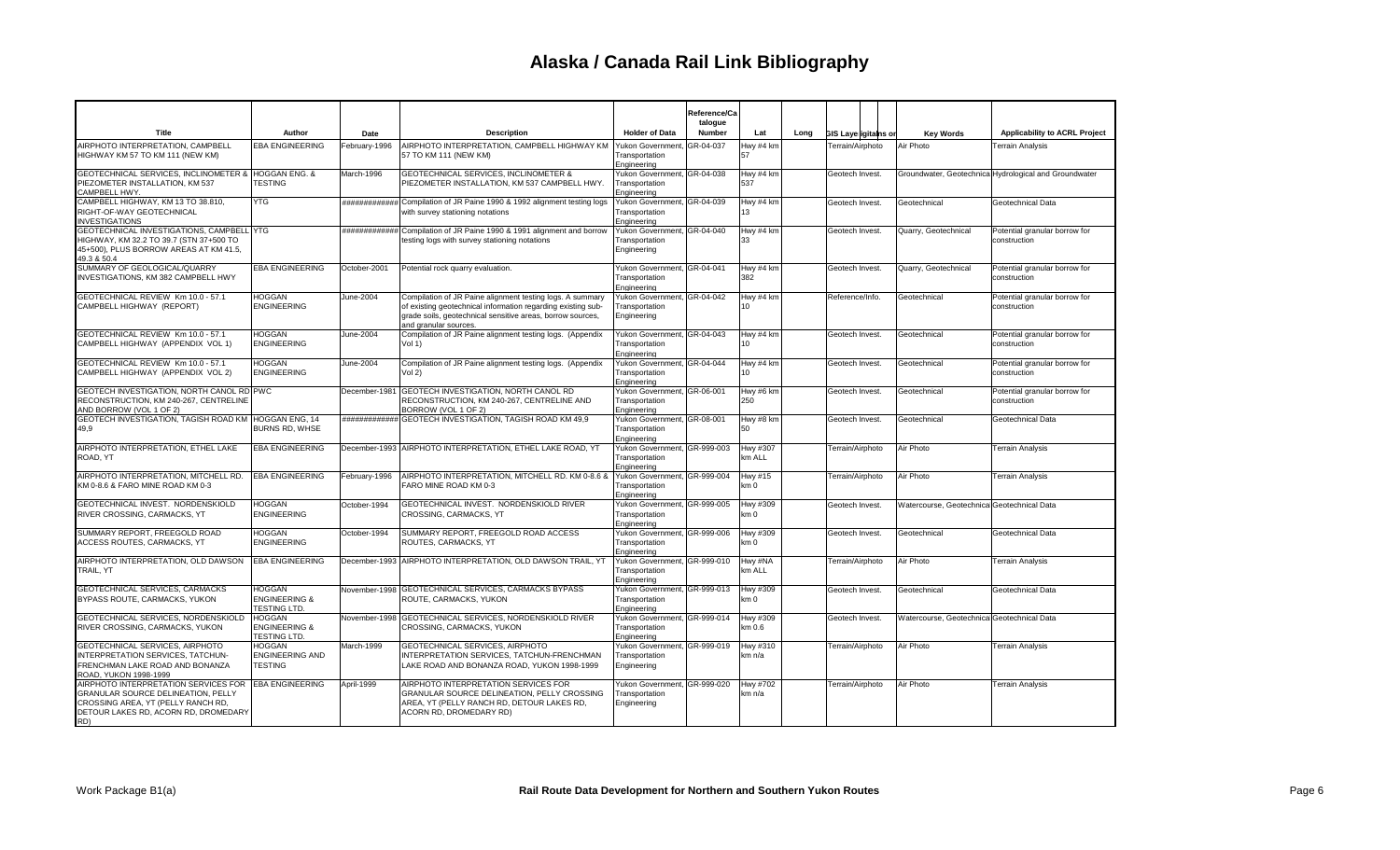|                                                                                                                                    |                                                           |               |                                                                                                                                                      |                                                               | Reference/Ca<br>talogue |                                             |      |                             |                          |                                               |
|------------------------------------------------------------------------------------------------------------------------------------|-----------------------------------------------------------|---------------|------------------------------------------------------------------------------------------------------------------------------------------------------|---------------------------------------------------------------|-------------------------|---------------------------------------------|------|-----------------------------|--------------------------|-----------------------------------------------|
| <b>Title</b>                                                                                                                       | Author                                                    | Date          | <b>Description</b>                                                                                                                                   | <b>Holder of Data</b>                                         | Number                  | Lat                                         | Long | <b>GIS Layerigitains or</b> | <b>Key Words</b>         | Applicability to ACRL Project                 |
| <b>GEOTECHNICAL EVALUATION, PROPOSED</b><br>VISITOR RECEPTION CENTRE, WHITEHORSE,<br><b>YUKON</b>                                  | <b>EBA ENGINEERING</b>                                    | November-1990 | FOUNDATION EVALUATION FOR WHAT IS NOW THE<br><b>BERINGIA CENTRE</b>                                                                                  | Yukon Government.<br>Transportation<br>Engineering            | GR-999-022              | Hwy #1 km<br>1475                           |      | Geotech Invest.             | Geotechnical             | Geotechnical Data                             |
| GEOTECHNICAL EVALUATION FOR NEW<br>ACCESS ROAD TO BERINGIA CENTRE,<br>WHITEHORSE, YUKON                                            | <b>EBA ENGINEERING</b>                                    |               | ############# GEOTECHNICAL EVALUATION FOR NEW ACCESS ROAD<br>TO BERINGIA CENTRE, WHITEHORSE, YUKON                                                   | Yukon Government, GR-999-023<br>Transportation<br>Engineering |                         | Hwy #1 km<br>1475                           |      | Geotech Invest.             | Geotechnical             | Geotechnical Data                             |
| GEOTECHNICAL STUDY, VICINITY OF<br>AIRPORT AREA, DAWSON, YUKON, JAN. 1997                                                          | YTG -<br><b>TRANSPORTATION</b><br><b>ENGINEERING</b>      | January-1997  | GEOTECHNICAL STUDY, VICINITY OF AIRPORT AREA,<br>DAWSON, YUKON, JAN. 1997                                                                            | Yukon Government, GR-AIR-001<br>Transportation<br>Engineering |                         | Airport at<br><b>DAWSON</b>                 |      | Terrain/Airphoto            | Geotechnical             | Geotechnical Data                             |
| GEOTECHNICAL SERVICES, TERRAIN UNIT<br><b>INVESTIGATION AND FOUNDATION</b><br>CONDITION EVALUATION, DAWSON AIRPORT<br>AREA, YUKON  | <b>HOGGAN</b><br>ENGINEERING AND<br><b>TESTING LTD</b>    |               | ############# Terrain unit investigations over entire airport area and<br>foundation condition investigations on apron and taxiway<br>problem areas. | Yukon Government, GR-AIR-002<br>Transportation<br>Engineering |                         | Airport at<br><b>DAWSON</b>                 |      | Geotech Invest              | Geotechnical             | Geotechnical Data                             |
| GEOTECHNICAL INVESTIGATIONS, AIRCRAFT<br>RUN-UP PADS, VARIOUS YUKON<br>COMMUNITIES (DAWSON, MAYO, ROSS<br>RIVER, FARO)             | <b>HOGGAN</b><br><b>ENGINEERING AND</b><br><b>TESTING</b> | August-1996   | Run up pads at Dawson, Mayo, Faro & Ross River                                                                                                       | Yukon Government. GR-AIR-003<br>Transportation<br>Engineering |                         | Airport at<br>VARIOUS                       |      | Geotech Invest.             | Geotechnical             | Geotechnical Data                             |
| GEOTECHNICAL EVALUATION FOR AIRPORT<br>RUNWAY EXTENSIONS, WHITEHORSE<br><b>AIRPORT</b>                                             | <b>EBA ENGINEERING</b>                                    | March-1998    | GEOTECHNICAL EVALUATION FOR AIRPORT RUNWAY<br><b>EXTENSIONS, WHITEHORSE AIRPORT</b>                                                                  | Yukon Government, GR-AIR-005<br>Transportation<br>Engineering |                         | Airport at<br><b>WHITEHO</b><br><b>RSE</b>  |      | Geotech Invest.             | Geotechnical             | Geotechnical Data                             |
| GEOTECHNICAL REPORT; PELLY AIRSTRIP;<br>RUNWAY. TAXIWAY AND PARIKING APRON<br>AREAS: YUKON, 1998                                   | <b>SERVICES</b>                                           |               | YTG - GEOTECHNICAL December-1998 GEOTECHNICAL REPORT; PELLY AIRSTRIP; RUNWAY,<br>TAXIWAY AND PARIKING APRON AREAS: YUKON, 1998                       | Yukon Government, GR-AIR-008<br>Transportation<br>Engineering |                         | Airport at<br>PELLY                         |      | Geotech Invest.             | Geotechnical             | Geotechnical Data                             |
| WHITEHORSE AIRPORT; TEST HOLE LOGS                                                                                                 | <b>TRANSPORT CANADA</b>                                   |               | Compilation of all test holes at Whitehorse Airport by<br>Transport Canada for various projects, 1960-1983                                           | Yukon Government, GR-AIR-009<br>Transportation<br>Engineering |                         | Airport at<br>WHITEHO<br>RSE                |      | Geotech Invest.             | Drill Logs, Geotechnical | Geotechnical Data                             |
| REPORT ON ESCARPMENT INVESTIGATION<br>PROJECT; WHITEHORSE, Y.T.                                                                    | TRANSPORT CANADA January-1969                             |               | REPORT ON ESCARPMENT INVESTIGATION PROJECT:<br>WHITEHORSE, Y.T.                                                                                      | Yukon Government, GR-AIR-010<br>Transportation<br>Enaineerina |                         | Airport at<br>WHITEHO<br><b>RSE</b>         |      | Geotech Invest.             | <b>Slope Stability</b>   | Natural Hazards                               |
| SOIL AND FOUNDATION INVESTIGATION OF<br>WHITEHORSE ESCARPMENT                                                                      | <b>ELMER BROOKER &amp;</b><br>ASSOC.                      | March-1971    | SOIL AND FOUNDATION INVESTIGATION OF<br>WHITEHORSE ESCARPMENT                                                                                        | Yukon Government, GR-AIR-011<br>Transportation<br>Engineering |                         | Airport at<br>WHITEHO<br><b>RSE</b>         |      | Geotech Invest.             | Slope Stability          | Natural Hazards                               |
| PRELIMINARY GEOTECHNICAL EVALUATION;<br>WHITEHORSE AIRPORT: OLD UPPER AIR<br>STATION PARCEL; YUKON, 1999                           | YTG - GEOTECHNICAL February-1999<br><b>SERVICES</b>       |               | PRELIMINARY GEOTECHNICAL EVALUATION;<br>WHITEHORSE AIRPORT; OLD UPPER AIR STATION<br>PARCEL; YUKON, 1999                                             | Yukon Government, GR-AIR-012<br>Transportation<br>Engineering |                         | Airport at<br><b>WHITEHO</b><br><b>RSE</b>  |      | Geotech Invest.             | Geotechnical             | Geotechnical Data                             |
| SUBSURFACE INVESTIGATION; R.C.M.P. AIR<br><b>DETACHMENT HANGAR: WHITEHORSE</b><br>AIRPORT, Y.T.                                    | <b>PUBLIC WORKS</b><br>CANADA                             | May-1977      | SUBSURFACE INVESTIGATION; R.C.M.P. AIR<br>DETACHMENT HANGAR: WHITEHORSE AIRPORT, Y.T.                                                                | Yukon Government, GR-AIR-013<br>Transportation<br>Engineering |                         | Airport at<br><b>WHITEHO</b><br><b>RSE</b>  |      | Geotech Invest.             | Geotechnical             | Geotechnical Data                             |
| SUBGRADE SOIL EVALUATIONS: APRON II -<br>WATSON LAKE AIRPORT; YUKON                                                                | HARDY BBT LTD.                                            |               | November-1988 Aviation report cross reference # WAT 18.                                                                                              | Yukon Government, GR-AIR-014<br>Transportation<br>Engineering |                         | Airport at<br><b>WATSON</b><br>LAKE         |      | Geotech Invest.             | Geotechnical             | Geotechnical Data                             |
| <b>GEOTECHNICAL EVALUATION &amp; ODAL</b><br>FOUNDATION DESIGN REPORT; BAXTER'S<br>GULCH, WHITEHORSE AIRPORT                       | <b>EBA ENGINEERING</b>                                    | May-1998      | Preliminary geotechnical evaluation of ODEL approach tower<br>locations.                                                                             | Yukon Government, GR-AIR-015<br>Transportation<br>Engineering |                         | Airport at<br><b>WHITEHO</b><br><b>RSE</b>  |      | Geotech Invest.             | Geotechnical             | Geotechnical Data                             |
| GEOTECHNICAL SERVICES, UPPER AIR<br>DEVELOPMENT AREA, WHITEHORSE<br>AIRPORT, YUKON                                                 | J.R.PAINE AND<br>ASSOC.                                   | April-1999    | GEOTECHNICAL SERVICES, UPPER AIR DEVELOPMENT<br>AREA, WHITEHORSE AIRPORT, YUKON                                                                      | Yukon Government, GR-AIR-016<br>Transportation<br>Engineering |                         | Airport at<br>WHITEHO<br><b>RSE</b>         |      | Geotech Invest.             | Geotechnical             | Geotechnical Data                             |
| FINAL GEOTECHNICAL REPORT,<br>FOUNDATION EVALUATION AND GRANULAR<br>BORROW INVESTIGATION, DAWSON CITY<br>AIRPORT, YT               | <b>EBA ENGINEERING</b>                                    | November-1999 | FINAL GEOTECHNICAL REPORT, FOUNDATION<br>EVALUATION AND GRANULAR BORROW<br><b>INVESTIGATION, DAWSON CITY AIRPORT, YT</b>                             | Yukon Government, GR-AIR-018<br>Transportation<br>Engineering |                         | Airport at<br><b>DAWSON</b>                 |      | Geotech Invest.             | Quarry, Geotechnical     | Potential granular borrow for<br>construction |
| <b>GEOTECHNICAL INVESTIGATION FOR</b><br>TAXIWAY "G" EXTENSION AND TAXIWAY "D",<br>WHITEHORSE AIRPORT, WHITEHORSE,<br><b>YUKON</b> | <b>EBA ENGINEERING</b>                                    |               | December-2002 GEOTECHNICAL INVESTIGATION FOR TAXIWAY "G"<br>EXTENSION AND TAXIWAY "D", WHITEHORSE AIRPORT.<br>WHITEHORSE, YUKON                      | Yukon Government. GR-AIR-019<br>Transportation<br>Engineering |                         | Airport at<br><b>WHITEHO</b><br><b>RSE</b>  |      | Geotech Invest.             | Geotechnical             | Geotechnical Data                             |
| GEOTECHNICAL SERVICES - SUBSURFACE<br><b>INVESTIGATION BURWASH LANDING</b><br>AIRPORT - BURWASH LANDING YK                         | <b>EBA ENGINEERING</b>                                    | October-2004  | GEOTECHNICAL SERVICES - SUBSURFACE<br>INVESTIGATION BURWASH LANDING AIRPORT -<br><b>BURWASH LANDING YK</b>                                           | Yukon Government, GR-AIR-020<br>Transportation<br>Engineering |                         | Airport at<br><b>BURWAS</b>                 |      | Geotech Invest.             | Geotechnical             | Geotechnical Data                             |
| GEOTECHNICAL SERVICES - SUBSURFACE<br><b>INVESTIGATION TESLIN AIRPORT - TESLIN YK</b>                                              | <b>EBA ENGINEERING</b>                                    | October-2004  | GEOTECHNICAL SERVICES - SUBSURFACE<br>INVESTIGATION TESLIN AIRPORT - TESLIN YK                                                                       | Yukon Government, GR-AIR-021<br>Transportation<br>Engineering |                         | Airport at<br><b>TESLIN</b>                 |      | Geotech Invest.             | Geotechnical             | Geotechnical Data                             |
| GEOTECHNICAL SERVICES - SUBSURFACE<br>INVESTIGATION BEAVER CREEK AIRPORT -<br><b>BEAVER CREEK YK</b>                               | <b>EBA ENGINEERING</b>                                    | October-2004  | GEOTECHNICAL SERVICES - SUBSURFACE<br>INVESTIGATION BEAVER CREEK AIRPORT - BEAVER<br><b>CREEK YK</b>                                                 | Yukon Government, GR-AIR-022<br>Transportation<br>Engineering |                         | Airport at<br><b>BEAVER</b><br><b>CREEK</b> |      | Geotech Invest.             | Geotechnical             | Geotechnical Data                             |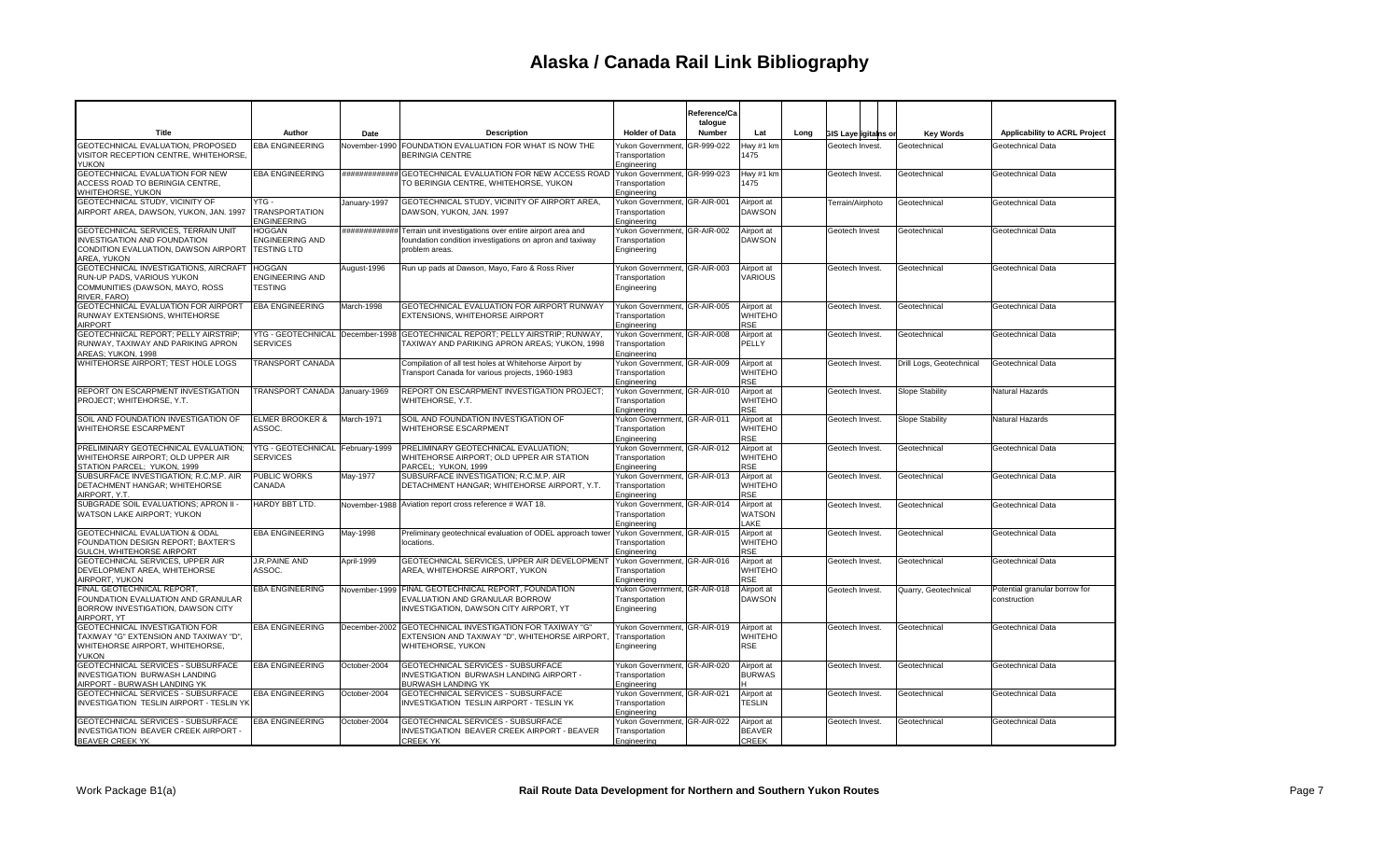|                                                                                           |                               |              |                                                                                                                                                                                                                                                                                             |                                   | Reference/Ca      |                             |                          |                             |                      |                                      |
|-------------------------------------------------------------------------------------------|-------------------------------|--------------|---------------------------------------------------------------------------------------------------------------------------------------------------------------------------------------------------------------------------------------------------------------------------------------------|-----------------------------------|-------------------|-----------------------------|--------------------------|-----------------------------|----------------------|--------------------------------------|
| Title                                                                                     | Author                        | Date         | <b>Description</b>                                                                                                                                                                                                                                                                          | <b>Holder of Data</b>             | talogue<br>Number | Lat                         | Long                     | <b>GIS Laye igitains or</b> | <b>Key Words</b>     | Applicability to ACRL Project        |
| <b>GEOTECHNICAL SERVICES - SUBSURFACE</b><br><b>INVESTIGATION HAINES JUNCTION AIRPORT</b> | <b>EBA ENGINEERING</b>        | October-2004 | <b>GEOTECHNICAL SERVICES - SUBSURFACE</b><br>INVESTIGATION HAINES JUNCTION AIRPORT - HAINES                                                                                                                                                                                                 | ukon Government<br>Transportation | GR-AIR-023        | Airport at<br><b>HAINES</b> |                          | Geotech Invest.             | Geotechnical         | Geotechnical Data                    |
| <b>HAINES JUNCTION YK</b>                                                                 |                               |              | <b>JUNCTION YK</b>                                                                                                                                                                                                                                                                          | Engineering                       |                   | <b>JUNCT</b>                |                          |                             |                      |                                      |
| BORROW INVESTIGATION-PIT PLAN -<br>BORROW SOURCE 1-035                                    | <b>EBA Engineering Consu</b>  |              | 1981 Pit plan and testpit logs with laboratory test data, estimated<br>quantities, preliminary pit development plans                                                                                                                                                                        | <b>EBA Engineering</b>            |                   | 61d 01<br>25"               | 138d 10'34" Geotech No   |                             | Quarry, Geotechnical | Potential granular borrow for constr |
| BORROW INVESTIGATION-PIT PLAN -<br>BORROW SOURCE 2-014                                    | <b>EBA Engineering Consu</b>  |              | 1981 Pit plan and testpit logs with laboratory test data, estimated<br>quantities, preliminary pit development plans                                                                                                                                                                        | <b>EBA Engineering</b>            |                   | 61d 53'<br>24"              | 140d 11'29"              | Geotech No                  | Quarry, Geotechnical | Potential granular borrow for constr |
| BORROW INVESTIGATION-PIT PLAN -<br>BORROW SOURCE 2-012                                    | <b>EBA Engineering Consul</b> |              | 1981 Pit plan and testpit logs with laboratory test data, estimated<br>quantities, preliminary pit development plans                                                                                                                                                                        | <b>EBA Engineering</b>            |                   | 61d 57<br>30"               | 140d 23'10" Geotech   No |                             | Quarry, Geotechnical | Potential granular borrow for constr |
| BORROW INVESTIGATION-PIT PLAN -<br>BORROW SOURCE 1-012                                    | <b>EBA Engineering Consul</b> |              | 1981 Pit plan and testpit logs with laboratory test data, estimated<br>quantities, preliminary pit development plans                                                                                                                                                                        | <b>EBA Engineering</b>            |                   | 61d 58'<br>"06              | 140d 23'37"              | Geotech <sup>INo</sup>      | Quarry, Geotechnical | Potential granular borrow for constr |
| BORROW INVESTIGATION-PIT PLAN -<br>BORROW SOURCE 1-034A                                   | <b>EBA Engineering Consul</b> |              | 1981 Pit plan and testpit logs with laboratory test data, estimated<br>quantities, preliminary pit development plans                                                                                                                                                                        | <b>EBA Engineering</b>            |                   | 61d 04'<br>51"              | 138d 18'09"              | Geotech No                  | Quarry, Geotechnical | Potential granular borrow for constr |
| BORROW INVESTIGATION-PIT PLAN -<br>BORROW SOURCE 1-023                                    | <b>EBA Engineering Consu</b>  |              | 1981 Pit plan and testpit logs with laboratory test data, estimated<br>quantities, preliminary pit development plans                                                                                                                                                                        | <b>EBA Engineering</b>            |                   | 61d 31<br>10"               | 139d 19'37"              | Geotech No                  | Quarry, Geotechnical | Potential granular borrow for constr |
| BORROW INVESTIGATION-PIT PLAN -<br>BORROW SOURCE 2A-022                                   | <b>EBA Engineering Consu</b>  |              | 1981 Pit plan and testpit logs with laboratory test data, estimated<br>quantities, preliminary pit development plans                                                                                                                                                                        | <b>EBA Engineering</b>            |                   | 61d 35'<br>41"              | 139d 23'07"              | Geotech No                  | Quarry, Geotechnical | Potential granular borrow for constr |
| BORROW INVESTIGATION-PIT PLAN -<br>BORROW SOURCE 2-015                                    | <b>EBA Engineering Consul</b> |              | 1981 Pit plan and testpit logs with laboratory test data, estimated<br>quantities, preliminary pit development plans                                                                                                                                                                        | <b>EBA Engineering</b>            |                   | 61d 51<br>14"               | 140d 08'01"              | Geotech No                  | Quarry, Geotechnical | Potential granular borrow for constr |
| BORROW INVESTIGATION - BORROW<br><b>REPORT SECTION 5</b>                                  |                               |              | EBA Engineering Consul  December-1981 Report Consolidates the information contained in the<br>previously submitted Pit Plans for each Borrow Source along<br>Section 5. 2-033 1-034 2-035 1-035 3-035 1-036 4-036 3-036<br>1-037 1-038 2-038 1-039 1-040 3-040 2-040 2-041 2-043 1-<br>043. | EBA Engineering                   |                   | 60d 53'<br>53"              | 137d 48'40" Geotech No   |                             | Quarry, Geotechnical | Potential granular borrow for constr |
| BORROW INVESTIGATION-PIT PLAN -<br>BORROW SOURCE 1-019                                    | <b>EBA Engineering Consu</b>  |              | 1981 Pit plan and testpit logs with laboratory test data, estimated<br>quantities, preliminary pit development plans                                                                                                                                                                        | <b>EBA Engineering</b>            |                   | 61d 40'<br>42"              | 139d 43'56" Geotech No   |                             | Quarry, Geotechnical | Potential granular borrow for constr |
| BORROW INVESTIGATION-PIT PLAN -<br>BORROW SOURCE 2-019                                    | <b>EBA Engineering Consu</b>  |              | 1981 Pit plan and testpit logs with laboratory test data, estimated<br>quantities, preliminary pit development plans                                                                                                                                                                        | <b>EBA Engineering</b>            |                   | 61d 40'<br>03"              | 139d 43'58"              | Geotech No                  | Quarry, Geotechnical | Potential granular borrow for constr |
| BORROW INVESTIGATION-PIT PLAN -<br>BORROW SOURCE 1-028                                    | <b>EBA Engineering Consul</b> |              | 1981 Pit plan and testpit logs with laboratory test data, estimated<br>quantities, preliminary pit development plans                                                                                                                                                                        | <b>EBA Engineering</b>            |                   | 61d 18'<br>28"              | 138d 56'19"              | Geotech <sup>INo</sup>      | Quarry, Geotechnical | Potential granular borrow for constr |
| BORROW INVESTIGATION-PIT PLAN -<br>BORROW SOURCE 1-026                                    | <b>EBA Engineering Consu</b>  |              | 1981 Pit plan and testpit logs with laboratory test data, estimated<br>quantities, preliminary pit development plans                                                                                                                                                                        | <b>EBA Engineering</b>            |                   | 61d 22'<br>07"              | 139d 07'12"              | Geotech <sup>No</sup>       | Quarry, Geotechnical | Potential granular borrow for constr |
| BORROW INVESTIGATION-PIT PLAN -<br>BORROW SOURCE 1-030                                    | <b>EBA Engineering Consul</b> |              | 1981 Pit plan and testpit logs with laboratory test data, estimated<br>quantities, preliminary pit development plans                                                                                                                                                                        | <b>EBA Engineering</b>            |                   | 61d 12'<br>50"              | 138d 44'51"              | Geotech No                  | Quarry, Geotechnical | Potential granular borrow for constr |
| BORROW INVESTIGATION-PIT PLAN -<br>BORROW SOURCE 1-037                                    | <b>EBA Engineering Consu</b>  |              | 1981 Pit plan and testpit logs with laboratory test data, estimated<br>quantities, preliminary pit development plans                                                                                                                                                                        | EBA Engineering                   |                   | 60d 56'<br>37"              | 138d 00'41"              | Geotech No                  | Quarry, Geotechnical | Potential granular borrow for constr |
| <b>BORROW INVESTIGATION-PIT PLAN</b><br>BORROW SOURCE 1-038                               | <b>EBA Engineering Consu</b>  |              | 1981 Pit plan and testpit logs with laboratory test data, estimated<br>quantities, preliminary pit development plans                                                                                                                                                                        | <b>EBA Engineering</b>            |                   | 60d 53'<br>53"              | 137d 48'40"              | Geotech <sup>INo</sup>      | Quarry, Geotechnical | Potential granular borrow for consti |
| BORROW INVESTIGATION-PIT PLAN -<br>BORROW SOURCE 1-039                                    | <b>EBA Engineering Consul</b> |              | 1981 Pit plan and testpit logs with laboratory test data, estimated<br>quantities, preliminary pit development plans                                                                                                                                                                        | <b>EBA Engineering</b>            |                   | 60d 52'<br>55"              | 137d 43'43" Geotech No   |                             | Quarry, Geotechnical | Potential granular borrow for constr |
| BORROW INVESTIGATION-PIT PLAN -<br>BORROW SOURCE 1-040A                                   | <b>EBA Engineering Consul</b> |              | 1981 Pit plan and testpit logs with laboratory test data, estimated<br>quantities, preliminary pit development plans                                                                                                                                                                        | <b>EBA Engineering</b>            |                   | 60d 51<br>06"               | 137d 39'35"              | Geotech No                  | Quarry, Geotechnical | Potential granular borrow for constr |
| BORROW INVESTIGATION-PIT PLAN -<br>BORROW SOURCE 1-040C                                   | <b>EBA Engineering Consul</b> |              | 1981 Pit plan and testpit logs with laboratory test data, estimated<br>quantities, preliminary pit development plans                                                                                                                                                                        | <b>EBA Engineering</b>            |                   | 60d 50'<br>50"              | 137d 39'20" Geotech No   |                             | Quarry, Geotechnical | Potential granular borrow for constr |
| BORROW INVESTIGATION-PIT PLAN -<br>BORROW SOURCE 5A-068                                   | <b>EBA Engineering Consu</b>  |              | 1981 Pit plan and testpit logs with laboratory test data, estimated<br>quantities, preliminary pit development plans                                                                                                                                                                        | <b>EBA Engineering</b>            |                   | 60d 31<br>37"               | 134d 18'01"              | Geotech No                  | Quarry, Geotechnical | Potential granular borrow for constr |
| BORROW INVESTIGATION-PIT PLAN -<br>BORROW SOURCE 4-036                                    | <b>EBA Engineering Consu</b>  |              | 1981 Pit plan and testpit logs with laboratory test data, estimated<br>quantities, preliminary pit development plans                                                                                                                                                                        | <b>EBA Engineering</b>            |                   | 60d 58'<br>50"              | 138d 06'01"              | Geotech No                  | Quarry, Geotechnical | Potential granular borrow for constr |
| BORROW INVESTIGATION-PIT PLAN -<br><b>BORROW SOURCE 4-025</b>                             | <b>EBA Engineering Consul</b> |              | 1981 Pit plan and testpit logs with laboratory test data, estimated<br>quantities, preliminary pit development plans                                                                                                                                                                        | <b>EBA Engineering</b>            |                   | 61d 25'<br>58"              | 139d 12'35"              | Geotech No                  | Quarry, Geotechnical | Potential granular borrow for constr |
| BORROW INVESTIGATION-PIT PLAN -<br>BORROW SOURCE 3-030                                    | <b>EBA Engineering Consu</b>  |              | 1981 Pit plan and testpit logs with laboratory test data, estimated<br>quantities, preliminary pit development plans                                                                                                                                                                        | <b>EBA Engineering</b>            |                   | 61d 11<br>42"               | 138d 41'01"              | Geotech <sup>No</sup>       | Quarry, Geotechnical | Potential granular borrow for constr |
| BORROW INVESTIGATION-PIT PLAN -<br><b>BORROW SOURCE 3-035</b>                             | <b>EBA Engineering Consu</b>  |              | 1981 Pit plan and testpit logs with laboratory test data, estimated<br>quantities, preliminary pit development plans                                                                                                                                                                        | <b>EBA Engineering</b>            |                   | 61d 00'<br>51"              | 138d 09'33"              | Geotech <sup>No</sup>       | Quarry, Geotechnical | Potential granular borrow for constr |
| BORROW INVESTIGATION-PIT PLAN -<br>BORROW SOURCE 3-036                                    | <b>EBA Engineering Consul</b> |              | 1981 Pit plan and testpit logs with laboratory test data, estimated<br>quantities, preliminary pit development plans                                                                                                                                                                        | <b>EBA Engineering</b>            |                   | 60d 58'<br>41"              | 138d 03'29"              | Geotech No                  | Quarry, Geotechnical | Potential granular borrow for constr |
| BORROW INVESTIGATION-PIT PLAN -<br>BORROW SOURCE 3-028                                    | <b>EBA Engineering Consu</b>  |              | 1981 Pit plan and testpit logs with laboratory test data, estimated<br>quantities, preliminary pit development plans                                                                                                                                                                        | <b>EBA Engineering</b>            |                   | 61d 17'<br>27"              | 138d 54'02"              | Geotech No                  | Quarry, Geotechnical | Potential granular borrow for constr |
| BORROW INVESTIGATION - BORROW<br><b>REPORT SECTION 4</b>                                  | <b>EBA Engineering Consul</b> |              | October-1981 Report Consolidates the information contained in the<br>previously submitted Pit Plans for each Borrow Source along<br>Section 4. 1-025 4-025 2-025 1-026 2-028 1-028 3-028 1-030<br>2-030 3-030                                                                               | <b>EBA Engineering</b>            |                   | 61d 18'<br>28"              | 138d 56'19" Geotech No   |                             | Quarry, Geotechnical | Potential granular borrow for constr |
| BORROW INVESTIGATION-PIT PLAN -<br>BORROW SOURCE 2-030                                    | <b>EBA Engineering Consu</b>  |              | 1981 Pit plan and testpit logs with laboratory test data, estimated<br>quantities, preliminary pit development plans                                                                                                                                                                        | <b>EBA Engineering</b>            |                   | 61d 12'<br>ገՋ"              | 138d 41'19" Geotech No   |                             | Quarry, Geotechnical | Potential granular borrow for constr |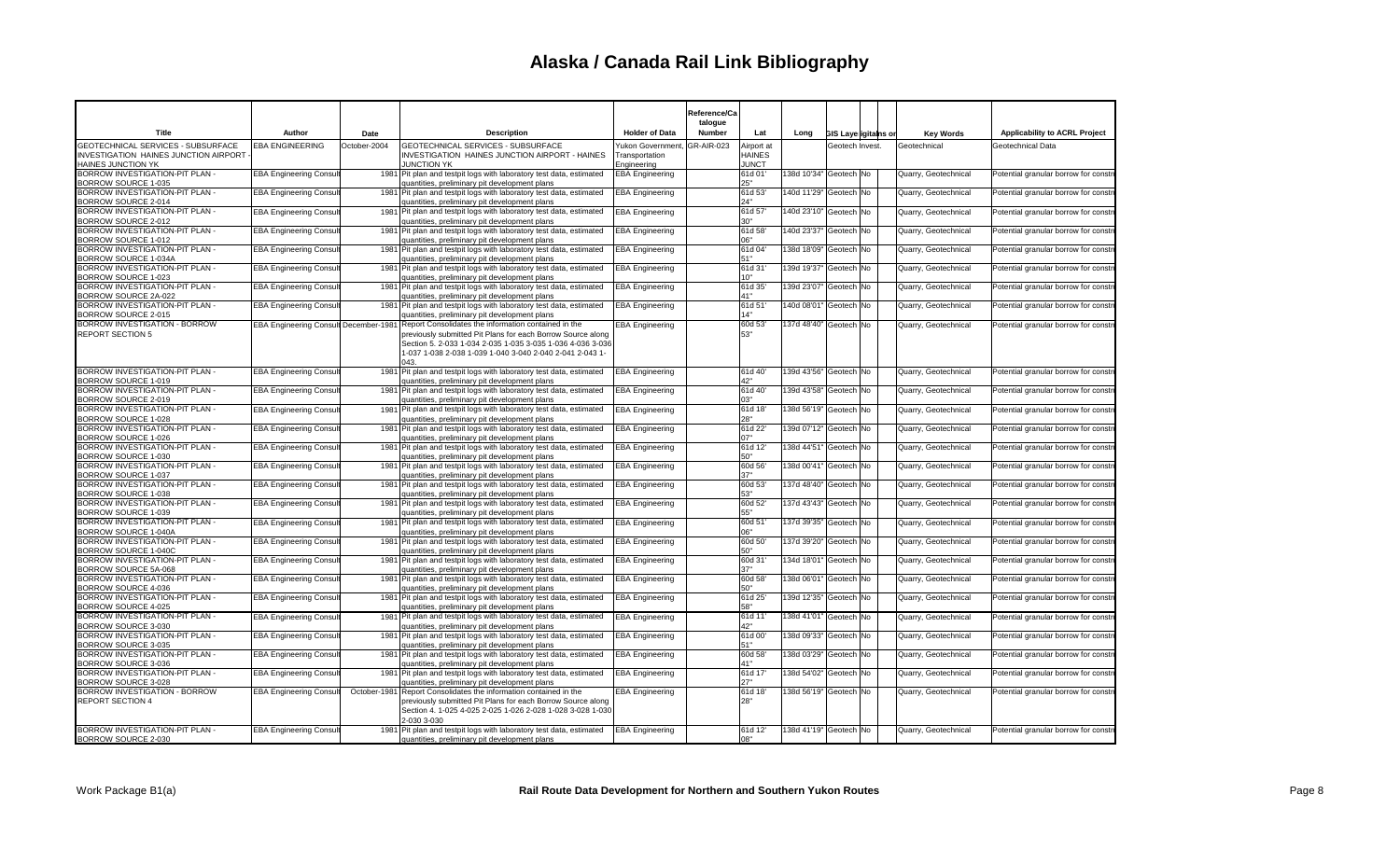|                                                                           |                                  |      |                                                                                                                                                                                                                                                                                          |                        | Reference/Ca<br>talogue |                  |                        |                      |                         |                                      |
|---------------------------------------------------------------------------|----------------------------------|------|------------------------------------------------------------------------------------------------------------------------------------------------------------------------------------------------------------------------------------------------------------------------------------------|------------------------|-------------------------|------------------|------------------------|----------------------|-------------------------|--------------------------------------|
| Title                                                                     | Author                           | Date | <b>Description</b>                                                                                                                                                                                                                                                                       | <b>Holder of Data</b>  | Number                  | Lat              | Long                   | GIS Layerigitains or | <b>Key Words</b>        | Applicability to ACRL Project        |
| BORROW INVESTIGATION-PIT PLAN -<br>BORROW SOURCE 2-033A                   | <b>EBA Engineering Consul</b>    |      | 1981 Pit plan and testpit logs with laboratory test data, estimated<br>quantities, preliminary pit development plans                                                                                                                                                                     | <b>EBA Engineering</b> |                         | 61d 06'<br>43"   | 138d 22'27" Geotech No |                      | Quarry, Geotechnical    | Potential granular borrow for constr |
| BORROW INVESTIGATION-PIT PLAN -<br><b>BORROW SOURCE 2-033B</b>            | <b>EBA Engineering Consul</b>    |      | 1981 Pit plan and testpit logs with laboratory test data, estimated<br>quantities, preliminary pit development plans                                                                                                                                                                     | <b>EBA</b> Engineering |                         | 61d 06'<br>32"   | 138d 24'01" Geotech No |                      | Quarry, Geotechnical    | Potential granular borrow for constr |
| BORROW INVESTIGATION-PIT PLAN -                                           | <b>EBA Engineering Consul</b>    |      | 1981   Pit plan and testpit logs with laboratory test data, estimated                                                                                                                                                                                                                    | <b>EBA</b> Engineering |                         | 60d 50           | 137d 36'11" Geotech No |                      | Quarry, Geotechnical    | Potential granular borrow for constr |
| BORROW SOURCE 2-040A<br>BORROW INVESTIGATION-PIT PLAN -                   | <b>EBA Engineering Consul</b>    |      | quantities, preliminary pit development plans<br>1981 Pit plan and testpit logs with laboratory test data, estimated                                                                                                                                                                     | <b>EBA Engineering</b> |                         | 09"<br>60d 50'   | 137d 34'51" Geotech No |                      | Quarry, Geotechnical    | Potential granular borrow for constr |
| BORROW SOURCE 2-040C<br>BORROW INVESTIGATION-PIT PLAN -                   | <b>EBA Engineering Consul</b>    |      | quantities, preliminary pit development plans<br>1981 Pit plan and testpit logs with laboratory test data, estimated                                                                                                                                                                     | <b>EBA Engineering</b> |                         | 04"<br>60d 49    | 137d 33'17" Geotech No |                      | Quarry, Geotechnical    | Potential granular borrow for constr |
| BORROW SOURCE 2-041<br>BORROW INVESTIGATION-PIT PLAN -                    | <b>EBA Engineering Consult</b>   |      | quantities, preliminary pit development plans<br>1981 Pit plan and testpit logs with laboratory test data, estimated                                                                                                                                                                     | <b>EBA</b> Engineering |                         | 43"<br>60d 23'   | 134d 06'59" Geotech No |                      | Quarry, Geotechnical    | Potential granular borrow for constr |
| BORROW SOURCE 1-071<br>BORROW INVESTIGATION-PIT PLAN -                    | <b>EBA Engineering Consul</b>    |      | quantities, preliminary pit development plans<br>1981   Pit plan and testpit logs with laboratory test data, estimated                                                                                                                                                                   | <b>EBA Engineering</b> |                         | 32"<br>60d 24    | 133d 45'18" Geotech No |                      | Quarry, Geotechnical    | Potential granular borrow for constr |
| BORROW SOURCE 1-074A(b)<br>BORROW INVESTIGATION-PIT PLAN -                | <b>EBA Engineering Consult</b>   |      | quantities, preliminary pit development plans<br>1981 Pit plan and testpit logs with laboratory test data, estimated                                                                                                                                                                     | <b>EBA Engineering</b> |                         | 13"<br>60d 25'   | 133d 39'55" Geotech No |                      | Quarry, Geotechnical    | Potential granular borrow for constr |
| BORROW SOURCE 1-074B<br>BORROW INVESTIGATION-PIT PLAN -                   | <b>EBA Engineering Consul</b>    |      | quantities, preliminary pit development plans<br>1981 Pit plan and testpit logs with laboratory test data, estimated                                                                                                                                                                     | <b>EBA</b> Engineering |                         | 50"<br>61d 04    | 138d 17'38" Geotech No |                      | Quarry, Geotechnical    | Potential granular borrow for constr |
| BORROW SOURCE 1-034C                                                      |                                  |      | quantities, preliminary pit development plans                                                                                                                                                                                                                                            |                        |                         | 28"              |                        |                      |                         |                                      |
| BORROW INVESTIGATION-PIT PLAN -<br>BORROW SOURCE 1-034D                   | <b>EBA Engineering Consult</b>   |      | 1981 Pit plan and testpit logs with laboratory test data, estimated<br>quantities, preliminary pit development plans                                                                                                                                                                     | <b>EBA Engineering</b> |                         | 61d 04<br>20"    | 138d 16'25" Geotech No |                      | Quarry, Geotechnical    | Potential granular borrow for constr |
| BORROW INVESTIGATION-PIT PLAN -<br>BORROW SOURCE 1-036                    | <b>EBA Engineering Consul</b>    |      | 1981 Pit plan and testpit logs with laboratory test data, estimated<br>quantities, preliminary pit development plans                                                                                                                                                                     | <b>EBA Engineering</b> |                         | 60d 59'<br>59"   | 138d 07'55" Geotech No |                      | Quarry, Geotechnical    | Potential granular borrow for constr |
| BORROW INVESTIGATION-PIT PLAN -<br>BORROW SOURCE 2-043                    | <b>EBA Engineering Consul</b>    |      | 1981 Pit plan and testpit logs with laboratory test data, estimated<br>quantities, preliminary pit development plans                                                                                                                                                                     | <b>EBA Engineering</b> |                         | 60d 50'<br>40"   | 137d 19'40" Geotech No |                      | Quarry, Geotechnical    | Potential granular borrow for constr |
| ALASKA HIGHWAY GAS PIPELINE PROJECT<br>(YUKON SECTION) PRELIMINARY BORROW | <b>HARDY AASOCIATES (1)</b>      |      | February-1981 Summary of preliminary granular material requirements and<br>proposed borrow sources for the Alaska Highway Gas Pipline                                                                                                                                                    | <b>EBA</b> Engineering | K5500G                  | 61d 30'<br>00"   | 140d 00'00" Geotech No |                      | Foothills, Geotechnical | Potential granular borrow for constr |
| REPORT VOLUME 1 ALASKA BORDER TO<br>KLUANE LAKE KP 0.0 - KP 220.5         |                                  |      | Project (Yukon Section) from KP 0.0 to KP 220.5 at Kluane<br>Lake                                                                                                                                                                                                                        |                        |                         |                  |                        |                      |                         |                                      |
| GEOTECHNICAL FIELD DATA REPORT 1980<br>WINTER DRILLING PROGRAM            | <b>EBA Engineering Consul</b>    |      | June-1980 Data report providing detailed description of the field program EBA Engineering<br>Alaska Highway Gas Pipeline.                                                                                                                                                                |                        | 101-2800                | 61d 21<br>25"    | 138d 58'49" Geotech No |                      | Foothills, Geotechnical | Potential granular borrow for constr |
| BORROW INVESTIGATION-PIT PLAN -<br>BORROW SOURCE 2-073                    | <b>EBA Engineering Consul</b>    |      | 1981 Pit plan and testpit logs with laboratory test data, estimated<br>quantities, preliminary pit development plans                                                                                                                                                                     | <b>EBA Engineering</b> |                         | 60d 21<br>35"    | 133d 52'47" Geotech No |                      | Quarry, Geotechnical    | Potential granular borrow for constr |
| BORROW INVESTIGATION-PIT PLAN -<br>BORROW SOURCE 2-028                    | EBA Engineering Consultants Ltd. |      | Pit plan and testpit logs with laboratory test data, estimated<br>quantities, preliminary pit development plans                                                                                                                                                                          | <b>EBA</b> Engineering |                         | 61d 18'<br>24"   | 138d 56'13" Geotech No |                      | Quarry, Geotechnical    | Potential granular borrow for constr |
| BORROW INVESTIGATION-PIT PLAN -<br>BORROW SOURCE 1-025                    | EBA Engineering Consultants Ltd. |      | Pit plan and testpit logs with laboratory test data, estimated<br>quantities, preliminary pit development plans                                                                                                                                                                          | <b>EBA Engineering</b> |                         | 61d 26'<br>28"   | 139d 13'41" Geotech No |                      | Quarry, Geotechnical    | Potential granular borrow for constr |
| BORROW INVESTIGATION-PIT PLAN -<br>BORROW SOURCE 1-065                    | EBA Engineering Consultants Ltd. |      | Pit plan and testpit logs with laboratory test data, estimated                                                                                                                                                                                                                           | <b>EBA Engineering</b> |                         | 60d 35'<br>32"   | 134d 41'16" Geotech No |                      | Quarry, Geotechnical    | Potential granular borrow for constr |
| BORROW INVESTIGATION-PIT PLAN -                                           | EBA Engineering Consultants Ltd. |      | quantities, preliminary pit development plans<br>Pit plan and testpit logs with laboratory test data, estimated                                                                                                                                                                          | <b>EBA Engineering</b> |                         | 60d 35'          | 134d 49'03" Geotech No |                      | Quarry, Geotechnical    | Potential granular borrow for constr |
| BORROW SOURCE 1-064                                                       |                                  |      | quantities, preliminary pit development plans<br>BORROW INVESTIGATION- BORROW REPORT EBA Engineering Consul December-1981 Report Consolidates the information contained in the                                                                                                           | <b>EBA Engineering</b> |                         | $55"$<br>60d 25' | 134d 10'57" Geotech No |                      | Quarry, Geotechnical    | Potential granular borrow for constr |
| <b>SECTION 8</b>                                                          |                                  |      | previously submitted Pit Plans for each Borrow Source along<br>Section 8. 1-074B 1-074A(b) 2-073 2-071 1-071 2-070 3A-<br>068 3B-068 5A-068 2-067 2-065 1-065                                                                                                                            |                        |                         | 52"              |                        |                      |                         |                                      |
| BORROW INVESTIGATION- BORROW REPORT EBA ENGINEERING<br><b>SECTION 3</b>   |                                  |      | April-1982 Report Consolidates the information contained in the<br>previously submitted Pit Plans for each Borrow Source along<br>Section 3. 2-016 1-017 2-017 3-017 4-017 1-018 1-019 4-019<br>5-019 2-018 2-019 3-019 1-020 2A-022 3A-022 1-023                                        | <b>EBA Engineering</b> |                         | 61d 40'<br>42"   | 139d 43'56" Geotech No |                      | Quarry, Geotechnical    | Potential granular borrow for constr |
| BORROW INVESTIGATION-DATA SUMMARY-<br><b>BORROW SOURCES 1-013</b>         | <b>EBA ENGINEERING</b>           |      | 1981 Summary of the available information from Borrow Sources<br>in Section 2 that are considered to have low potential for<br>development as indicated by limited field information and                                                                                                 | <b>EBA Engineering</b> |                         | 61d 56'<br>41"   | 140d 21'34" Geotech No |                      | Quarry, Geotechnical    | Potential granular borrow for constr |
| BORROW INVESTIGATION-DATA SUMMARY-<br>BORROW SOURCES 3-013                | <b>EBA ENGINEERING</b>           |      | preliminary material suitability assessment.<br>1981 Summary of the available information from Borrow Sources<br>in Section 2 that are considered to have low potential for<br>development as indicated by limited field information and<br>preliminary material suitability assessment. | <b>EBA Engineering</b> |                         | 61d 55'<br>56"   | 140d 19'19" Geotech No |                      | Quarry, Geotechnical    | Potential granular borrow for constr |
| BORROW INVESTIGATION-DATA SUMMARY-<br>BORROW SOURCES 4-013                | <b>EBA ENGINEERING</b>           |      | 1981 Summary of the available information from Borrow Sources<br>in Section 2 that are considered to have low potential for<br>development as indicated by limited field information and<br>preliminary material suitability assessment.                                                 | <b>EBA Engineering</b> |                         | 61d 55'<br>52"   | 140d 18'51" Geotech No |                      | Quarry, Geotechnical    | Potential granular borrow for constr |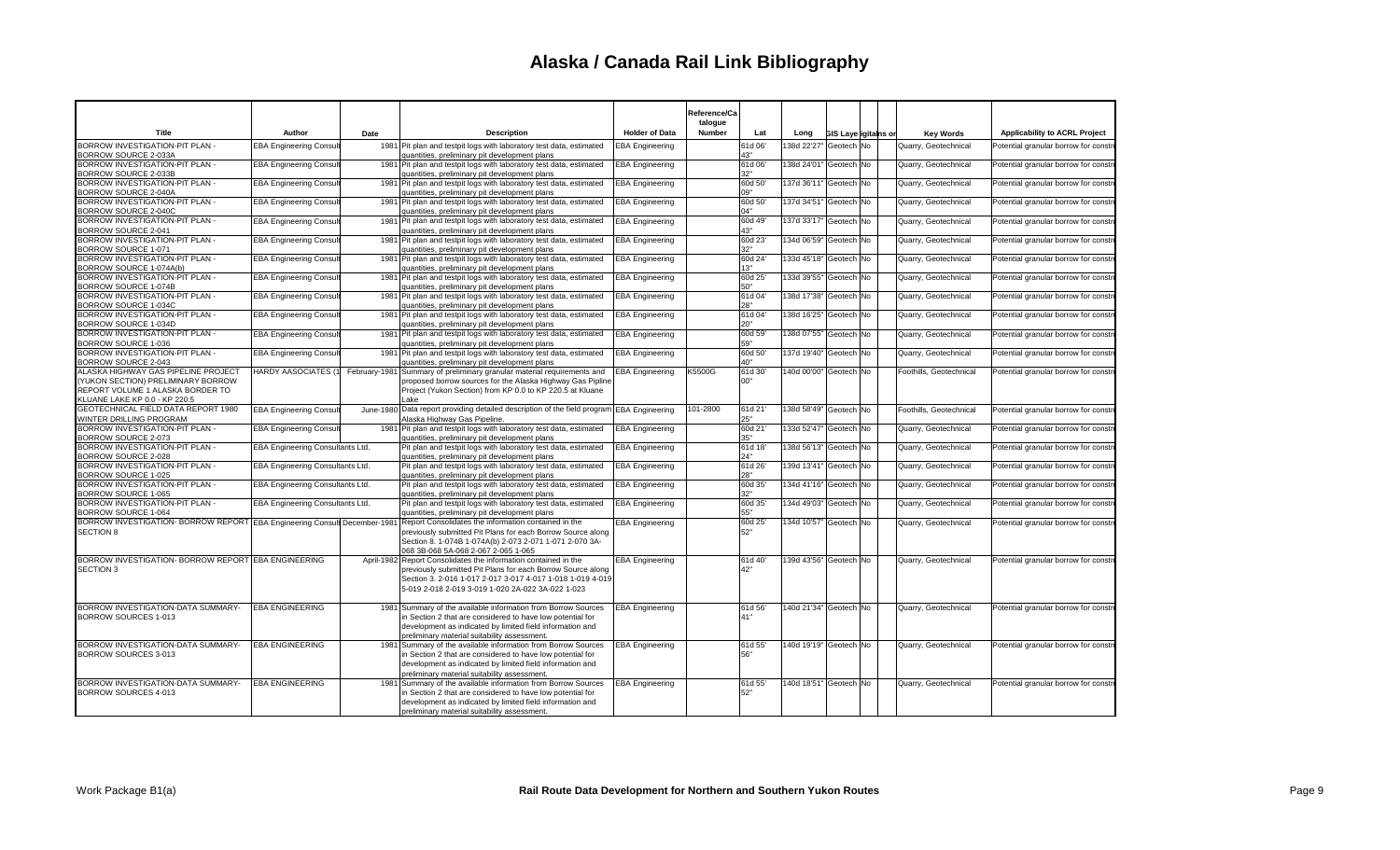|                                                             |                               |      |                                                                                                                                                                                                                                          |                        | Reference/Ca<br>talogue |                        |                             |           |                      |                                      |
|-------------------------------------------------------------|-------------------------------|------|------------------------------------------------------------------------------------------------------------------------------------------------------------------------------------------------------------------------------------------|------------------------|-------------------------|------------------------|-----------------------------|-----------|----------------------|--------------------------------------|
| Title                                                       | Author                        | Date | <b>Description</b>                                                                                                                                                                                                                       | <b>Holder of Data</b>  | Number<br>Lat           | Long                   | <b>GIS Layerigitains or</b> |           | <b>Key Words</b>     | Applicability to ACRL Project        |
| BORROW INVESTIGATION-DATA SUMMARY-<br>BORROW SOURCES 5-013  | <b>EBA ENGINEERING</b>        |      | 1981 Summary of the available information from Borrow Sources<br>in Section 2 that are considered to have low potential for<br>development as indicated by limited field information and<br>preliminary material suitability assessment. | <b>EBA Engineering</b> | 61d 55'<br>52"          | 140d 17'29" Geotech No |                             |           | Quarry, Geotechnical | Potential granular borrow for constr |
| BORROW INVESTIGATION-DATA SUMMARY-<br>BORROW SOURCES 6-013  | <b>EBA ENGINEERING</b>        |      | 1981 Summary of the available information from Borrow Sources<br>in Section 2 that are considered to have low potential for<br>development as indicated by limited field information and<br>preliminary material suitability assessment. | <b>EBA Engineering</b> | 61d 55'<br>13"          | 140d 17'30" Geotech No |                             |           | Quarry, Geotechnical | Potential granular borrow for constr |
| BORROW INVESTIGATION-DATA SUMMARY-<br>BORROW SOURCES 3-014  | <b>EBA ENGINEERING</b>        |      | 1981 Summary of the available information from Borrow Sources<br>in Section 2 that are considered to have low potential for<br>development as indicated by limited field information and<br>oreliminary material suitability assessment  | EBA Engineering        | 61d 53'<br>08"          | 140d 10'56" Geotech No |                             |           | Quarry, Geotechnical | Potential granular borrow for constr |
| BORROW INVESTIGATION-DATA SUMMARY-<br>BORROW SOURCES 1-016  | <b>EBA ENGINEERING</b>        |      | 1981 Summary of the available information from Borrow Sources<br>in Section 2 that are considered to have low potential for<br>development as indicated by limited field information and<br>preliminary material suitability assessment. | <b>EBA Engineering</b> | 61d 47<br>54"           | 140d 01'51" Geotech No |                             |           | Quarry, Geotechnical | Potential granular borrow for constr |
| BORROW INVESTIGATION-PIT PLAN -<br>BORROW SOURCE 2-070      | <b>EBA Engineering Consul</b> |      | 1981 Pit plan and testpit logs with laboratory test data, estimated<br>quantities, preliminary pit development plans                                                                                                                     | <b>EBA Engineering</b> | 60d 25'<br>52"          | 134d 10'57" Geotech No |                             |           | Quarry, Geotechnical | Potential granular borrow for constr |
| BORROW INVESTIGATION-PIT PLAN -<br>BORROW SOURCE 2-071      | <b>EBA Engineering Consul</b> |      | 1981 Pit plan and testpit logs with laboratory test data, estimated<br>quantities, preliminary pit development plans                                                                                                                     | <b>EBA Engineering</b> | 60d 21'<br>15"          | 134d 04'00" Geotech No |                             |           | Quarry, Geotechnical | Potential granular borrow for constr |
| BORROW INVESTIGATION-DATA SUMMARY-<br>BORROW SOURCES 2-018  | <b>EBA Engineering Consul</b> |      | 1981 Summary of the available information from Borrow Sources<br>in Section 3 that are considered to have low potential for<br>development as indicated by limited field information and<br>preliminary material suitability assessment. | <b>EBA Engineering</b> | 61d 41<br>30"           | 139d 48'06" Geotech No |                             |           | Quarry, Geotechnical | Potential granular borrow for constr |
| BORROW INVESTIGATION-DATA SUMMARY-<br>BORROW SOURCES 3-019  | <b>EBA Engineering Consul</b> |      | 1981 Summary of the available information from Borrow Sources<br>in Section 3 that are considered to have low potential for<br>development as indicated by limited field information and<br>preliminary material suitability assessment. | <b>EBA Engineering</b> | 61d 39<br>60"           | 139d 43'24" Geotech No |                             |           | Quarry, Geotechnical | Potential granular borrow for constr |
| BORROW INVESTIGATION-DATA SUMMARY-<br>BORROW SOURCES 3A-022 | <b>EBA Engineering Consu</b>  |      | 1981 Summary of the available information from Borrow Sources<br>in Section 3 that are considered to have low potential for<br>development as indicated by limited field information and<br>preliminary material suitability assessment. | <b>EBA Engineering</b> | 61d 34<br>23"           | 139d 22'16" Geotech No |                             |           | Quarry, Geotechnical | Potential granular borrow for constr |
| BORROW INVESTIGATION-PIT PLAN -<br>BORROW SOURCE 1-034B     | <b>EBA Engineering Consu</b>  |      | 1981 Pit plan and testpit logs with laboratory test data, estimated<br>quantities, preliminary pit development plans                                                                                                                     | <b>EBA Engineering</b> | 61d 04<br>48"           | 138d 17'36" Geotech No |                             |           | Quarry, Geotechnical | Potential granular borrow for constr |
| BORROW INVESTIGATION-DATA SUMMARY-<br>BORROW SOURCES 2-016  | <b>EBA Engineering Consul</b> |      | 1981 Summary of the available information from each borrow<br>source investigated exclusively with the Heli-portable Sonic<br>Drill                                                                                                      | <b>EBA Engineering</b> | 61d 47<br>15"           | 140d 00'51" Geotech No |                             | <b>No</b> |                      | Potential granular borrow for constr |
| BORROW INVESTIGATION-DATA SUMMARY-<br>BORROW SOURCES 3-017  | <b>EBA Engineering Consul</b> |      | 1981 Summary of the available information from each borrow<br>source investigated exclusively with the Heli-portable Sonic                                                                                                               | <b>EBA Engineering</b> | 61d 45'<br>29"          | 139d 55'47" Geotech No |                             | No        |                      | Potential granular borrow for constr |
| BORROW INVESTIGATION-DATA SUMMARY-<br>BORROW SOURCES 1-018  | <b>EBA Engineering Consul</b> |      | 1981 Summary of the available information from each borrow<br>source investigated exclusively with the Heli-portable Sonic<br>Drill                                                                                                      | <b>EBA Engineering</b> | 61d 43<br>01"           | 139d 49'38" Geotech No |                             | No        |                      | Potential granular borrow for constr |
| BORROW INVESTIGATION-DATA SUMMARY-<br>BORROW SOURCES 4-019  | <b>EBA Engineering Consul</b> |      | 1981 Summary of the available information from each borrow<br>source investigated exclusively with the Heli-portable Sonic<br>Drill                                                                                                      | EBA Engineering        | 61d 40'<br>42"          | 139d 43'<br>08"        | Geotech No                  | No        |                      | Potential granular borrow for constr |
| BORROW INVESTIGATION-DATA SUMMARY-<br>BORROW SOURCES 1-020  | <b>EBA Engineering Consul</b> |      | 1981 Summary of the available information from each borrow<br>source investigated exclusively with the Heli-portable Sonic                                                                                                               | <b>EBA Engineering</b> | 61d 37<br>59"           | 139d 35'13" Geotech No |                             | No        |                      | Potential granular borrow for constr |
| BORROW INVESTIGATION-PIT PLAN -<br>BORROW SOURCE 2-067      | <b>EBA ENGINEERING</b>        |      | 1981 Pit plan and testpit logs with laboratory test data, estimated<br>quantities, preliminary pit development plans                                                                                                                     | <b>EBA Engineering</b> | 60d 34<br>05"           | 134d 25'38" Geotech No |                             |           | Quarry, Geotechnical | Potential granular borrow for constr |
| BORROW INVESTIGATION-PIT PLAN -<br>BORROW SOURCE 3B-068     | <b>EBA ENGINEERING</b>        |      | 1981 Pit plan and testpit logs with laboratory test data, estimated<br>quantities, preliminary pit development plans                                                                                                                     | <b>EBA Engineering</b> | 60d 30'<br>25"          | 134d 16'12" Geotech No |                             |           | Quarry, Geotechnical | Potential granular borrow for constr |
| BORROW INVESTIGATION-PIT PLAN -<br>BORROW SOURCE 3A-068     | <b>EBA ENGINEERING</b>        |      | 1981 Pit plan and testpit logs with laboratory test data, estimated<br>quantities, preliminary pit development plans                                                                                                                     | <b>EBA Engineering</b> | 60d 30'<br>29"          | 134d 16'12" Geotech No |                             |           | Quarry, Geotechnical | Potential granular borrow for constr |
| BORROW INVESTIGATION-PIT PLAN -<br>BORROW SOURCE 3A-011     | <b>EBA ENGINEERING</b>        |      | 1981 Pit plan and testpit logs with laboratory test data, estimated<br>quantities, preliminary pit development plans                                                                                                                     | <b>EBA Engineering</b> | 61d 59<br>19"           | 140d 29'39" Geotech No |                             |           | Quarry, Geotechnical | Potential granular borrow for constr |
| BORROW INVESTIGATION-PIT PLAN -<br>BORROW SOURCE 2-035      | <b>EBA Engineering Consu</b>  |      | 1981 Pit plan and testpit logs with laboratory test data, estimated<br>quantities, preliminary pit development plans                                                                                                                     | <b>EBA Engineering</b> | 61d 01'<br>03"          | 138d 11'02" Geotech No |                             |           | Quarry, Geotechnical | Potential granular borrow for constr |
| BORROW INVESTIGATION-PIT PLAN -<br>BORROW SOURCE 2-025      | <b>EBA Engineering Consul</b> |      | 1981 Pit plan and testpit logs with laboratory test data, estimated<br>quantities, preliminary pit development plans                                                                                                                     | <b>EBA Engineering</b> | 61d 25'<br>52"          | 139d 13'50" Geotech No |                             |           | Quarry, Geotechnical | Potential granular borrow for constr |
| BORROW INVESTIGATION-PIT PLAN -<br>BORROW SOURCE 2-011      | <b>EBA Engineering Consul</b> |      | 1981 Pit plan and testpit logs with laboratory test data, estimated<br>quantities, preliminary pit development plans                                                                                                                     | <b>EBA Engineering</b> | 61d 58'<br>53"          | 140d 31'02" Geotech No |                             |           | Quarry, Geotechnical | Potential granular borrow for constr |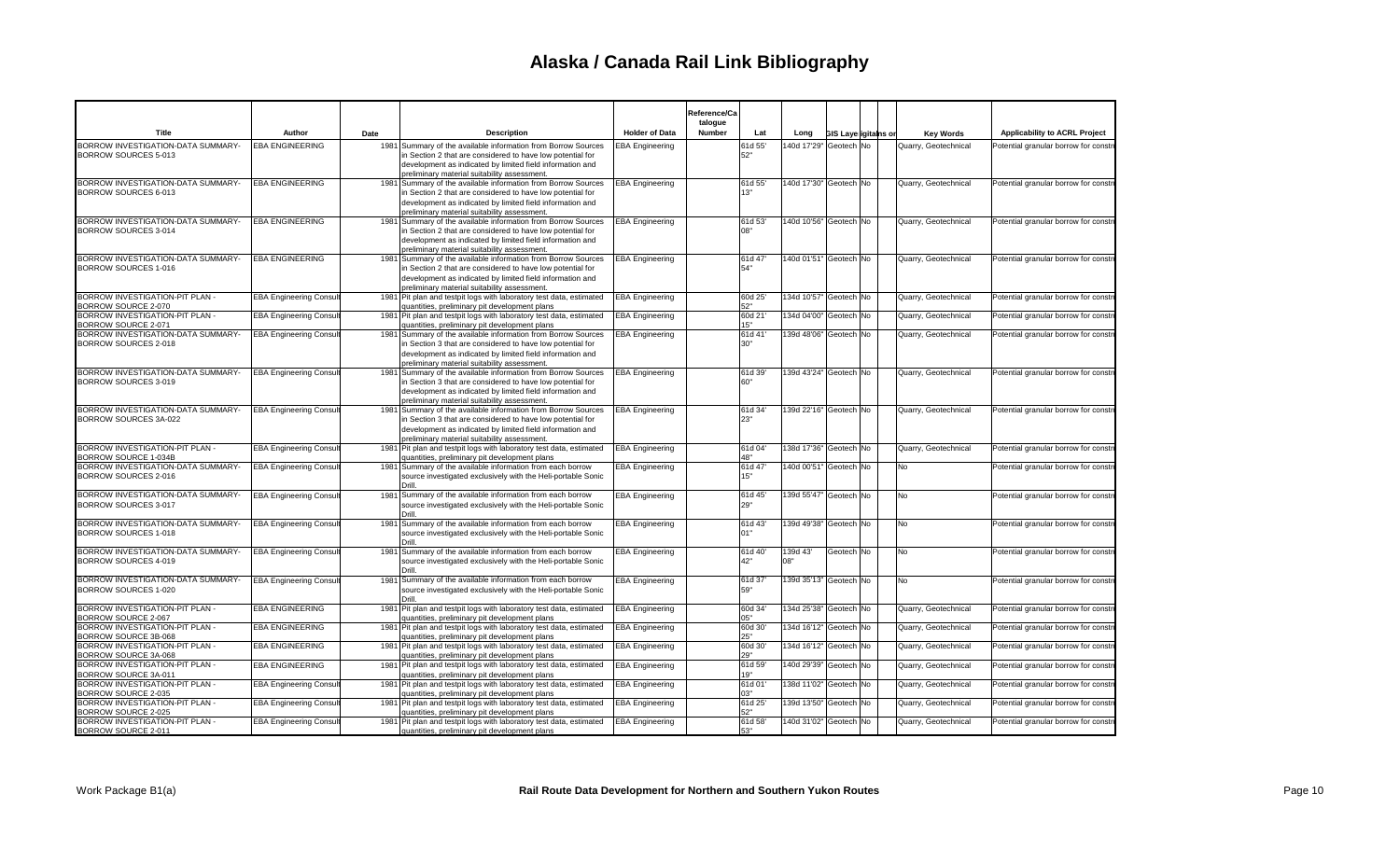|                                                                                                                                                  |                                                  |                                                       |                                                                                                                                                                                                                            |                                                  | Reference/Ca<br>talogue |                           |                                                      |                             |                                                |                                        |
|--------------------------------------------------------------------------------------------------------------------------------------------------|--------------------------------------------------|-------------------------------------------------------|----------------------------------------------------------------------------------------------------------------------------------------------------------------------------------------------------------------------------|--------------------------------------------------|-------------------------|---------------------------|------------------------------------------------------|-----------------------------|------------------------------------------------|----------------------------------------|
| Title                                                                                                                                            | Author                                           | Date                                                  | <b>Description</b>                                                                                                                                                                                                         | <b>Holder of Data</b>                            | Number                  | Lat                       | Long                                                 | <b>GIS Layerigitains or</b> | <b>Key Words</b>                               | Applicability to ACRL Project          |
| BORROW INVESTIGATION-PIT PLAN -<br>BORROW SOURCE 2-065                                                                                           | <b>EBA Engineering Consult</b>                   |                                                       | 1981 Pit plan and testpit logs with laboratory test data, estimated<br>quantities, preliminary pit development plans                                                                                                       | <b>EBA</b> Engineering                           |                         | 60d 35'<br>09"            | 134d 37'53" Geotech No                               |                             | Quarry, Geotechnical                           | Potential granular borrow for constr   |
| DEMPSTER LATERAL DRILLING PROGRAM<br>VOLUME 1 FOOTHILLS PIPE LINES (YUKON)<br>TD.                                                                | KLOHN LEONOFF, YUK                               |                                                       | October-1978 Detailed test hole logs and laboratory data for the drilling<br>program carried out between Carmacks and Inuvik, along the<br>Klondike and Dempster Highways.                                                 | <b>EBA Engineering</b>                           | AL1023                  | 65d 00'<br>00"            | 138d 00'00" Geotech No                               |                             | Drill Logs, Geotechnical                       | Potential granular borrow for constr   |
| ALASKA HIGHWAY GAS PIPELINE PROJECT<br>(YUKON SECTION) PRELIMINARY BORROW<br>REPORT VOLUME II KLUANE LAKE TO<br>SQUANGA LAKE KP 220.5 - KP 534.4 | <b>HARDY ASSOCIATES (1)</b>                      |                                                       | March-1981 Summary of preliminary granular material requirements and<br>proposed borrow sources for the Alaska Highway Gas Pipline<br>Project (Yukon Section) from KP 220.5 at Kluane Lake to KP<br>534.4 at Squanga Lake. | <b>EBA Engineering</b>                           | K5500G                  | 60d 45'<br>00"            | 136d 00'00" Geotech No                               |                             | Quarry, Geotechnical                           | Potential granular borrow for constr   |
| BORROW INVESTIGATION-PIT PLAN -<br>BORROW SOURCE 2-033C                                                                                          | <b>EBA ENGINEERING</b>                           |                                                       | 1981 Pit plan and testpit logs with laboratory test data, estimated<br>quantities, preliminary pit development plans                                                                                                       | <b>EBA</b> Engineering                           |                         | 61d 06'<br>32"            | 138d 23'28" Geotech No                               |                             | Quarry, Geotechnical                           | Potential granular borrow for constr   |
| BORROW INVESTIGATION-PIT PLAN -<br>BORROW SOURCE 2-038                                                                                           | <b>EBA ENGINEERING</b>                           |                                                       | 1981 Pit plan and testpit logs with laboratory test data, estimated<br>quantities, preliminary pit development plans                                                                                                       | <b>EBA Engineering</b>                           |                         | 60d 53'<br>38"            | 137d 50'18" Geotech No                               |                             | Quarry, Geotechnical                           | Potential granular borrow for constr   |
| BORROW INVESTIGATION-PIT PLAN -<br>BORROW SOURCE 1-043                                                                                           | <b>EBA ENGINEERING</b>                           |                                                       | 1981 Pit plan and testpit logs with laboratory test data, estimated<br>quantities, preliminary pit development plans                                                                                                       | <b>EBA</b> Engineering                           |                         | 60d 50'<br>41"            | 137d 19'07" Geotech No                               |                             | Quarry, Geotechnical                           | Potential granular borrow for constr   |
| BORROW INVESTIGATION-PIT PLAN -<br>BORROW SOURCE 3-040                                                                                           | <b>EBA ENGINEERING</b>                           |                                                       | 1981 Pit plan and testpit logs with laboratory test data, estimated<br>quantities, preliminary pit development plans                                                                                                       | <b>EBA</b> Engineering                           |                         | 60d 50'<br>52"            | 137d 38'27" Geotech No                               |                             | Quarry, Geotechnical                           | Potential granular borrow for constr   |
| BORROW INVESTIGATION-DATA SUMMARY-<br>BORROW SOURCES 1-009                                                                                       | <b>EBA ENGINEERING</b>                           |                                                       | 1981 Summary of the available information from each borrow<br>source investigated exclusively with the Heli-portable Sonic<br>Drill                                                                                        | <b>EBA Engineering</b>                           |                         | 62d 06'<br>43"            | 140d 39'25" Geotech No                               |                             | Quarry, Geotechnical                           | Potential granular borrow for constr   |
| BORROW INVESTIGATION-DATA SUMMARY-<br>BORROW SOURCES 2-009                                                                                       | <b>EBA ENGINEERING</b>                           |                                                       | 1981 Summary of the available information from each borrow<br>source investigated exclusively with the Heli-portable Sonic<br>Drill                                                                                        | <b>EBA Engineering</b>                           |                         | 62d 06'<br>17"            | 140d 38'44" Geotech No                               |                             | Quarry, Geotechnical                           | Potential granular borrow for constr   |
| BORROW INVESTIGATION-DATA SUMMARY-<br>BORROW SOURCES 4-009                                                                                       | <b>EBA ENGINEERING</b>                           |                                                       | 1981 Summary of the available information from each borrow<br>source investigated exclusively with the Heli-portable Sonic<br>Drill.                                                                                       | <b>EBA Engineering</b>                           |                         | 62d 03'<br>13"            | 140d 37'44" Geotech No                               |                             | Quarry, Geotechnical                           | Potential granular borrow for constr   |
| BORROW INVESTIGATION-DATA SUMMARY-<br>BORROW SOURCES 4-014                                                                                       | <b>EBA ENGINEERING</b>                           |                                                       | 1981 Summary of the available information from each borrow<br>source investigated exclusively with the Heli-portable Sonic<br>Drill.                                                                                       | <b>EBA Engineering</b>                           |                         | 60d 15<br>55"             | 140d 12'53" Geotech No                               |                             | Quarry, Geotechnical                           | Potential granular borrow for constr   |
| BORROW INVESTIGATION-DATA SUMMARY-<br>BORROW SOURCES 1-015                                                                                       | <b>EBA ENGINEERING</b>                           |                                                       | 1981 Summary of the available information from each borrow<br>source investigated exclusively with the Heli-portable Sonic<br>Drill                                                                                        | <b>EBA Engineering</b>                           |                         | 61d 51'<br>30"            | 140d 08'14" Geotech No                               |                             | Quarry, Geotechnical                           | Potential granular borrow for constr   |
| Geotechnical Borehole Logs - Beaver Creek                                                                                                        | <b>EBA ENGINEERING</b>                           |                                                       | 1980 to Present Beaver Creek - 26 Borehole Logs                                                                                                                                                                            | <b>EBA Engineering</b>                           |                         | 62D 22<br>54"             | 140d 52'45" Geotech No                               |                             | Geotechnical Borehole                          | Geotechnical Data                      |
| Geotechnical Borehole Logs - Burwash Landing                                                                                                     | <b>EBA ENGINEERING</b>                           |                                                       | 1980 to Present Burwash Landing - 26 Borehole Logs                                                                                                                                                                         | <b>EBA Engineering</b>                           |                         | 61d 21<br>20"             | 139d 01'04" Geotech No                               |                             | Geotechnical Borehole                          | Geotechnical Data                      |
| Geotechnical Borehole Logs - Destruction Bay                                                                                                     | <b>EBA ENGINEERING</b>                           |                                                       | 1980 to Present Destruction Bay - 19 Borehole Logs                                                                                                                                                                         | <b>EBA Engineering</b>                           |                         | 61d 15'<br>12"            | 138d 48'02" Geotech No                               |                             | Geotechnical Borehole                          | Geotechnical Data                      |
| Geotechnical Borehole Logs - North Alaska<br>Highway                                                                                             | <b>EBA ENGINEERING</b>                           |                                                       | 1980 to Present North Alaska Highway - 5 Borehole Logs                                                                                                                                                                     | <b>EBA Engineering</b>                           |                         | 59d 54<br>14"             | 131d 22'40" Geotech No                               |                             | Geotechnical Borehole                          | Geotechnical Data                      |
| Geotechnical Borehole Logs - Haines Junction                                                                                                     | <b>EBA ENGINEERING</b>                           |                                                       | 1980 to Present Haines Junction - 50 Borehole Logs                                                                                                                                                                         | <b>EBA Engineering</b>                           |                         | 60d 45'<br>31"            | 137d 30'22" Geotech No                               |                             | Geotechnical Borehole                          | Geotechnical Data                      |
| Geotechnical Borehole Logs - Teslin<br>Geotechnical Borehole Logs - Rancheria                                                                    | <b>EBA ENGINEERING</b><br><b>EBA ENGINEERING</b> | 1980 to Present Teslin -<br>1980 to Present Rancheria | 52 Borehole Logs                                                                                                                                                                                                           | <b>EBA Engineering</b><br><b>EBA Engineering</b> |                         | 60d 08'<br>50"<br>60d 11' | 138d 07'37"   Geotech   No<br>130d 00'20" Geotech No |                             | Geotechnical Borehole                          | Geotechnical Data                      |
| Geotechnical Borehole Logs - Watson Lake                                                                                                         | <b>EBA ENGINEERING</b>                           |                                                       | 6 Borehole Logs<br>1980 to Present Watson Lake - 81 Borehole Logs                                                                                                                                                          | <b>EBA Engineering</b>                           |                         | 55"<br>60d 03'            | 128d 48'48" Geotech No                               |                             | Geotechnical Borehole<br>Geotechnical Borehole | Geotechnical Data<br>Geotechnical Data |
| Geotechnical Borehole Logs - Dawson City                                                                                                         | <b>EBA ENGINEERING</b>                           |                                                       | 1980 to Present Dawson City - 193 Borehole Logs                                                                                                                                                                            | <b>EBA Engineering</b>                           |                         | 29"<br>64d 03'            | 139d 24'59" Geotech No                               |                             | Geotechnical Borehole                          | Geotechnical Data                      |
| Geotechnical Borehole Logs - Carmacks                                                                                                            | <b>EBA ENGINEERING</b>                           | 1980 to Present Carmacks -                            | 50 Borehole Logs                                                                                                                                                                                                           | <b>EBA Engineering</b>                           |                         | 15"<br>62d 05'            | 136d 17'12" Geotech No                               |                             | Geotechnical Borehole                          | Geotechnical Data                      |
| Geotechnical Borehole Logs - Faro                                                                                                                | <b>EBA ENGINEERING</b>                           | 1980 to Present Faro -                                | 139 Borehole Logs                                                                                                                                                                                                          | <b>EBA Engineering</b>                           |                         | 18"<br>62d 15'            | 133d 10'49" Geotech No                               |                             | Geotechnical Borehole                          | Geotechnical Data                      |
| Geotechnical Borehole Logs - Ross River                                                                                                          | <b>EBA ENGINEERING</b>                           | 1980 to Present Ross River                            | 60 Borehole Logs                                                                                                                                                                                                           | <b>EBA Engineering</b>                           |                         | 27"<br>61d 58'            | 132d 27'09"                                          | Geotech No                  | Geotechnical Borehole                          | Geotechnical Data                      |
| Geotechnical Borehole Logs - Tuchitua                                                                                                            | <b>EBA ENGINEERING</b>                           | 1980 to Present Tuchitua -                            | 3 Borehole Logs                                                                                                                                                                                                            | <b>EBA Engineering</b>                           |                         | 52"<br>60d 55             | 129d 13'50" Geotech No                               |                             | Geotechnical Borehole                          | Geotechnical Data                      |
| Geotechnical Borehole Logs - Sa Dena Hes Mine   EBA ENGINEERING                                                                                  |                                                  |                                                       | 1980 to Present Sa Dena Hes Mine - 3 Borehole Logs                                                                                                                                                                         | <b>EBA Engineering</b>                           |                         | 54"<br>60d 00'            | 137d 05'01" Geotech No                               |                             | Geotechnical Borehole                          | Geotechnical Data                      |
| Granular Resource Databases - 5 Yukon<br>Resource Management Areas                                                                               | <b>EBA ENGINEERING</b>                           |                                                       | 1993 Granular Resource Databases for: Carmacks, Dawson City,<br>Ross River, Tagish and Teslin Resource Management Areas.                                                                                                   | <b>EBA Engineering</b>                           | 0201-11136              | 40"<br>N/A                | N/A                                                  | Geotech No                  | Granular Resource Data                         | Granular Resource Data                 |
|                                                                                                                                                  |                                                  |                                                       |                                                                                                                                                                                                                            |                                                  |                         |                           |                                                      |                             |                                                |                                        |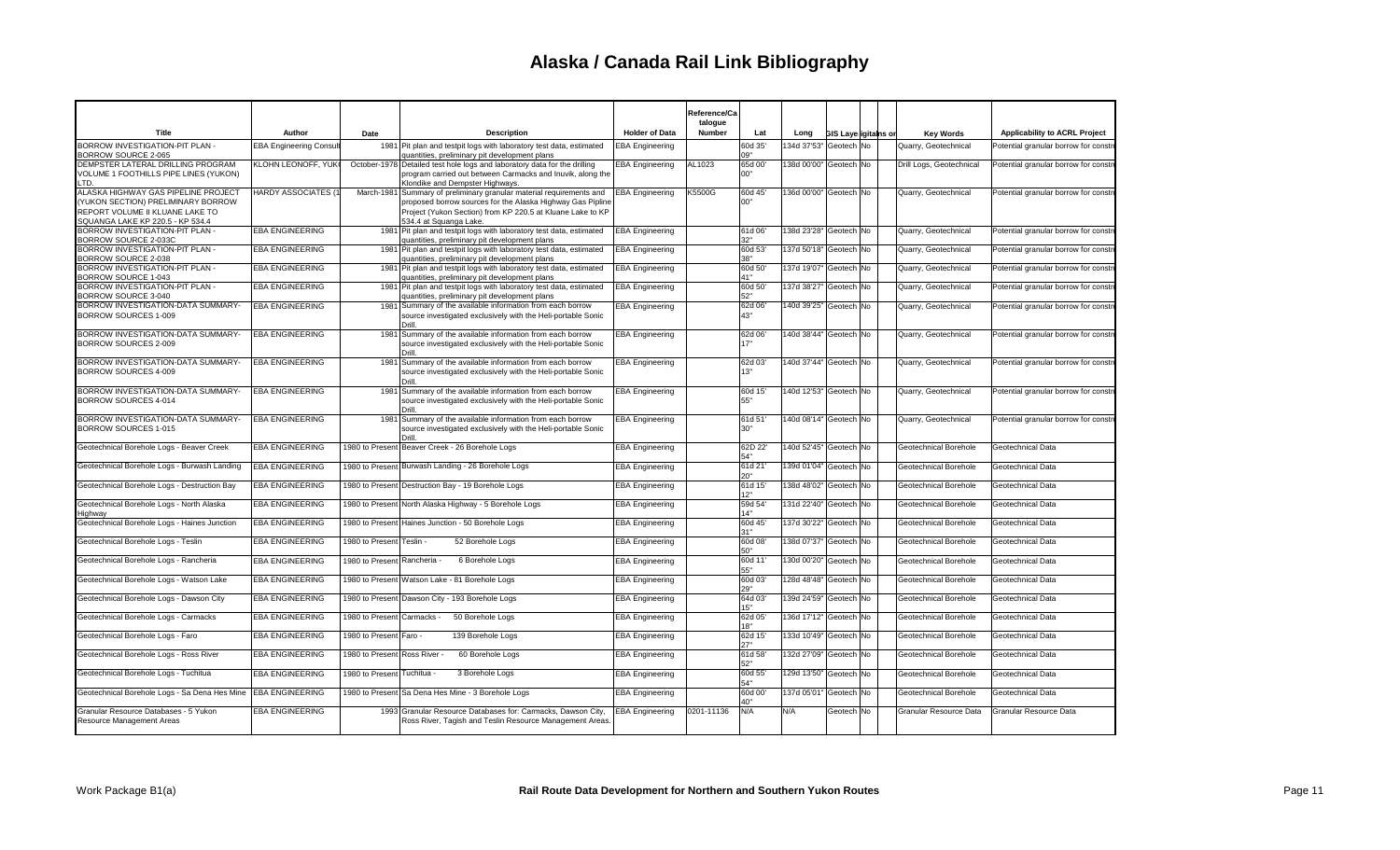|                                                                                                                                                                                      |                                                   |      |                                                                                                                                          |                        | Reference/Ca<br>talogue                  |                        |                                     |                        |    |                                                  |                                                                                                                                                                            |
|--------------------------------------------------------------------------------------------------------------------------------------------------------------------------------------|---------------------------------------------------|------|------------------------------------------------------------------------------------------------------------------------------------------|------------------------|------------------------------------------|------------------------|-------------------------------------|------------------------|----|--------------------------------------------------|----------------------------------------------------------------------------------------------------------------------------------------------------------------------------|
| Title                                                                                                                                                                                | Author                                            | Date | <b>Description</b>                                                                                                                       | <b>Holder of Data</b>  | Number                                   | Lat                    | Long                                | GIS Layerigitains or   |    | <b>Key Words</b>                                 | <b>Applicability to ACRL Project</b>                                                                                                                                       |
| Granular Resources Database - North Alaska<br>Highway                                                                                                                                | EBA ENGINEERING                                   |      | 1989 Granular Resource Databases from Burwash Landing to<br>Beaver Creek, using existing information.                                    | <b>EBA Engineering</b> | 0201-4981                                | N/A                    | N/A                                 | Geotech <sup>INo</sup> |    | Granular Resource Data                           | Granular Resource Data                                                                                                                                                     |
| DRIFT Prospecting and Till Geochemistry in<br><b>Tintina Trench</b>                                                                                                                  | Alain Plouffe, MSc<br>Thesis                      |      | Sep-89 Study of 2 tills and related deposits EMR Library QE 579<br>P66 c.1                                                               | <b>EMR Whitehorse</b>  | QE 579 P66<br>n <sub>1</sub>             | 61d15'00"<br>62d15'00" | 130d00'00"<br>133d30'00'            | Geotech no             |    | none Geotechnical                                | <b>Tintina Geology</b>                                                                                                                                                     |
| Tintina Valley Yukon Territory and its Relation to<br>the Rocky Mtn Trench                                                                                                           | Stewart L Blusson.<br>Geology Thesis, UBC         |      | Apr-60 Description of the Physiography of the Tintina Trench EMR<br>Library QE 195 B67                                                   | <b>EMR Whitehorse</b>  | QE 195 B67                               | 60d00'00"<br>64d45'00" | 129d00'00"<br>141d00'00"            | Geotech no             |    | none Terrain, Air Photo, Geology Tintina Geology |                                                                                                                                                                            |
| Surficial Geology Ladue River, 115N1                                                                                                                                                 | Lionel Jackson                                    |      | 2005 Surficial Geology Map, 115N1 EMR Library QE185 O6<br>#4573                                                                          | <b>EMR Whitehorse</b>  | QE185 O6<br>#4573                        | 63d12'00"              | 140d48'00"                          | Geotech no             |    | none Surficial Geology                           | Surficial Geology near the Alaska<br>Canada Border                                                                                                                         |
| Surficial Geology Ladue River, 115N2                                                                                                                                                 | Lionel Jackson                                    |      | 2005 Surficial Geology Map, 115N2 EMR Library QE185 O6<br>#4574                                                                          | <b>EMR Whitehorse</b>  | QE185 O6<br>#4574                        | 63d12'00"              | 140d48'00'                          |                        | no | none Surficial Geology                           | Surficial Geology near the Alaska<br>Canada Border                                                                                                                         |
| Sixty Mile and Ladue Rivers Area, Yukon                                                                                                                                              | W.E.Cockfield                                     |      | 1921 Geological Survey of the Ladue River Area EMR Library<br>QE185 A2 #123                                                              | <b>EMR Whitehorse</b>  | QE185 A2<br>#123                         | 63d12'00"<br>64d00'00" | 139d45'00"<br>141d00'00"            |                        | no | none Geology                                     | Geology near the Alaska Canada<br>Border                                                                                                                                   |
| Sedimentology of White Channel Placer Deposits,<br>Klondike Area, White River, Yukon                                                                                                 | Stephen Robert<br>Morrison                        |      | 1985 Thesis for MSc., Geotechnical description of the White River<br>Placer Deposits in Klondike EMR Library TN 414 .C32 Y87<br>1985 c.1 | <b>EMR Whitehorse</b>  | TN 414 .C32<br>Y87 1985 c.1              | 63d12'00"              | 139d30'00"<br>140d30'00"            |                        | no | Inone Geotechnical                               | Geotechnical data White River                                                                                                                                              |
| Size Distribution of the White River Ash, Yukon<br>Territory                                                                                                                         | L. Hanson                                         |      | 1965 Size Distribution of the White River Ash, Yukon Territory<br>EMR Library QE461 H36 c.2                                              | <b>EMR</b> Whitehorse  | QE461 H36<br>c.2                         | 63d12'00'              | 139d30'00"<br>140d30'00'            | Geotech no             |    | Geotechnical                                     | Description of gravel deposits<br>along potential route of RR at<br><b>White River</b>                                                                                     |
| Ground Penetrating Radar investigation of the<br>upper Yukon River Valley Btwn White River<br>Yukon and Eagle Alaska                                                                 | Duane G Froese and<br>Derald G Smith              |      | 2000 Ground Penetrating Radar usage to determine Gravel<br>Thickness along Yukon River Valley EMR Library TN27 Y94<br>Y94 1999           | <b>EMR Whitehorse</b>  | <b>TN27 Y94</b><br>Y94 1999              | 63d10'00"<br>64d65'00" | 139d36'00'<br>141d00'00"            |                        | no | Geotechnical, Geophysics                         | Investigation into the properties of<br>the White River Ash, along the<br>Alaska Hwy and the lower White<br>River                                                          |
| Landslides at the South End of Kluane Lake<br><b>Yukon Territory</b>                                                                                                                 | John J Claque                                     |      | 1965-04-29 Study of historical land slide activity in Kluane Lake Area<br>EMR Library QE599 .C5 1981                                     | <b>EMR Whitehorse</b>  | QE599.C5<br>1981                         | 61d00'00"              | 138d30'00'                          |                        | no | <b>Slope Stability</b>                           | Investigation into the gravel<br>thickness along Yukon River<br>Valley, although downstream of the<br>area of interest, may provide some<br>insight into area of interest. |
| Surficial geology, Coffee Creek, Yukon Territory<br>(115J/14) / C. A. Huscroft.                                                                                                      | Huscroft, C. A.                                   |      | 2002 1 map. EMR Library QE195 O6 no. 4344                                                                                                | <b>EMR Whitehorse</b>  | QE195 O6 no. 63d50'00"<br>4344           |                        | 139d05'00'                          |                        | no | <b>Surficial Geology</b>                         | Route selection for landslide<br>avoidance                                                                                                                                 |
| Coffee Creek, Yukon Territory (115J/14)<br>[cartographic material] / Geological Survey of<br>Canada.                                                                                 | Geological Survey of<br>Canada.                   |      | 1967 1 map on 1 sheet. EMR Library MAP, AEROMAGNETIC NTS EMR Whitehorse<br>115J-14                                                       |                        | MAP,<br>AEROMAGNE<br>TIC NTS 115J-<br>14 | 63d50'00"              | 139d05'00'                          |                        | no | Geology, Aeromagnetic                            | Aeromagnetic Data along Yukon<br>River                                                                                                                                     |
| Scroggie, Barker, Thistle, and Kirkman creeks,<br>Yukon Territory, by D. D. Cairnes.                                                                                                 | Cairnes, D. D. (DeLorme<br>Donaldson), 1879-1917. |      | 1917 2 p. l., 47, viii p. : illus., VI pl. (incl. front.) fold. map (in<br>pocket) EMR Library QE185.A2 no. 97                           | <b>EMR Whitehorse</b>  | QE185.A2 no. 63d00'00" 139d00'00"<br>97  | 63d20'00"              | 139d30'00"                          |                        | no | Geology                                          | Yukon River Valley Observations                                                                                                                                            |
| Upper White River district, Yukon, by D. D.<br>Cairnes.                                                                                                                              | Cairnes, D. D. (DeLorme<br>Donaldson), 1879-1917. |      | 1915 2 p.l., iv, 191 p. front., illus., fold. maps (in pocket) fold. tab.<br>EMR Library QE185.A2 no. 50                                 | <b>EMR Whitehorse</b>  | QE185.A2 no.<br>50                       | 61d25'00"<br>63d12'00" | 140d13'00"<br>140d00'00"            |                        | no | Geology                                          | White River Geology                                                                                                                                                        |
| Sedimentology of White Channel placer deposits<br>Klondike area, west-central Yukon Stephen<br>Robert Morison                                                                        | Morison, S. R., (Stephen<br>Robert), 1954-        |      | 1985 xii, 149p. (2 sheets), ill., maps. EMR Library TN414.C32 Y87<br>1985                                                                | <b>EMR Whitehorse</b>  | TN414.C32<br>Y87 1985                    | 63d30'00"<br>64d05'00" | 138d19'00" Geotech no<br>139d30'00" |                        |    | Geotechnical                                     | <b>White River Geology</b>                                                                                                                                                 |
| Size distribution of the White River ash, Yukon<br>Territory / by Larry Wayne Hanson.                                                                                                | Hanson, Larry Wayne                               |      | 1965 59 p. : ill., maps. EMR Library QE461 H36                                                                                           | <b>EMR Whitehorse</b>  | QE461 H36                                | 61d00'00"<br>64d05'00' | 135d00'00" Geotech no<br>141d00'00" |                        |    | Geotechnical                                     | White River Geology                                                                                                                                                        |
| Sedimentology of the White Channel gravels,<br>Klondike area, Yukon Territory : fluvial deposits of Robert), 1954-<br>a confined vallev / Stephen R. Morison and<br>Frances J. Hein. | Morison, S. R., (Stephen                          |      | 1987 12 p.] : ill. EMR Library QE471.2.M67 1987                                                                                          | <b>EMR Whitehorse</b>  | QE471.2.M67<br>1987                      | 63d30'00"<br>64d05'00" | 138d19'00" Geotech no<br>139d30'00" |                        |    | Geotechnical                                     | <b>White River Geology</b>                                                                                                                                                 |
| Carmacks district, Yukon, by H.S. Bostock.                                                                                                                                           | Bostock, Hugh S. (Hugh<br>Samuel), 1901-          |      | 1936 2 p. l., 67 p. incl. tables. : III pl. (incl. front.) 2 fold. maps (in<br>pocket) EMR Library QE185 A2 no.189                       | <b>EMR Whitehorse</b>  | QE185 A2<br>no.189                       | 63d00'00"              | 62d00'00" 136d00'00"<br>138d00"00"  |                        | no | Geology                                          | <b>Carmacks Geology</b>                                                                                                                                                    |
| Geology, Laberge (105E) and Carmacks (115I),<br>Yukon Territory / by D.J. Templeman-Kluit.                                                                                           | Tempelman-Kluit, Dirk<br>Jacob, 1939-             |      | 1984 1 vol (various pagings) : maps. EMR Library QE185 O6 no.<br>1101                                                                    | <b>EMR Whitehorse</b>  | QE185 O6 no.<br>1101                     | 62d00'00"<br>63d00'00" | 136d00'00"<br>138d00"00"            |                        | no | Geology                                          | Geological Map of Carmacks Area                                                                                                                                            |
| Surficial geology, Carmacks, Yukon Territory<br>[microform] / geology by R. W. Klassen and S. R.<br>Morison, 1978-1979.                                                              | Klassen, R. W. (Rudolph<br>Waldemar), 1928-       |      | 1987 1 map : col. EMR Library G3401.C5 K5 9-1985                                                                                         | <b>EMR Whitehorse</b>  | G3401.C5 K5<br>9-1985                    | 62d00'00"<br>63d00'00" | 136d00'00'<br>138d00"00"            |                        | no | <b>Surficial Geology</b>                         | Carmacks Geology                                                                                                                                                           |
| Glacial limits of Carmacks, 115 I, Yukon Territory<br>[cartographic material] / airphoto interpretation<br>and field work by A. Duk-Rodkin                                           | Duk-Rodkin, Alejandra.                            |      | 2001 1 map. EMR Library QE195 O6 no. 3805                                                                                                | <b>EMR Whitehorse</b>  | QE195 O6 no.<br>3805                     | 62d00'00"              | 136d00'00"<br>63d00'00" 138d00"00"  |                        | no | Air Photo, Glaciers                              | <b>Carmacks Geology</b>                                                                                                                                                    |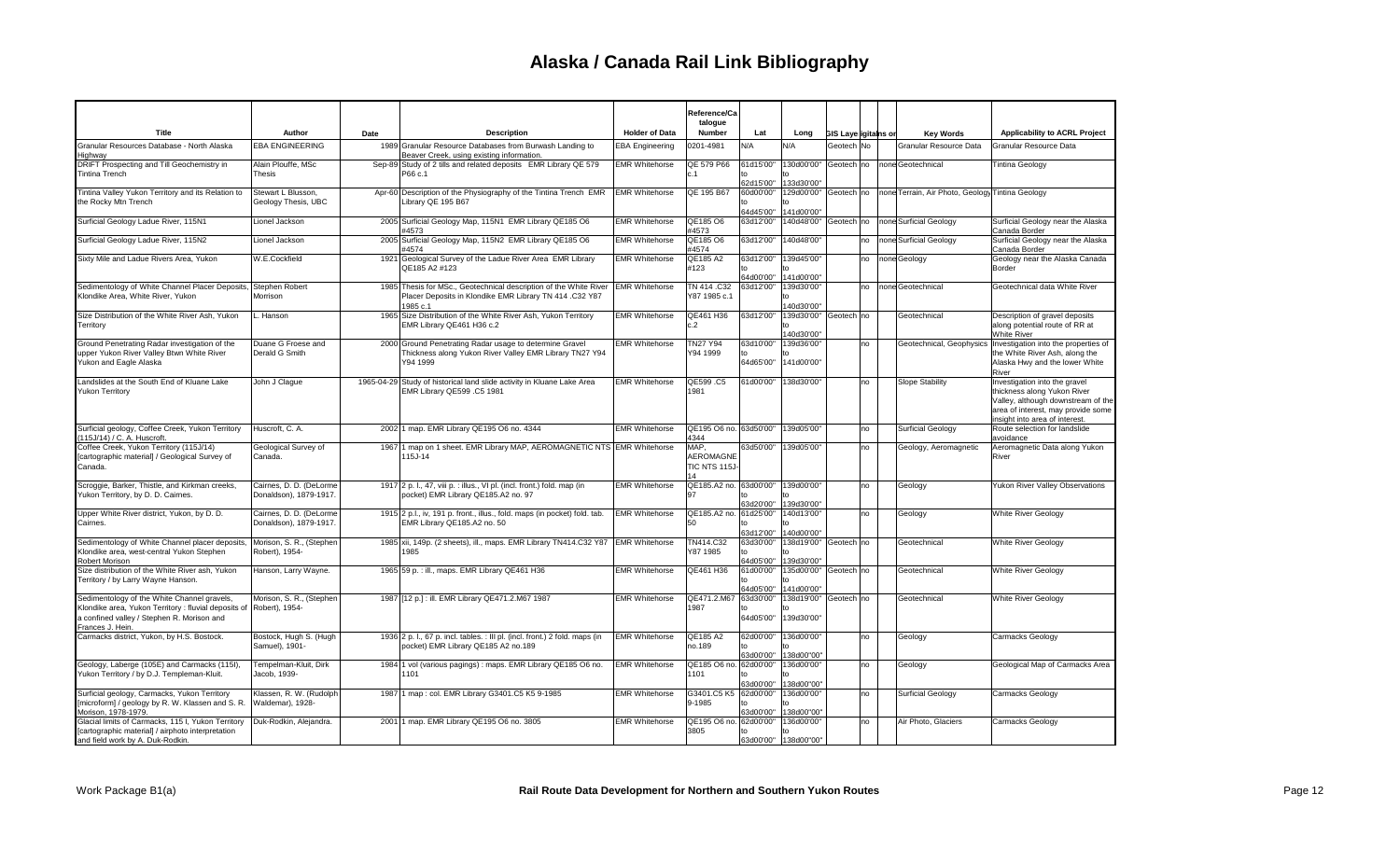|                                                                                                                                                                                              |                                                                                                               |      |                                                                                     |                       | Reference/Ca<br>talogue                               |                                         |                                          |                             |     |                          |                                                                                             |
|----------------------------------------------------------------------------------------------------------------------------------------------------------------------------------------------|---------------------------------------------------------------------------------------------------------------|------|-------------------------------------------------------------------------------------|-----------------------|-------------------------------------------------------|-----------------------------------------|------------------------------------------|-----------------------------|-----|--------------------------|---------------------------------------------------------------------------------------------|
| Title                                                                                                                                                                                        | Author                                                                                                        | Date | <b>Description</b>                                                                  | <b>Holder of Data</b> | Number                                                | Lat                                     | Long                                     | <b>GIS Layerigitains or</b> |     | <b>Key Words</b>         | Applicability to ACRL Project                                                               |
| Carmacks sheet, Yukon Territory (115I)<br>[cartographic material] / geology by H. S. Bostock.                                                                                                | Bostock, Hugh S. (Hugh<br>Samuel), 1901-                                                                      |      | 1936 1 map. EMR Library MAP, GEOLOGY NTS 1151                                       | <b>EMR Whitehorse</b> | MAP,<br><b>GEOLOGY</b><br><b>NTS 1151</b>             | 62d00'00"<br>63d00'00"                  | 136d00'00"<br>138d00"00"                 |                             | Ino | Geology                  | Carmacks Geology                                                                            |
| Carmacks, Yukon Territory (115I/1) [cartographic<br>material] / compiled 1936, by the Surveys and<br>Mapping Branch.                                                                         | Canada. Surveys and<br>Mapping Branch.                                                                        |      | 1979 1 map. EMR Library MAP, GEOLOGY NTS 115I-01                                    | <b>EMR Whitehorse</b> | MAP,<br><b>GEOLOGY</b><br>NTS 115I-01                 | 62d00'00"<br>to<br>62d15'00"            | 136d00'00"<br>136d30"00"                 |                             | no  | Geology                  | Carmacks Geology                                                                            |
| Digital compilation of bedrock geology and till<br>geochemistry, Glenlyon (105L) and eastern<br>Carmacks (115I) map areas, Yukon Territory<br>[electronic resource] / M. Colpron  [et al.].  | Colpron, Maurice.                                                                                             |      | 2003 1 computer laser optical disc; 4 3/4 in. EMR Library QE195<br>O6 no. 2003-7(D) | <b>EMR Whitehorse</b> | QE195 O6 no.<br>2003-7(D)                             | 62d00'00"<br>to<br>63d00'00"            | 136d00'00"<br>138d00"00"                 |                             | no  | <b>Bedrock Geology</b>   | Carmacks Geology                                                                            |
| The Carmacks hydrothermal event : an alteration<br>study in the southern Dawson Range, Yukon / by<br>Katherine A. Smuk, et al.                                                               | Smuk, Katherine A.                                                                                            |      | EMR Library TN27.Y94.Y94 1996                                                       | <b>EMR Whitehorse</b> | TN27.Y94.Y9<br>4 1996                                 | 62d00'00"<br>to<br>63d00'00"            | 136d00'00"<br>$t_{\Omega}$<br>138d00"00" |                             | yes | Geotechnical, Other      | Carmacks Geology                                                                            |
| Carmacks, Yukon Territory (115l/1) [cartographic<br>material] / Geological Survey of Canada.                                                                                                 | Geological Survey of<br>Canada.                                                                               |      | 1966 1 map on 1 sheet. EMR Library MAP, AEROMAGNETIC NTS EMR Whitehorse<br>115I-01  |                       | MAP.<br>AEROMAGNE to<br>TIC NTS 115I- 63d00'00"<br>01 | 62d00'00"                               | 136d00'00"<br>138d00"00"                 |                             | no  | Geology                  | Carmacks Geology                                                                            |
| Carmacks, Yukon Territory (115I) [cartographic<br>material] / Geological Survey of Canada.                                                                                                   | Geological Survey of<br>Canada.                                                                               |      | 1966 1 map on 1 sheet. EMR Library MAP, AEROMAGNETIC NTS EMR Whitehorse<br>1151     |                       | MAP,<br>AEROMAGNE to<br>TIC NTS 115  63d00'00"        | 62d00'00" 136d00'00"                    | 138d00"00"                               |                             | no  | Geology                  | Carmacks Geology                                                                            |
| Selwyn River East: Yukon Territory / Geological<br>Survey of Canada. --                                                                                                                      | Canada. Dept. of<br>Energy, Mines and<br>Resources.                                                           |      | 1994 1 v. : ill., maps, charts. EMR Library QE185 I54 no. 2816a                     | <b>EMR Whitehorse</b> | QE185 154 no. 62d45'00"<br>2816a                      |                                         | 138d15'00"                               |                             | no  | Geology                  | Selwyn River North of Carmacks                                                              |
| Selwyn River West: Yukon Territory / Geological<br>Survey of Canada. --                                                                                                                      | Canada. Dept. of<br>Energy, Mines and<br>Resources.                                                           |      | 1994 1 v. : ill., maps, charts. EMR Library QE185 154 no. 2816b o/s EMR Whitehorse  |                       | QE185 I54 no. 62d45'00" 138d15'00"<br>2816b o/s       |                                         |                                          |                             | no  | Geology                  | Selwyn River North of Carmacks                                                              |
| Selwyn River, Yukon : preliminary map / by H. S.<br>Bostock.                                                                                                                                 | Bostock, Hugh S. (Hugh<br>Samuel), 1901-                                                                      |      | 1944 map EMR Library QE185.A42 no. 44-34                                            | <b>EMR Whitehorse</b> | QE185.A42<br>no. 44-34                                | 62d45'00" 138d15'00"                    |                                          |                             | no  | Geology                  | Selwyn River North of Carmacks                                                              |
| Geology of Colorado Creek (115-J/10), Selwyn<br>River (115-J/9), and Prospector Mountain (115-<br>I/5) map areas, Western Dawson Range, West-<br>Central Yukon / by John G. Payne,  [et al.] | Payne, John G.                                                                                                |      | 1987 141 p. : ill. 3 maps. EMR Library QE195 O6 no.1987-3                           | <b>EMR Whitehorse</b> | QE195 O6<br>no.1987-3                                 | 62d30'00<br>to<br>62d45'00"             | 138d00'00"<br>t٥<br>139d00'00"           |                             | no  | Geology                  | Selwyn River North of Carmacks                                                              |
| Airborne geophysical survey Selwyn River - West, Sander Geophysics Ltd.<br>Yukon Territory.                                                                                                  |                                                                                                               |      | 1994 Unpaged; illus., maps; 28 cm. EMR Library<br>QC803.C3.Y9.S3 1994               | <b>EMR Whitehorse</b> | QC803.C3.Y9. 62d45'00"<br>S3 1994                     |                                         | 138d15'00"                               |                             | no  | Geophysics               | Selwyn River North of Carmacks                                                              |
| Airborne geophysical survey Selwyn River - East,<br>Yukon Territory.                                                                                                                         | Sander Geophysics Ltd.                                                                                        |      | 1994 Unpaged; illus., maps; 28 cm. EMR Library<br>QC803.C3.Y9.S3a 1994              | <b>EMR Whitehorse</b> | QC803.C3.Y9. 62d45'00"<br>S3a 1994                    |                                         | 138d15'00"                               |                             | no  | Geophysics               | Selwyn River North of Carmacks                                                              |
| Selwyn River, Yukon Territory (115J/9)<br>[cartographic material] / Geological Survey of<br>Canada.                                                                                          | Geological Survey of<br>Canada.                                                                               |      | 1968 1 map on 1 sheet. EMR Library MAP, AEROMAGNETIC NTS EMR Whitehorse<br>115J-09  |                       | MAP,<br>AEROMAGNE<br>TIC NTS 115J-<br>09              | 62d45'00" 138d15'00"                    |                                          |                             | no  | Geology, Aeromagnetic    | Selwyn River North of Carmacks                                                              |
| South West Yukon [cartographic material (aerial<br>ohotography)] / Geographic Air Survey Ltd.                                                                                                | Geographic Air Survey<br>Ltd.                                                                                 |      | 1989 275 remote-sensing images ; 25.4 X 25.4 cm. EMR Library<br>A27481              | <b>EMR</b> Whitehorse | A27481                                                | SW Yukon SW Yukon                       |                                          |                             | no  | Air Photo                | General Yukon aerial photography                                                            |
| Geological map of Little Salmon Lake (parts of<br>NTS 105L/1, 2 & 7), central Yukon (1:50 000<br>scale) / by Maurice Colpron, Yukon Geology<br>Program.                                      | Northern Affairs<br>Program (Canada).<br>Yukon Region.<br>Exploration and<br>Geological Services<br>Division. |      | 2000 1 map. EMR Library QE195 O6 no. 2000-10                                        | <b>EMR Whitehorse</b> | QE195 O6 no. 62d10'00"<br>2000-10                     |                                         | 134d45'00"                               |                             | no  | <b>Surficial Geology</b> | Little Salmon Lake Geology                                                                  |
| Little Salmon River, Yukon Territory (105L/3)<br>[cartographic material] / Geological Survey of<br>Canada.                                                                                   | Geological Survey of<br>Canada.                                                                               |      | 1966 1 map. EMR Library MAP, AEROMAGNETIC NTS 105L-03                               | <b>EMR</b> Whitehorse | MAP.<br>AEROMAGNE to<br>TIC NTS 105L-62d10'00"<br>03  | 62d05'00" 134d45'00"                    | 135d45"00"                               |                             | no  | Geology, Aeromagnetic    | Little Salmon Lake Geology                                                                  |
| Surficial geology, Magundy River, Yukon Territory   Jackson, Lionel E.<br>[cartographic material]: map 1821A / geology by<br>E. Jackson Jr., 1985 ; geological cartography<br>by D. Everett. |                                                                                                               |      | 1993 1 map. EMR Library MAP, GEOLOGY NTS 105K                                       | <b>EMR Whitehorse</b> | MAP,<br><b>GEOLOGY</b><br><b>NTS 105K</b>             | 62d10'00" 134d00'00"                    |                                          |                             | no  | Surficial Geology        | Magundy River Geology                                                                       |
| Yukon River drainage basin dam site investigation Owen, E. B.<br>[microform] : site no. 38, Lower Lapie dam site /<br>by E.B. Owen                                                           |                                                                                                               |      | 1967 1 microfiche : ill., map EMR Library QE185 T6 no. 115                          | <b>EMR Whitehorse</b> | QE185 T6 no. 62d00'00" 132d45'00"<br>115              |                                         |                                          |                             | no  |                          | Potential Hydroelectric, Ge Geology and Geotechnical near<br>Ross River on the Campbell Hwy |
| Surficial geology, Lapie Lakes, Yukon Territory<br>[cartographic material] : map 1790A / geology by<br>L. E. Jackson Jr., 1981-1982 ; geological<br>cartography by B. Chagnon.               | Jackson, Lionel E.                                                                                            |      | 1993 1 map. EMR Library MAP, GEOLOGY NTS 105F-11                                    | <b>EMR Whitehorse</b> | MAP.<br><b>GEOLOGY</b><br>NTS 105F-11                 | 61d30'00"<br>to<br>61d45'00" 133d30'00" | 133d00'00"                               |                             | no  | Surficial Geology        | Surficial Geology of the river<br>beside the Campbell Hwy near<br>Little Salmon Lake        |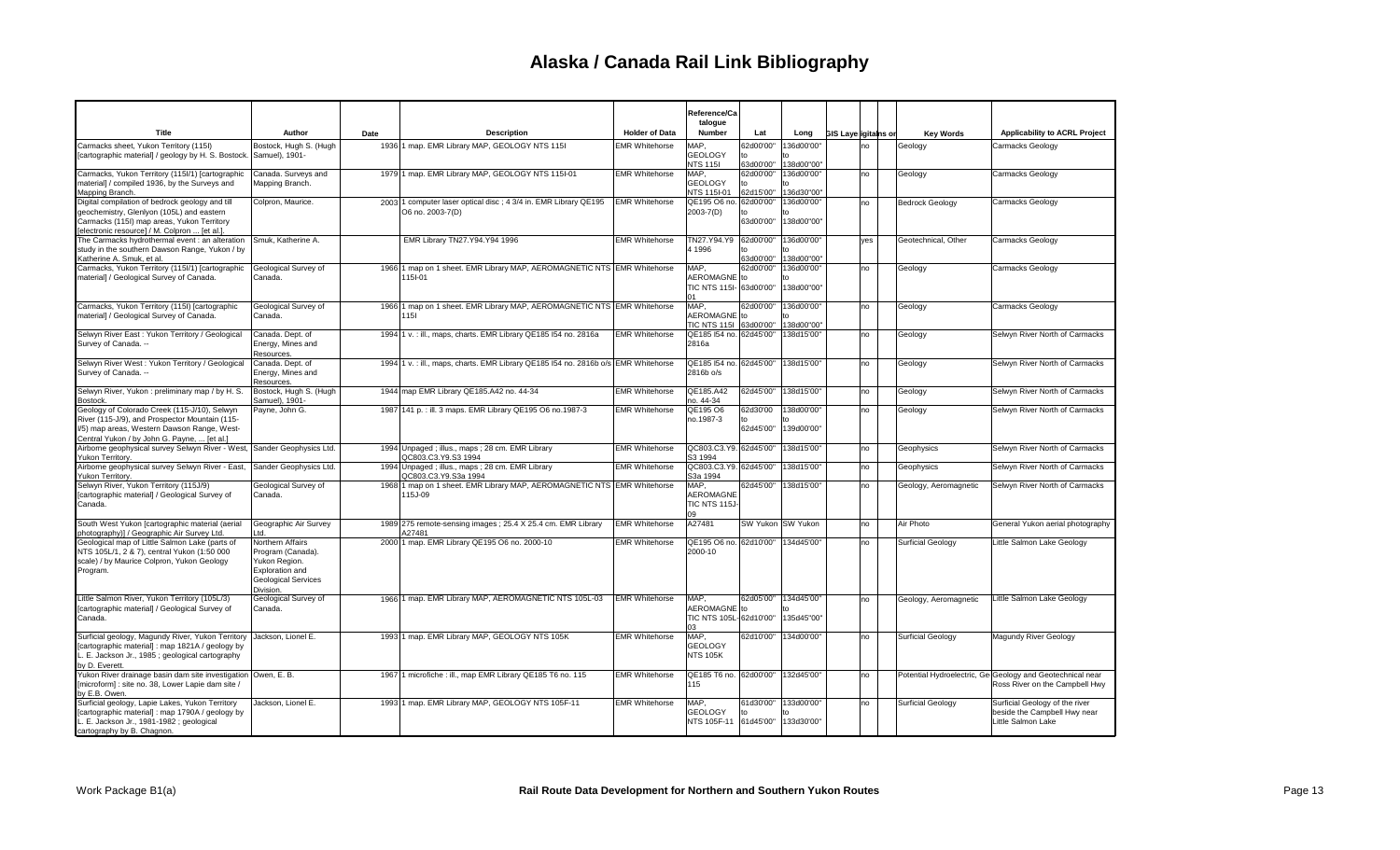|                                                                                                                                                                                                                                                                   |                                                                                                                      |      |                                                                                                                |                       | Reference/Ca<br>talogue                               |                      |                          |                      |                                                      |                                      |
|-------------------------------------------------------------------------------------------------------------------------------------------------------------------------------------------------------------------------------------------------------------------|----------------------------------------------------------------------------------------------------------------------|------|----------------------------------------------------------------------------------------------------------------|-----------------------|-------------------------------------------------------|----------------------|--------------------------|----------------------|------------------------------------------------------|--------------------------------------|
| Title                                                                                                                                                                                                                                                             | Author                                                                                                               | Date | <b>Description</b>                                                                                             | <b>Holder of Data</b> | Number                                                | Lat                  | Long                     | GIS Layerigitains or | <b>Key Words</b>                                     | <b>Applicability to ACRL Project</b> |
| Yukon River drainage basin dam site investigation Owen, E. B.<br>[microform] : site no. 33, Upper Lapie dam site /<br>by E.B. Owen.                                                                                                                               |                                                                                                                      |      | 1967 1 microfiche : ill., maps. EMR Library QE185 T6 no. 122                                                   | <b>EMR Whitehorse</b> | QE185 T6 no. 62d00'00'<br>122                         |                      | 132d45'00"               | no                   | Potential Hydroelectric, Ge Potential Hydro electric |                                      |
| A reconnaissance of Pelly River between<br>Macmillan River and Hoole Canyon, Yukon, by J.<br>R. Johnston.                                                                                                                                                         | Johnston, John Russell.<br>1910-                                                                                     |      | 1936 19 p. : ill. map (fold.) EMR Library QE185.A2 no. 200                                                     | <b>EMR Whitehorse</b> | QE185.A2 no. 61d45"00"<br>200                         | 62d52'00"            | 131d42'00'<br>135d55'00" | no                   | Watercourse, Geotechnica Potential Hydro electric    |                                      |
| Yukon River drainage basin dam site investigation Owen, E. B.<br>[microform] : site no. 27, Hoole Canyon dam site /<br>y E.B. Owen                                                                                                                                |                                                                                                                      |      | 1965 2 microfiche : ill., map EMR Library QE185 T6 no. 105                                                     | <b>EMR Whitehorse</b> | QE185 T6 no. 61d45'00"<br>105                         |                      | 131d42'00"               |                      | Potential Hydroelectric                              | Potential Hydro electric             |
| Surficial geology, Hoole River, Yukon Territory<br>[cartographic material] : map 1794A / geology by<br>. E. Jackson Jr., 1981-1982 ; geological<br>cartography by B. Chagnon.                                                                                     | Jackson, Lionel E.                                                                                                   |      | 1993 1 map. EMR Library MAP, GEOLOGY NTS 105G-12                                                               | <b>EMR Whitehorse</b> | MAP,<br><b>GEOLOGY</b><br>NTS 105G-12                 | 61d45'00"            | 131d42'00"               |                      | <b>Surficial Geology</b>                             | Surficial geology, Hoole River       |
| Upper Hoole River, Yukon Territory (105G/6)<br>[cartographic material] / Geological Survey of<br>Canada.                                                                                                                                                          | Geological Survey of<br>Canada.                                                                                      |      | 1963 1 map. EMR Library MAP, AEROMAGNETIC NTS 105G-06                                                          | <b>EMR Whitehorse</b> | MAP,<br><b>AEROMAGNE</b><br><b>TIC NTS</b><br>105G-06 | 61d25'00"            | 131d00'00"               |                      | Geology, Aeromagnetic                                | Surficial geology, Hoole River       |
| Terrain inventory : Finlayson Lake, Yukon<br>Territory / L. E. Jackson, Jr.                                                                                                                                                                                       | Jackson, Lionel E.                                                                                                   |      | 1986 1 map. EMR Library QE185 O6 no.1379                                                                       | <b>EMR Whitehorse</b> | QE185 O6<br>no.1379                                   | 61d45'00'            | 130d30'00"               |                      | Terrain, Geotechnical                                | Terrain Inventory Finlayson          |
| Baseline study of sediments of East, Fault,<br>Finlayson, Geona and South Creeks (Kudz Ze<br>Kayah Project) Yukon / by D. Davidge and R.<br>Snider.                                                                                                               | Davidge, Doug, Snider,                                                                                               |      | 1996 EMR Library TD195.M5 I541 1996                                                                            | <b>EMR Whitehorse</b> | TD195.M5<br>1541 1996                                 | 61d35'00"            | 130d30'00"               |                      | Geotechnical                                         | finlayson                            |
| Geology, Finlayson Lake, Yukon Territory<br>[cartographic material]: map 8-1960 / geology by<br>. O. Wheeler, 1958, 1959 ; L. H. Green and J. A.<br>Roddick, 1959.                                                                                                | Wheeler, J.O.                                                                                                        |      | 1960 1 map. EMR Library MAP, GEOLOGY NTS 105G-10                                                               | <b>EMR Whitehorse</b> | MAP,<br><b>GEOLOGY</b><br>NTS 105G-10                 | 61d45'00"            | 130d30'00"               |                      | Geology                                              | <b>Finlayson Geology</b>             |
| Geological map of parts of Finlayson Lake,<br>(105G/7,8 and parts of 1,2, and 9) and Frances<br>Lake (parts of 105H/5 and 12) map areas,<br>southeastern Yukon [cartographic material] / by<br>Donald C. Murphy and Stephen J. Piercey, Yukon<br>Geology Program. | Murphy, Donald C.                                                                                                    |      | 1999 1 map : col. EMR Library QE195 O6 no. 1999-4                                                              | <b>EMR Whitehorse</b> | QE195 O6 no. 61d15'00"<br>1999-4                      | 61d45'00"            | 129d20'00"<br>130d30'00" |                      | Geology                                              | <b>Finlayson Geology</b>             |
| Finlayson Lake, Yukon Territory (105G)<br>[cartographic material] / Geological Survey of<br>Canada.                                                                                                                                                               | Geological Survey of<br>Canada.                                                                                      |      | 1963 1 map. EMR Library MAP, AEROMAGNETIC NTS 105G                                                             | <b>EMR Whitehorse</b> | MAP,<br><b>AEROMAGNE</b><br><b>TIC NTS</b><br>105G    | 61d45'00"            | 130d30'00"               |                      | Geology, Aeromagnetic                                | <b>Finlayson Geology</b>             |
| Finlayson Lake, Yukon Territory (105G/10)<br>[cartographic material] / Geological Survey of<br>Canada.                                                                                                                                                            | Geological Survey of<br>Canada.                                                                                      |      | 1963 1 map. EMR Library MAP, AEROMAGNETIC NTS 105G-10                                                          | <b>EMR Whitehorse</b> | MAP.<br><b>AEROMAGNE</b><br><b>TIC NTS</b><br>105G-10 | 61d45'00"            | 130d30'00"               |                      | Geology, Aeromagnetic                                | <b>Finlayson Geology</b>             |
| Preliminary bedrock geological map of northern<br>Finlayson Lake Area (NTS 105G) Yukon Territory<br>[cartographic material] / by D. C. Murphy  [et al.]                                                                                                           | Northern Affairs<br>Program (Canada).<br>Yukon Region.<br>Exploration and<br><b>Geological Services</b><br>Division. | 2001 | 1 map and 1 legend on 2 sheets. EMR Library QE195 O6 no. EMR Whitehorse<br>2001-33                             |                       | QE195 O6 no. 61d45'00"<br>2001-33                     |                      | 130d30'00"               |                      | <b>Bedrock Geology</b>                               | <b>Finlayson Geology</b>             |
| Till geochemistry of the Finlayson Lake (105G),<br>Glenlyon (105L) and east Carmacks (115I) map<br>areas, Yukon Territory [electronic resource] / A.<br>Plouffe and J. D. Bond.                                                                                   | Plouffe, Alain, 1963-                                                                                                |      | 2003 1 CD-ROM : sd. col. ; 4 3/4 in. EMR Library QE195 O6 no.<br>2003-10(D)                                    | <b>EMR Whitehorse</b> | QE195 O6 no. 61d45'00" 130d30'00"<br>2003-10(D)       |                      |                          |                      | Geochemistry                                         | Finlayson Geology                    |
| Reconniassance Geology of Quiet Lake (105F),<br>Finlayson Lake (105G), Sheldon Lake (105J), and Jacob, 1939-<br>Tay River (105K) map-areas, Yukon Territory / by<br>D. J. Tempelman-Kluit                                                                         | Tempelman-Kluit, Dirk                                                                                                |      | 1970 111, 10 leaves, 5 maps and charts in back pocket<br>\$billustrated ;\$c30 cm. EMR Library QE195.T46 1970; | <b>EMR Whitehorse</b> | QE195.T46<br>1970                                     |                      | 61d45'00" 130d30'00"     |                      | Geology                                              | <b>Finlayson Geology</b>             |
| A lichenometric study of Holocene rock glaciers<br>and Neoglacial moraines, Frances Lake map<br>area, southeastern Yukon Territory and Northwest<br>Territories / A.S. Dvke.                                                                                      | Dyke, Arthur S.                                                                                                      |      | 1990 33 p. : ill., maps. EMR Library QE185 A43 no. 394                                                         | <b>EMR Whitehorse</b> | QE185 A43<br>no. 394                                  | 61d30'00" 129d30'00" |                          |                      | Glaciers, Geology, Geotecl Frances Lake Geology      |                                      |
| Quaternary geology of the Frances Lake map<br>area, Yukon and Northwest Territories / Arthur S.<br>Dyke.                                                                                                                                                          | Dyke, Arthur S.                                                                                                      |      | 1990 39 p. : ill., maps (some col.) EMR Library QE185.A2 no. 426                                               | <b>EMR Whitehorse</b> | QE185.A2 no. 61d30'00" 129d30'00"<br>426              |                      |                          |                      | Geology                                              | <b>Frances Lake Geology</b>          |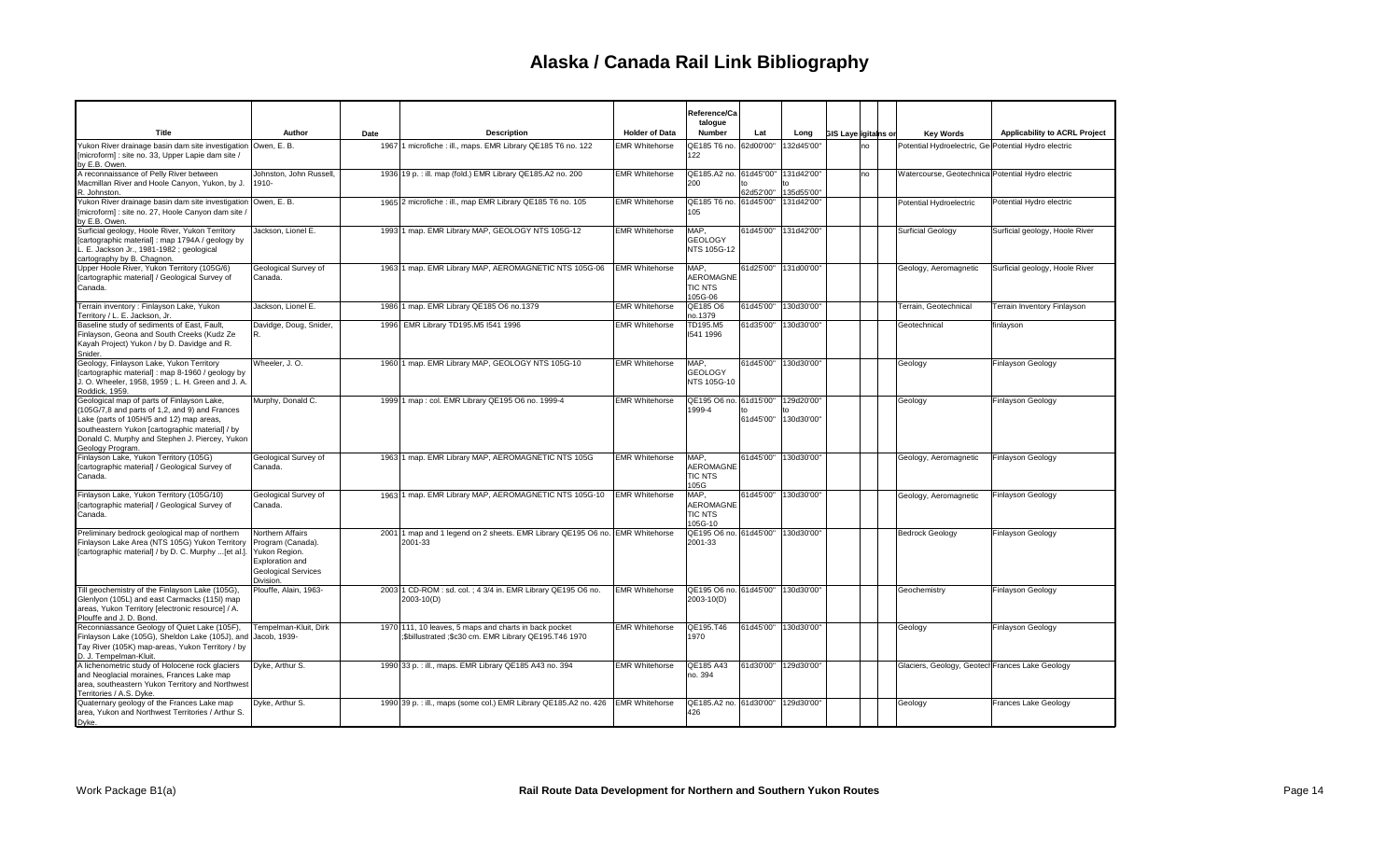|                                                                                                                                                                                                                          |                                             |      |                                                                                         |                       | Reference/Ca<br>talogue                         |                              |                                    |                             |                                                 |                               |
|--------------------------------------------------------------------------------------------------------------------------------------------------------------------------------------------------------------------------|---------------------------------------------|------|-----------------------------------------------------------------------------------------|-----------------------|-------------------------------------------------|------------------------------|------------------------------------|-----------------------------|-------------------------------------------------|-------------------------------|
| Title                                                                                                                                                                                                                    | Author                                      | Date | <b>Description</b>                                                                      | <b>Holder of Data</b> | Number                                          | Lat                          | Long                               | <b>GIS Layerigitains or</b> | <b>Key Words</b>                                | Applicability to ACRL Project |
| Surficial geology of Frances Lake, Yukon Territory Dyke, Arthur S.<br>and District of Mackenzie (105H).                                                                                                                  |                                             |      | 1981 Map. EMR Library QE185 O6 no.895                                                   | <b>EMR Whitehorse</b> | QE185 O6<br>no.895                              | 61d10'00"<br>to<br>61d40'00" | 129d10'00"<br>129d40'00"           |                             | <b>Surficial Geology</b>                        | Frances Lake Geology          |
| Surficial materials and landforms, Frances River,<br>/ukon Territory [cartographic material] : map<br>1675A / geology by A. S. Dyke 1981, 1983;<br>geological cartography by P. St-Amour.                                | Dyke, Arthur S.                             |      | 1990 1 map. EMR Library MAP, GEOLOGY NTS 105A-06                                        | <b>EMR Whitehorse</b> | MAP.<br><b>GEOLOGY</b><br>NTS 105A-06 61d10'00" | 60d15'00"                    | 129d00'00"<br>129d10'00"           |                             | Surficial Geology                               | Frances Lake Geology          |
| Geology, Frances Lake, Yukon Territory and<br>District of Mackenzie [cartographic material] : map<br>6-1966 / geology by E. F. Roots, 1953  [et al.].                                                                    | Roots, E. F.                                |      | 1966 1 map. EMR Library MAP, GEOLOGY NTS 105H-06                                        | <b>EMR Whitehorse</b> | MAP,<br><b>GEOLOGY</b><br>NTS 105H-06 61d40'00" | to                           | 61d10'00" 129d10'00"<br>129d40'00" |                             | Geology                                         | Frances Lake Geology          |
| Frances Lake, Yukon Territory (105H)<br>cartographic material] / Geological Survey of<br>Canada.                                                                                                                         | Geological Survey of<br>Canada.             |      | 1963 1 map. EMR Library MAP, AEROMAGNETIC NTS 105H                                      | <b>EMR Whitehorse</b> | MAP.<br>AEROMAGNE to<br>TIC NTS 105H 61d40'00"  | 61d10'00"                    | 129d10'00"<br>129d40'00"           |                             | Geology, Aeromagnetic                           | Frances Lake Geology          |
| Yukon-Tanana Terrane in southwestern Frances<br>Lake area (105H/3,4, and 5) / by Donald C.<br>Murphy.                                                                                                                    | Murphy, Donald C.                           |      | Includes bibliographical references. EMR Library<br>TN27.Y94.Y94 2000                   | <b>EMR Whitehorse</b> | TN27.Y94.Y9 61d10'00"<br>4 2000                 | $t_0$<br>61d40'00"           | 129d10'00"<br>$t_0$<br>129d40'00"  |                             | Terrain, Geotechnical                           | Frances Lake Geology          |
| Geological setting of retrogressed eclogite and<br>jade in the southern Campbell Range : preliminary<br>structure and stratigraphy, Frances Lake area<br>(NTS 105H), southeastern Yukon / Donald C.<br>Murphy  [et al.]. | Murphy, Donald C.                           |      | p. 89-105 : ill., maps, photographs. EMR Library TN27.Y94<br>Y94 2003                   | <b>EMR Whitehorse</b> | TN27.Y94<br>Y94 2003                            | 61d10'00"<br>to<br>61d40'00" | 129d10'00"<br>129d40'00"           |                             | Geology                                         | Frances Lake Geology          |
| Simpson Lake, Yukon Territory (105A/11)<br>[cartographic material] / Geological Survey of<br>Canada.                                                                                                                     | Geological Survey of<br>Canada.             |      | 1962 1 map. EMR Library MAP, AEROMAGNETIC NTS 105A-11                                   | <b>EMR Whitehorse</b> | MAP,<br>AEROMAGNE<br>TIC NTS 105A<br>11         |                              | 60d45'00" 129d15'00"               |                             | Geology                                         | Simpson Lake Aeromagnetics    |
| Classification of stream flow and fluvial<br>geomorphology characteristics near Watson Lake,<br>Yukon Territory / J.P. Verschuren, M.E. Qazi. --                                                                         | Verschuren, J. P.                           |      | 1972 164 p. : ill., maps. EMR Library TD178.7.C35 A48                                   | <b>EMR Whitehorse</b> | TD178.7.C35 60d10'00" 128d45'00"<br>A48         |                              |                                    |                             | Watercourse, Geotechnica Watson Lake Drainage   |                               |
| Physical environmental studies, Watson Lake,<br>Yukon Territory / L.M. Lavkulich. --                                                                                                                                     | Lavkulich, L. M.                            |      | 1972 278 p. : ill., maps (1 fold. in pocket) EMR Library<br>TD178.7.C35 A48 no.72-73-01 | <b>EMR Whitehorse</b> | TD178.7.C35 60d10'00"<br>A48 no.72-73-<br>01    |                              | 128d45'00"                         |                             | Environment                                     | <b>Watson Lake</b>            |
| Geological reconnaissance along the Alaska<br>Highway between Watson Lake and Teslin River,<br>Yukon and British Columbia (report and map) / by<br>. S. Lord.                                                            | Lord, C. S. (Clifford<br>Symington) 1908-   |      | 1944 20 p. : ill., map. EMR Library QE185.A42 no. 44-25                                 | <b>EMR Whitehorse</b> | QE185.A42<br>no. 44-25                          | 60d10'00"<br>to<br>60d30'00" | 128d45'00"<br>133d20'00"           |                             | <b>Surficial Geology</b>                        | Watson Lake                   |
| Permafrost delineation : summer 1980 program /<br>Prepared for Foothills Pipelines (South Yukon)<br>Ltd., Prepared by Geo-Physi-Con Co. Ltd.                                                                             | Geo-Physi-Con Co. Ltd.                      |      | 1981 1 v. various pagination : ill. EMR Library QH541.5.P5 G46<br>1980                  | <b>EMR Whitehorse</b> | QH541.5.P5<br>G46 1980                          |                              |                                    |                             | Permafrost, Geology                             | Permafrost Foothils ROW       |
| Surficial geology, Watson Lake, Yukon Territory<br>[microform] / geology by R. W. Klassen and S. R.<br>Morison, 1977-1979.                                                                                               | Klassen, R. W. (Rudolph<br>Waldemar), 1928- |      | 1982 1 microfiche. EMR Library G3401.C5 K5 21-1981                                      | <b>EMR Whitehorse</b> | G3401.C5 K5 60d10'00" 128d45'00"<br>21-1981     |                              |                                    |                             | Surficial Geology                               | Surficial Geology Watson Lake |
| Geology, Watson Lake, Yukon Territory. Map 19-<br>1966, [cartographic material] / Geological Survey<br>of Canada.                                                                                                        | Geological Survey of<br>Canada.             |      | 1967 1 map. EMR Library MAP, GEOLOGY NTS 105A-02                                        | <b>EMR Whitehorse</b> | MAP,<br><b>GEOLOGY</b><br>NTS 105A-02           |                              | 60d10'00" 128d45'00"               |                             | Geology                                         | Geology Watson Lake           |
| Glacial limits of Watson Lake, 105A, Yukon<br>Territory [cartographic material] / airphoto<br>interpretation by A. Duk-Rodkin                                                                                            | Duk-Rodkin, Alejandra.                      |      | 2001 1 map. EMR Library QE195 O6 no. 3812                                               | <b>EMR Whitehorse</b> | QE195 O6 no. 60d10'00" 128d45'00"<br>3812       |                              |                                    |                             | Glaciers, Geotechnical, Air Geology Watson Lake |                               |
| Watson Lake, Yukon Territory (105A)<br>[cartographic material] / Geological Survey of<br>Canada.                                                                                                                         | Geological Survey of<br>Canada.             |      | 1963 1 map. EMR Library MAP, AEROMAGNETIC NTS 105A                                      | <b>EMR Whitehorse</b> | MAP,<br><b>AEROMAGNE</b><br>TIC NTS 105A        |                              | 60d10'00" 128d45'00"               |                             | Aeromagnetic                                    | Geology Watson Lake           |
| Watson Lake, Yukon Territory (105A/2)<br>[cartographic material] / Geological Survey of<br>Canada.                                                                                                                       | Geological Survey of<br>Canada.             |      | 1962 1 map. EMR Library MAP, AEROMAGNETIC NTS 105A-02                                   | <b>EMR Whitehorse</b> | MAP,<br>AEROMAGNE<br>TIC NTS 105A-<br>02        |                              | 60d10'00" 128d45'00"               |                             | Aeromagnetic                                    | Geology Watson Lake           |
| Surficial geology, Watson Lake, Yukon Territory<br>map 21-1981 [cartographic material] / geology by<br>R. W. Klassen and S. R. Morison, 1977-1979.                                                                       | Klassen, R. W. (Rudolph<br>Waldemar), 1928- |      | 1982 1 map on 1 sheet. EMR Library MAP, GEOLOGY NTS 105A- EMR Whitehorse<br>02          |                       | MAP,<br><b>GEOLOGY</b><br>NTS 105A-02           |                              | 60d10'00" 128d45'00"               |                             | Surficial Geology                               | Surficial Geology Watson Lake |
| Geoprocess file summary report : Watson Lake<br>map area (105A) / by R. A. Doherty, C. M.<br>Mougeot and J. A. vanRanden.                                                                                                | Doherty, R. A.                              |      | 1994 8 p., 1 map. EMR Library QE195 O6 no. 1994                                         | <b>EMR Whitehorse</b> | QE195 O6 no. 60d10'00" 128d45'00"<br>1994       |                              |                                    |                             | Geotechnical Data                               | Geology Watson Lake           |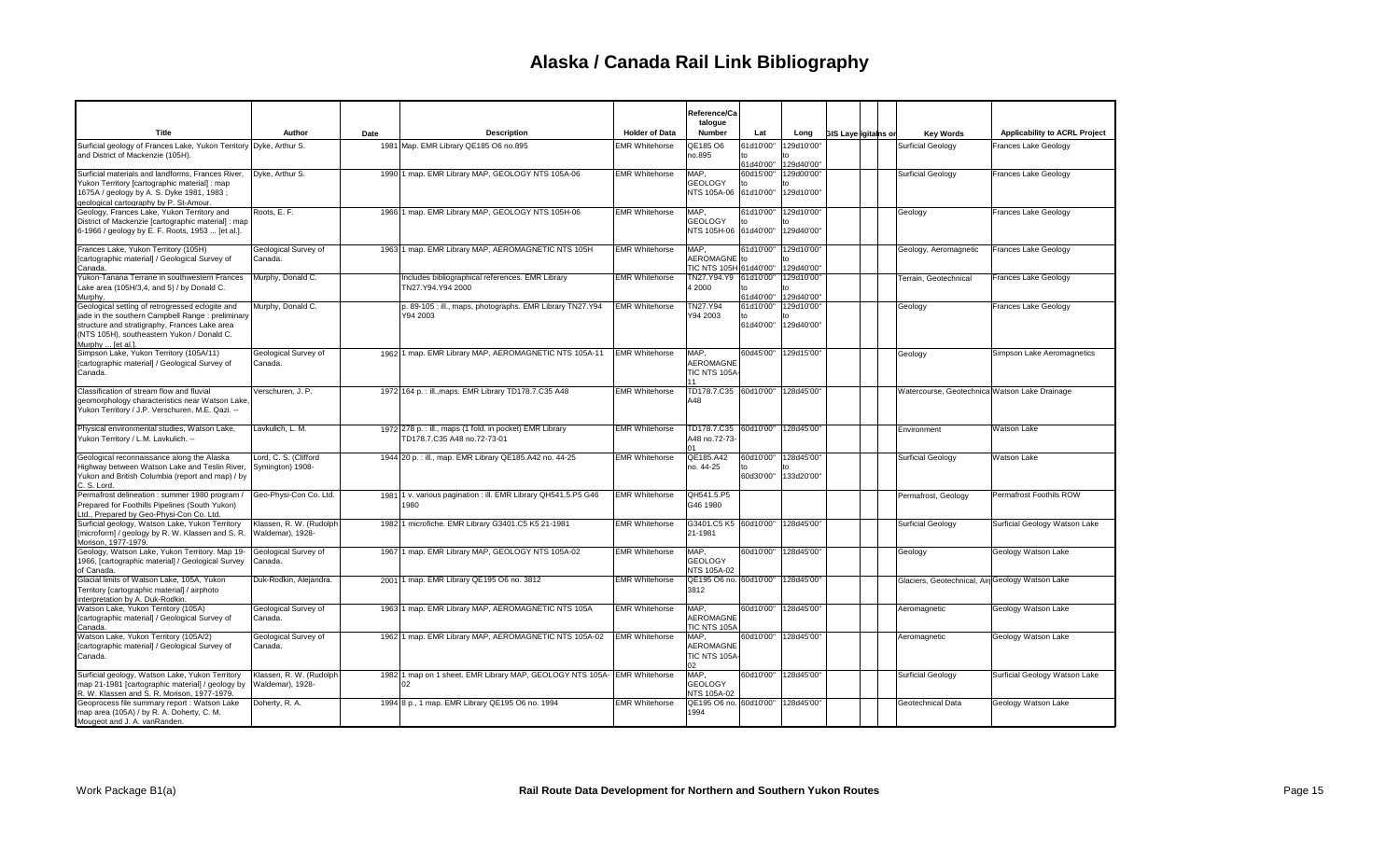|                                                                                                                        |                                                 |      |                                                                                               |                       | Reference/Ca                      |                        |                                    |                             |                          |                                              |
|------------------------------------------------------------------------------------------------------------------------|-------------------------------------------------|------|-----------------------------------------------------------------------------------------------|-----------------------|-----------------------------------|------------------------|------------------------------------|-----------------------------|--------------------------|----------------------------------------------|
| Title                                                                                                                  | Author                                          | Date | <b>Description</b>                                                                            | <b>Holder of Data</b> | talogue<br>Number                 | Lat                    | Long                               | <b>GIS Layerigitains or</b> | <b>Key Words</b>         | <b>Applicability to ACRL Project</b>         |
| The Tertiary Pleistocene stratigraphy of the Liard                                                                     | Klassen, R. W. (Rudolph                         |      | 1987 1 microfiche. EMR Library QE185.A42 no. 86-17                                            | <b>EMR Whitehorse</b> | QE185.A42                         | 60d0'00"               | 127d00'00"                         |                             | Geology                  | Geology Upper Liard                          |
| Plain, southeastern Yukon Territory [microform] /                                                                      | Waldemar), 1928-                                |      |                                                                                               |                       | no. 86-17                         |                        |                                    |                             |                          |                                              |
| R.W. Klassen.<br>/ukon Territory : selected field reports of the                                                       | Bostock, Hugh S. (Hugh                          |      | 1957 650 p. : ill. EMR Library QE185 A2 no. 284                                               | <b>EMR Whitehorse</b> | QE185 A2 no.                      | 61d00'00"              | 131d00'00"<br>Throughou Throughout |                             | Geology                  | Memoirs of Geological Survey                 |
| Geological Survey of Canada 1898 to 1933 /                                                                             | Samuel), 1901-                                  |      |                                                                                               |                       | 284                               |                        |                                    |                             |                          | Geologists, general geology of               |
| comp. and annotated by H. S. Bostock. --                                                                               |                                                 |      |                                                                                               |                       |                                   |                        |                                    |                             |                          | various areas                                |
| Geology of northwest Shakwak Valley, Yukon<br>Territory / H.S. Bostock. --                                             | Bostock, Hugh S. (Hugh<br>Samuel), 1901-        |      | 1952 v, 54 p. : illus., 2 fold. col. maps (in pocket) tables. EMR<br>Library QE185 A2 no. 267 | <b>EMR Whitehorse</b> | QE185 A2 no. 61d00'00"<br>267     |                        | 138d00'00"                         |                             | Geology                  | GSC Shakwak Valley Kluane to<br>Snag         |
|                                                                                                                        |                                                 |      |                                                                                               |                       |                                   | 62d40'00'              | 141d00'00"                         |                             |                          |                                              |
| Carmacks district, Yukon, by H.S. Bostock.                                                                             | Bostock, Hugh S. (Hugh                          |      | 1936 2 p. l., 67 p. incl. tables. : Ill pl. (incl. front.) 2 fold. maps (in                   | <b>EMR Whitehorse</b> | QE185 A2                          | 62d00'00"              | 136d00'00"                         |                             | Geology                  | <b>GSC Carmacks District</b>                 |
|                                                                                                                        | Samuel), 1901-                                  |      | pocket) EMR Library QE185 A2 no.189                                                           |                       | no.189                            | 63d00'00'              | 138d00'00'                         |                             |                          |                                              |
| Selwyn River, Yukon : preliminary map / by H. S.                                                                       | Bostock, Hugh S. (Hugh                          |      | 1944 map EMR Library QE185.A42 no. 44-34                                                      | <b>EMR Whitehorse</b> | QE185.A42                         | 62d25'00'              | 137d55'00"                         |                             | Geology                  | Geological Map of Selwyn River               |
| Bostock.                                                                                                               | Samuel), 1901-                                  |      |                                                                                               |                       | no. 44-34                         | to                     |                                    |                             |                          | Area                                         |
| Notes on glaciation in central Yukon Territory.                                                                        | Bostock, Hugh S. (Hugh                          |      | 1966 18 p. : ill., maps. EMR Library QE185.A42 no. 65-36                                      | <b>EMR Whitehorse</b> | QE185.A42                         | 62d50'00'<br>62d00'00" | 138d40'00"<br>135d00'00"           |                             | Glaciers                 | Glacier geology                              |
|                                                                                                                        | Samuel), 1901-                                  |      |                                                                                               |                       | no. 65-36                         |                        |                                    |                             |                          |                                              |
|                                                                                                                        |                                                 |      |                                                                                               |                       |                                   | 65d00'00'              | 141d00'00"                         |                             |                          |                                              |
| Kluane Lake, Yukon Territory, its drainage and<br>allied problems (115G, and 115F E) [by] H. S.                        | Bostock, Hugh S. (Hugh<br>Samuel), 1901-        |      | 1969 vi, 19 p. : ill., maps. EMR Library QE185 .A42 no. 69-28                                 | <b>EMR Whitehorse</b> | QE185 .A42<br>no. 69-28           | 61d00'00"<br>to        | 138d30'00"                         |                             | Watercourse, Hydrology,  | Drainage along the route of the<br>Shakwak   |
| Bostock.                                                                                                               |                                                 |      |                                                                                               |                       |                                   | 62d00'00'              | 140d00'00"                         |                             |                          |                                              |
| Carmacks sheet, Yukon Territory (115I)                                                                                 | Bostock, Hugh S. (Hugh                          |      | 1936 1 map. EMR Library MAP, GEOLOGY NTS 1151                                                 | <b>EMR Whitehorse</b> | MAP.                              | 62d00'00"              | 135d00'00"                         |                             | Geology                  | Geological Map of Carmacks area              |
| [cartographic material] / geology by H. S. Bostock.                                                                    | Samuel), 1901-                                  |      |                                                                                               |                       | <b>GEOLOGY</b><br><b>NTS 1151</b> | to<br>63d00'00         | 137d00'00"                         |                             |                          |                                              |
| Addendum to The environmental impact                                                                                   | Canada. Federal                                 |      | 1981 pt. in 7 v. EMR Library QH541.5.P6 C41                                                   | <b>EMR Whitehorse</b> | QH541.5.P6                        | 60d00'00               | 128d30'00"                         |                             | Foothills, Environmental | Environmental impact of the                  |
| statement for the Yukon section of the Alaska                                                                          | Environmental                                   |      |                                                                                               |                       | C41                               |                        |                                    |                             |                          | <b>Foothills Pipeline</b>                    |
| Highway Gas Pipeline : the Alaska Highway Gas                                                                          | <b>Assessment Review</b>                        |      |                                                                                               |                       |                                   | 62d30'00"              | 141d00'00"                         |                             |                          |                                              |
| Pipeline Project / [prepared to meet information<br>requirements placed on Foothills Pipe Lines                        | Office.                                         |      |                                                                                               |                       |                                   |                        |                                    |                             |                          |                                              |
| (South Yukon) Ltd., by the Federal Environmental                                                                       |                                                 |      |                                                                                               |                       |                                   |                        |                                    |                             |                          |                                              |
| Assessment and Review Officel. --                                                                                      |                                                 |      |                                                                                               |                       |                                   |                        |                                    |                             |                          |                                              |
| Geothermal evaluation for frost heave / submitted<br>to Foothills Pipe Lines (South Yukon) Ltd.; EBA                   | Edmonton: EBA<br><b>Engineering Consultants</b> |      | 1978 36 leaves. -- EMR Library QH541.5.P6 F6752 no.2                                          | <b>EMR Whitehorse</b> | QH541.5.P6<br>F6752 no.2          | 60d00'00'<br>$t_0$     | 128d30'00"                         |                             | Permafrost, Geotechnical | Foothils Alaska Hwy Pipeline<br>Geotechnical |
| Engineering Consultants Ltd. --                                                                                        | Ltd., 1978.                                     |      |                                                                                               |                       |                                   | 62d30'00"              | 141d00'00"                         |                             |                          |                                              |
| Report on geological engineering studies Sheep                                                                         | Sproule Associates Ltd.                         |      | 1976 8 leaves. -- EMR Library QH541.5.P6 L9623 no.25                                          | <b>EMR Whitehorse</b> | QH541.5.P6                        | 60d00'00"              | 128d30'00"                         |                             | Geology                  | Foothils Alaska Hwy Pipeline                 |
| Mountain and Shakwak Fault areas Alcan<br>corridor, Yukon Territory / prepared for Foothills                           |                                                 |      |                                                                                               |                       | L9623 no.25                       | $t_0$<br>62d30'00"     | 141d00'00"                         |                             |                          | Geotechnical                                 |
| Pipe Lines Ltd. by Sproule Associates Limited. -                                                                       |                                                 |      |                                                                                               |                       |                                   |                        |                                    |                             |                          |                                              |
| Alaska Highway Gas Pipeline Project (Yukon                                                                             | R.M. Hardy and                                  |      | 1978 v. EMR Library QH541.5.P6 R6                                                             | <b>EMR Whitehorse</b> | QH541.5.P6                        | 60d00'00'              | 128d30'00"                         |                             | Foothills, Geotechnical  | Foothils Alaska Hwy Pipeline                 |
| Section) : geotechnical field data report,  drilling Associates.<br>program / prepared for Foothills Pipe Lines (South |                                                 |      |                                                                                               |                       | R <sub>6</sub>                    | 62d30'00"              | 141d00'00"                         |                             |                          | Geotechnical                                 |
| Yukon) Ltd; prepared by Hardy Assocates (1978)                                                                         |                                                 |      |                                                                                               |                       |                                   |                        |                                    |                             |                          |                                              |
| Ltd. --                                                                                                                |                                                 |      |                                                                                               |                       |                                   |                        |                                    |                             |                          |                                              |
| Kluane Lake hydrometric and geophyscial surveys Hardy Associates (1978)<br>Kluane Lake, Yukon Territory / prepared for | Ltd.                                            |      | 1980 1 v. [various pagination]: maps. EMR Library QH541.5.P6 K5 EMR Whitehorse                |                       | QH541.5.P6<br>K5                  | 61d00'00               | 138d30'00"                         |                             | Hydrology, Geophysica    | Foothils Alaska Hwy Pipeline<br>Geotechnical |
| Foothills Pipeline (Yukon) Ltd. by Hardy                                                                               |                                                 |      |                                                                                               |                       |                                   | 62d00'00"              | 140d00'00"                         |                             |                          |                                              |
| Associates (1978) Ltd. --                                                                                              |                                                 |      |                                                                                               |                       |                                   |                        |                                    |                             |                          |                                              |
| A brief description of EBA geothermal model /<br>submitted to Foothills Pipe Lines (South Yukon)                       | <b>EBA Engineering</b><br>Consultants Ltd.      |      | 1981 8 leaves. -- EMR Library QH541.5.P6 F67                                                  | <b>EMR Whitehorse</b> | QH541.5.P6<br>F67                 | 60d00'00"              | 128d30'00"                         |                             | Thermal, Geotechnical    | Foothils Alaska Hwy Pipeline<br>Geotechnical |
| Ltd.; EBA Engineering Consultants Ltd. --                                                                              |                                                 |      |                                                                                               |                       |                                   | to<br>62d30'00'        | 141d00'00"                         |                             |                          |                                              |
| Geotechnical evalution of preliminary                                                                                  | Foothills Pipe Lines                            |      | 1980 1 v. [various pagination] : ill. EMR Library QH541.5.P6 F65                              | <b>EMR Whitehorse</b> | QH541.5.P6                        | 60d00'00'              | 128d30'00"                         |                             | Foothills, Geotechnical  | Foothils Alaska Hwy Pipeline                 |
| embankment design / Foothills Pipe Lines (Yukon)   (Yukon) Ltd.                                                        |                                                 |      |                                                                                               |                       | F65                               | to                     |                                    |                             |                          | Geotechnical                                 |
| _td.<br>Narrative report : permafrost delineation                                                                      | Geo-Physi-Con Co. Ltd.                          |      | 1980 26 p. EMR Library QH541.5.P6 G4                                                          | <b>EMR Whitehorse</b> | QH541.5.P6                        | 62d30'00<br>60d00'00"  | 141d00'00"<br>128d30'00"           |                             | Permafrost, Geotechnical | Foothils Alaska Hwy Pipeline                 |
| geophysics survey Summer 1980 program /                                                                                |                                                 |      |                                                                                               |                       | G4                                |                        |                                    |                             |                          | Geotechnical                                 |
| prepared for Foothills Pipe Lines (South Yukon)                                                                        |                                                 |      |                                                                                               |                       |                                   | 62d30'00'              | 141d00'00"                         |                             |                          |                                              |
| .td.; prepared by Geo-Physi-Con Co. Ltd.<br>Depth to bedrock investigation by seismic                                  | Geo-Physi-Con Co. Ltd.                          |      | 1980 42 leaves : maps. EMR Library QH541.5.P6 G44                                             | <b>EMR Whitehorse</b> | QH541.5.P6                        | 60d00'00'              | 128d30'00"                         |                             | Geophysics, Foothills,   | Foothils Alaska Hwy Pipeline                 |
| refraction: Summer 1980 program / prepared for                                                                         |                                                 |      |                                                                                               |                       | G44                               |                        |                                    |                             |                          | Geotechnical                                 |
| Foothills Pipe Lines (South Yukon) Ltd.; prepared                                                                      |                                                 |      |                                                                                               |                       |                                   | 62d30'00"              | 141d00'00"                         |                             |                          |                                              |
| by Geo-Physi-Con Co. Ltd.                                                                                              |                                                 |      |                                                                                               |                       |                                   |                        |                                    |                             |                          |                                              |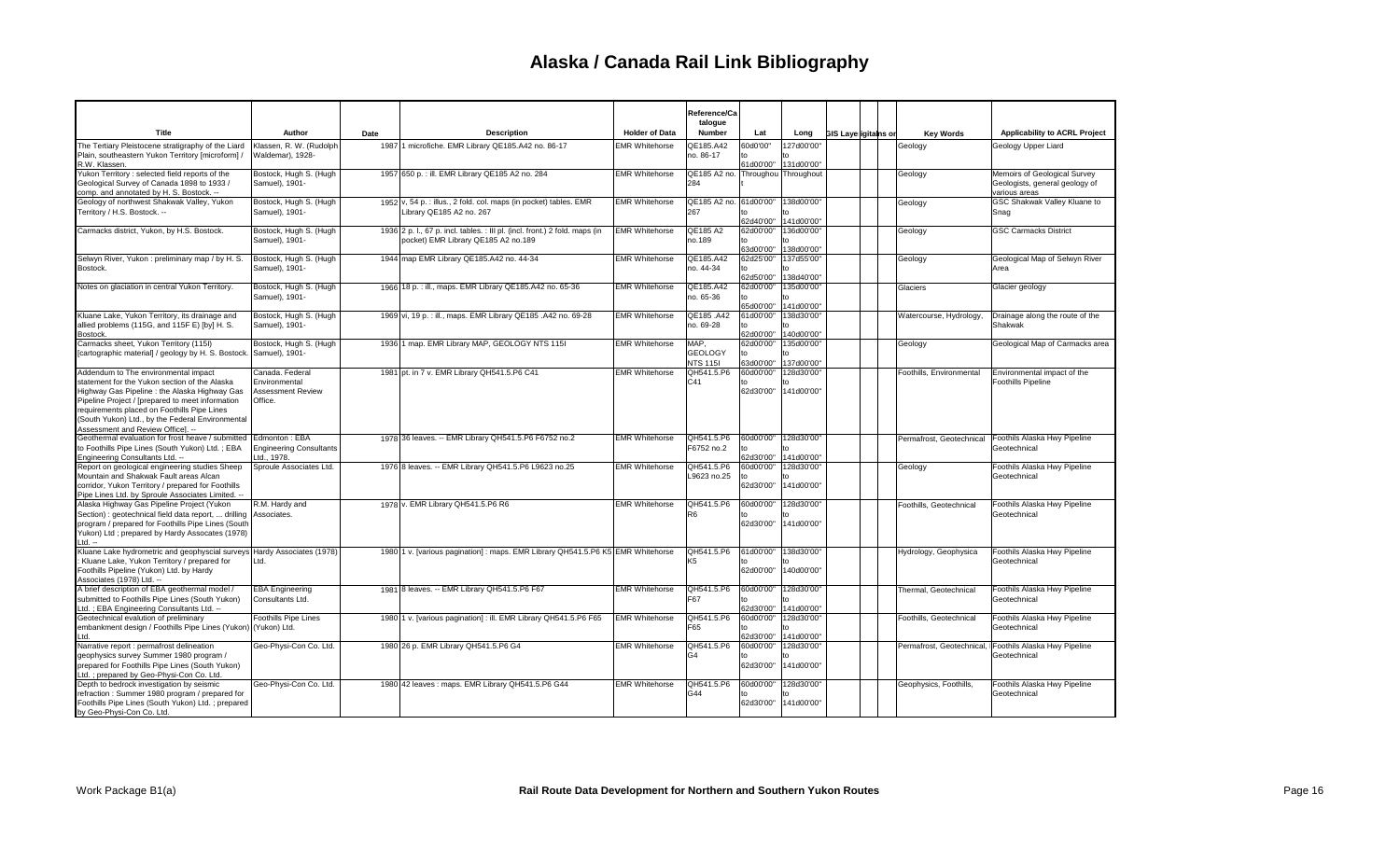|                                                                                                                                                                                                                           |                                                                                           |             |                                                                                              |                       | Reference/Ca<br>talogue            |                              |                          |                             |                           |                                                                          |
|---------------------------------------------------------------------------------------------------------------------------------------------------------------------------------------------------------------------------|-------------------------------------------------------------------------------------------|-------------|----------------------------------------------------------------------------------------------|-----------------------|------------------------------------|------------------------------|--------------------------|-----------------------------|---------------------------|--------------------------------------------------------------------------|
| Title                                                                                                                                                                                                                     | Author                                                                                    | Date        | <b>Description</b>                                                                           | <b>Holder of Data</b> | <b>Number</b>                      | Lat                          | Long                     | <b>GIS Layerigitains or</b> | <b>Key Words</b>          | Applicability to ACRL Project                                            |
| Permafrost delineation geophysics survey : winter<br>1980 program / Prepared for Foothills Pipelines<br>(Yukon) Ltd., Prepared by Geo-Physi-Con Co.<br>l td                                                               | Geo-Physi-Con Co. Ltd.                                                                    |             | 1980 1 v. (various pagination) : ill. EMR Library QH541.5.P5 G47<br>1980                     | <b>EMR Whitehorse</b> | QH541.5.P5<br>G47 1980             | 60d00'00<br>to<br>62d30'00   | 128d30'00"<br>141d00'00" |                             | Permafrost, Geotechnical, | Foothils Alaska Hwy Pipeline<br>Geotechnical                             |
| Test hole logs Foothills (Yukon) pipeline route.                                                                                                                                                                          | Klohn Leonoff<br>Consultants Ltd.                                                         |             | iv, ; 28 cm. EMR Library QH541.5.P6 K552                                                     | <b>EMR Whitehorse</b> | QH541.5.P6<br>K552                 | 60d00'00'<br>62d30'00'       | 128d30'00"<br>141d00'00" |                             | Drill Hole Loas           | Foothils Alaska Hwy Pipeline<br>Geotechnical                             |
| Depth to bedrock investigation using refraction<br>seismic at four potential facility sites Takhini River<br>Area, Yukon / prepared for Foothills Pipe Lines<br>(South Yukon) Ltd.; prepared by Geo-Physi-Con<br>Co. Ltd. | Geo-Physi-Con Co. Ltd.                                                                    |             | 1982 1 v. [various pagings] : maps. EMR Library QH541.5.P6 G45 EMR Whitehorse                |                       | QH541.5.P6<br>G45                  | 60d00'00"<br>to<br>62d30'00" | 128d30'00"<br>141d00'00" |                             |                           | Geophysics, Geotechnical, Foothils Alaska Hwy Pipeline<br>Geotechnical   |
| Geotechnical field data report, summer 1980<br>drilling program / prepared by Hardy Associates<br>Ltd.; prepared for Foothills Pipe Lines (South<br>Yukon) Ltd.                                                           | Hardy Associates (1978)<br>Ltd.                                                           |             | 1980 1 v. : ill. EMR Library TJ930 H37                                                       | <b>EMR Whitehorse</b> | TJ930 H37                          | 60d00'00<br>62d30'00         | 128d30'00"<br>141d00'00" |                             | Foothills, Geotechnical   | Foothils Alaska Hwy Pipeline<br>Geotechnical                             |
| Geotechnical laboratory data report summer 1980<br>drilling program / prepared by Hardy Associates<br>(1978) Ltd.; prepared for Foothills Pipe Lines<br>(South Yukon) Ltd.                                                | Foothills Pipe Lines<br>(South Yukon) Ltd.                                                |             | 1981 1 v. (various pagings) : ill. EMR Library TJ930 H38                                     | <b>EMR Whitehorse</b> | TJ930 H38                          | 60d00'00<br>62d30'00"        | 128d30'00"<br>141d00'00" |                             | Foothills, Geotechnical   | Foothils Alaska Hwy Pipeline<br>Geotechnical                             |
| Preliminary foundation report compressor stations Hardy Associates (1978)<br>prepared by Hardy Associates Ltd.; prepared for Ltd.<br>Foothills Pipe Lines (South Yukon) Ltd.                                              |                                                                                           |             | 1980 1 v. : ill. EMR Library TJ930 H39                                                       | <b>EMR Whitehorse</b> | TJ930 H39                          | 60d00'00"<br>62d30'00        | 128d30'00"<br>141d00'00" |                             | Foothills, Geotechnical   | Foothils Alaska Hwy Pipeline<br>Geotechnical                             |
| Geotechnical report on temporary construction<br>facilities / prepared by Hardy Associates Ltd.;<br>prepared for Foothills Pipe Lines (South Yukon)<br>Ltd.                                                               | Hardy Associates (1978)<br>Ltd.                                                           |             | 1981 1 v. : ill. EMR Library TJ930 H381                                                      | <b>EMR Whitehorse</b> | TJ930 H381                         | 60d00'00'<br>62d30'00'       | 128d30'00"<br>141d00'00" |                             | Foothills, Geotechnical   | Foothils Alaska Hwy Pipeline<br>Geotechnical                             |
| Geotechnical data report 1980 winter drilling<br>program / EBA Engineering Consultants Ltd.;<br>submitted to Foothills Pipe Lines (Yukon) Ltd.                                                                            | <b>EBA Engineering</b><br>Consultants Ltd.                                                |             | 1980 1 v. : ill., charts. EMR Library TJ930 E22                                              | <b>EMR Whitehorse</b> | TJ930 E22                          | 60d00'00<br>62d30'00'        | 128d30'00"<br>141d00'00" |                             |                           | Drill Hole Logs, Geotechnic Foothils Alaska Hwy Pipeline<br>Geotechnical |
| Geotechnical field data report 1980 winter drilling<br>program / EBA Engineering Consultants Ltd.;<br>submitted to Foothills Pipe Lines (Yukon) Ltd.                                                                      | <b>EBA</b> Engineering<br>Consultants Ltd.                                                |             | 1980 1 v. : ill., charts. EMR Library TJ930 E23                                              | <b>EMR Whitehorse</b> | TJ930 E23                          | 60d00'00"<br>to<br>62d30'00' | 128d30'00"<br>141d00'00" |                             |                           | Drill Hole Logs, Geotechnic Foothils Alaska Hwy Pipeline<br>Geotechnical |
| Geotechnical study Kluane Lake Crossing / Klohn<br>eonoff Consulting Engineers.                                                                                                                                           | Klohn Leonoff<br>Consultants Ltd.                                                         |             | 1980 1 v. - no pagination. EMR Library QH541.5.P6 K56                                        | <b>EMR Whitehorse</b> | QH541.5.P6<br>K56                  | 61d10'00'                    | 138d30'00"               |                             | Watercourse, Hydrology,   | G Foothils Alaska Hwy Pipeline<br>Geotechnical                           |
| Geothermal evaluation for thawing conditions /<br>EBA Engineering Consultants Ltd.                                                                                                                                        | <b>EBA Engineering</b><br>Consultants Ltd.                                                |             | 1978 42 leaves ; cm. EMR Library QH541.5.P6 F6752 no.3                                       | <b>EMR Whitehorse</b> | QH541.5.P6<br>F6752 no.3           | 60d00'00<br>to<br>62d30'00"  | 128d30'00"<br>141d00'00" |                             | Thermal, Geotechnical     | Foothils Alaska Hwy Pipeline<br>Geotechnical                             |
| Geotechnical laboratory data report : summer<br>1978 drilling program / Hardy Associats (1978)<br>Ltd.                                                                                                                    | Hardy Associates (1978)<br>Ltd.                                                           |             | 1978 iv, 29 p. : ill. ; 28 cm. EMR Library QH541.5.P6 F6752 no.4                             | <b>EMR Whitehorse</b> | QH541.5.P6<br>F6752 no.4           | 60d00'00'<br>to<br>62d30'00' | 128d30'00"<br>141d00'00" |                             |                           | Drill Hole Logs, Geotechnic Foothils Alaska Hwy Pipeline<br>Geotechnical |
| Geophysical surveys permafrost delineation : KP7   Klohn Leonoff<br>to KP217 March 1979 / Klohn Leonoff<br>Consultants Ltd.                                                                                               | Consultants Ltd.                                                                          |             | 1979 12 p. ; 28 cm. EMR Library TE27.N67 K463 1979                                           | <b>EMR Whitehorse</b> | <b>TE27.N67</b><br>K463 1979       | 61d10'00"                    | 138d30'00"               |                             | Permafrost, Geotechnical, | Foothils Alaska Hwy Pipeline<br>Geotechnical                             |
| The Alaska Highway Gas Pipeline project<br>community information program : geophysical and (South Yukon) Ltd.<br>geotechnical engineering programs, summer 1980<br>Foothills Pipe Lines (South Yukon) Ltd.                | <b>Foothills Pipe Lines</b>                                                               |             | 1980 1v.; 29 cm. EMR Library TN880.5.F6843 1980                                              | <b>EMR Whitehorse</b> | TN880.5.F684 60d00'00<br>3 1 9 8 0 | 62d30'00                     | 128d30'00"<br>141d00'00" |                             |                           | Geophysical, Geotechnical Foothils Alaska Hwy Pipeline<br>Geotechnical   |
| Permafrost delineation geophysical survey:<br>summer 1979 program / Prepared for Foothills<br>Pipelines (Yukon) Ltd., Prepared by Hardy<br>Associates (1978) Ltd.                                                         | Hardy Associates (1978)<br>Ltd.                                                           |             | 1979 1 v. (various pagination) : ill. ; 29 cm. EMR Library<br>QH541.5.P5 G47 1979            | <b>EMR Whitehorse</b> | QH541.5.P5<br>G47 1979             | 60d00'00'<br>62d30'00"       | 128d30'00"<br>141d00'00" |                             | Foothills, Geophysics     | Foothils Alaska Hwy Pipeline<br>Geotechnical                             |
| Water investigations along the Alaska Highway<br>Pipeline Route in the Yukon Territory / Inland<br>Waters Directorate, Pacific and Yukon Region. --                                                                       | Canada, Inland Waters<br>Directorate, Pacific and<br>Yukon Region.                        |             | 1978 1 v. (various pagings) : ill., maps EMR Library TD195.P5 C28 EMR Whitehorse<br>App. A-D |                       | TD195.P5<br>C28 App. A-D           | 60d00'00"<br>to<br>62d30'00" | 128d30'00"<br>141d00'00" |                             | Hydrology, Geophysics     | Foothils Alaska Hwy Pipeline<br>Geotechnical                             |
| Digital Borehole Geotechnical Database for the<br>Alaska Highway and Foothills Pipeline Corridor<br><b>IN PROGRESS</b>                                                                                                    | Natural Resources<br>Canada<br>Hazards and<br><b>Environmental Geology</b><br>Subdivision | In Progress | Geotechnical Database for Foothills Pipeline Corridor                                        |                       |                                    | 60d00'00'<br>62d30'00"       | 128d30'00"<br>141d00'00" |                             | Geotechnical              | Foothils Alaska Hwy Pipeline<br>Geotechnical                             |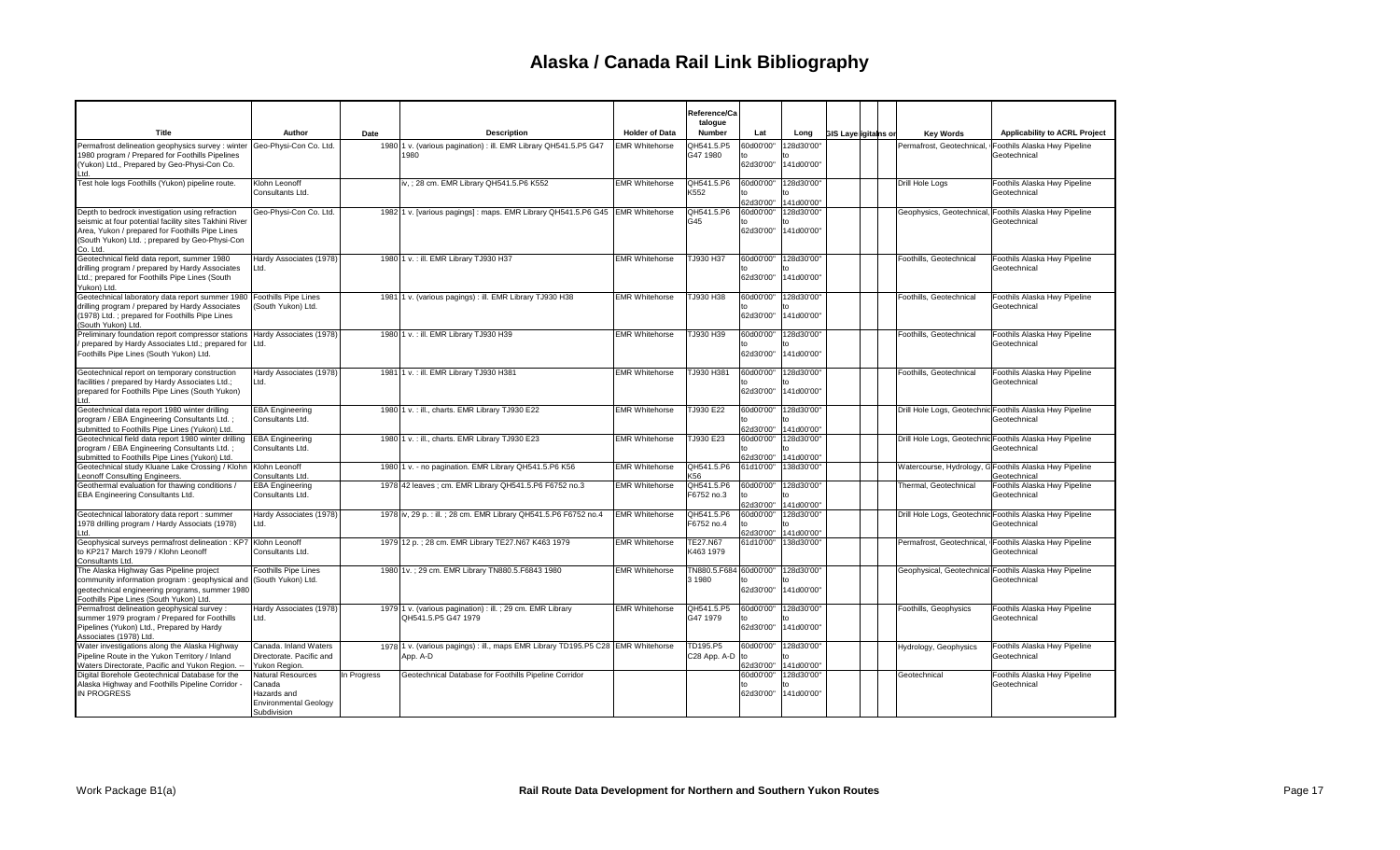| Document/Data                                                                                                                  |                                                                      |                                                                |  |  |  |  |
|--------------------------------------------------------------------------------------------------------------------------------|----------------------------------------------------------------------|----------------------------------------------------------------|--|--|--|--|
| <b>Title</b>                                                                                                                   | <b>Author</b>                                                        | Date/Imprint                                                   |  |  |  |  |
| Drift Prospecting and Till<br>Geochemistry in Tintina Trench                                                                   | Alain Plouffe, MSc<br>Thesis<br>Stewart L Blusson,                   | Sep-89                                                         |  |  |  |  |
| Tintina Valley Yukon Territory and its<br>Relation to the Rocky Mtn Trench                                                     | Geology Thesis,<br><b>UBC</b>                                        | Apr-60                                                         |  |  |  |  |
| Surficial Geology Ladue River, 115N1                                                                                           | Lionel Jackson                                                       | 2005                                                           |  |  |  |  |
| Surficial Geology Ladue River, 115N2                                                                                           | Lionel Jackson                                                       | 2005                                                           |  |  |  |  |
| Sixty Mile and Ladue Rivers Area,<br>Yukon                                                                                     | W.E.Cockfield                                                        | 1921                                                           |  |  |  |  |
| Sedimentology of White Channel<br>Placer Deposits, Klondike Are, White<br>Riverr, Yukon                                        | Stephen Robert<br>Morrison                                           | 1985                                                           |  |  |  |  |
| Size Distribution of the White River<br>Ash, Yukon Territory                                                                   | L. Hanson                                                            | 1965                                                           |  |  |  |  |
| <b>Ground Penetrating Radar</b><br>investigation of the upper Yukon River<br>Valley Btwn White River Yukon and<br>Eagle Alaska | Duane G Froese<br>and Derald G Smith                                 | 2000                                                           |  |  |  |  |
| Landslides at the South End of Kluane<br>Lake Yukon Territory                                                                  | John J Clague                                                        | Sep-80<br>Ottawa: Natural                                      |  |  |  |  |
| Surficial geology, Coffee Creek, Yukon<br>Territory (115J/14) / C. A. Huscroft.                                                | Huscroft, C. A.                                                      | Resources Canada,<br>2002.                                     |  |  |  |  |
| Coffee Creek, Yukon Territory<br>(115J/14) [cartographic material] /<br>Geological Survey of Canada.                           | Geological Survey of Survey of Canada,<br>Canada.<br>Cairnes, D. D.  | Ottawa: Geological<br>1967.                                    |  |  |  |  |
| Scroggie, Barker, Thistle, and Kirkman<br>creeks, Yukon Territory, by D. D.<br>Cairnes.                                        | (DeLorme<br>Donaldson), 1879-<br>1917.<br>Cairnes, D. D.<br>(DeLorme | Ottawa, Government<br>printing bureau, 1917.                   |  |  |  |  |
| Upper White River district, Yukon, by<br>D. D. Cairnes.                                                                        | Donaldson), 1879-<br>1917.                                           | Ottawa: Government<br>Printing Bureau, 1915.                   |  |  |  |  |
| Sedimentology of White Channel<br>placer deposits, Klondike area, west-<br>central Yukon Stephen Robert Morison                | Morison, S. R.,<br>(Stephen Robert),<br>1954-                        | Edmonton: University<br>of Alberta, Dept. of<br>Geology, 1985. |  |  |  |  |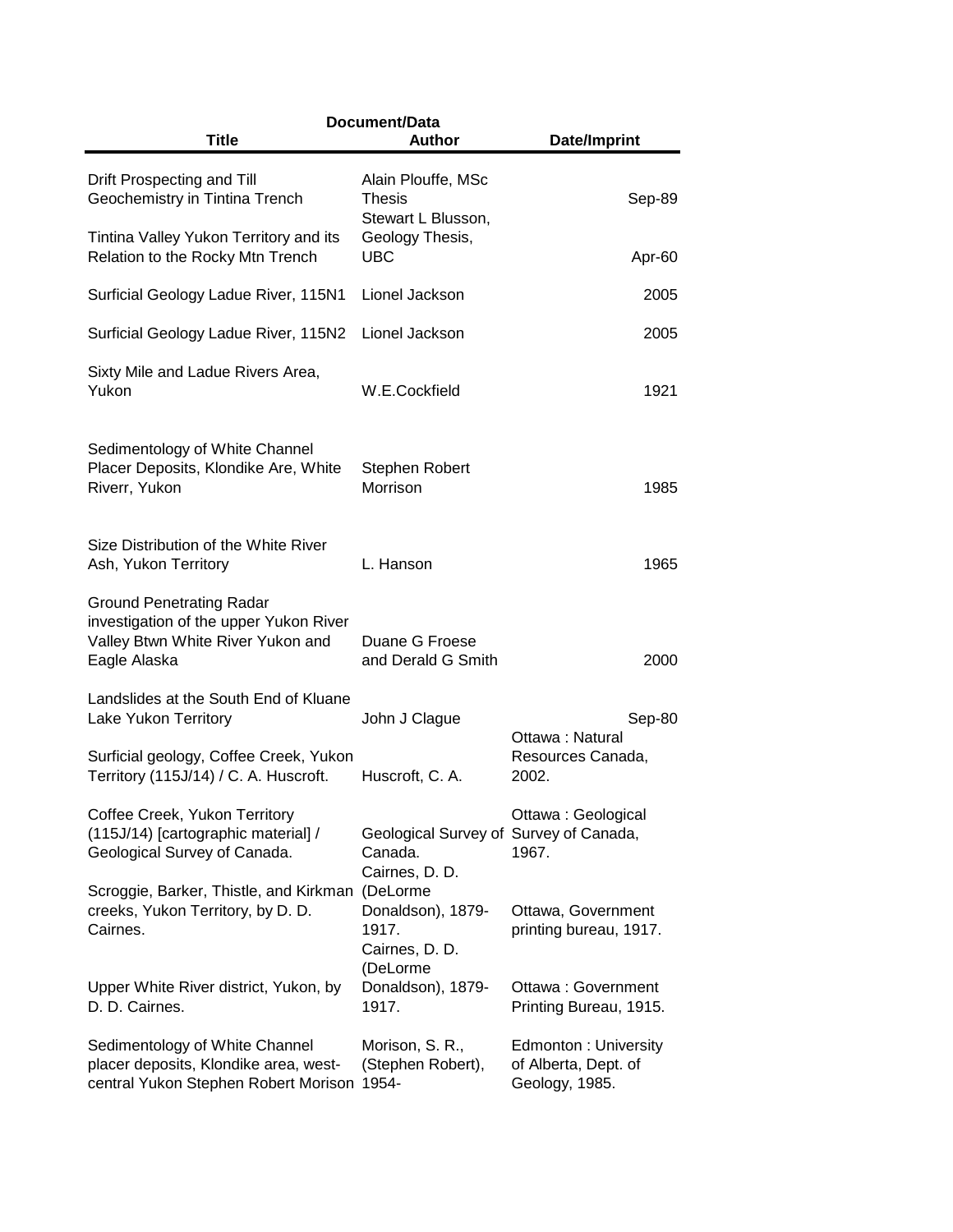| Hanson, Larry<br>Wayne.                                                  | Edmonton: University<br>of Alberta, 1965.                                                                                                 |
|--------------------------------------------------------------------------|-------------------------------------------------------------------------------------------------------------------------------------------|
| Morison, S. R.,<br>(Stephen Robert),<br>1954-                            | $[s.l. : s.n.]$ c1987.                                                                                                                    |
| Froese, Duane G.                                                         | Ottawa, ON: National                                                                                                                      |
| Clague, J. J. (John                                                      | Research Council of<br>Canada, 1981.<br>Ottawa: J.O.                                                                                      |
| Bostock, Hugh S.<br>(Hugh Samuel),<br>1901-                              | Patenaude, I.S.O.,<br>printer to the King,<br>1936.                                                                                       |
| Tempelman-Kluit,<br>Dirk Jacob, 1939-                                    | Ottawa: GSC, 1984.<br>Ottawa: Geological                                                                                                  |
| Klassen, R. W.<br>(Rudolph<br>Waldemar), 1928-                           | Survey of Canada,<br>Dept. of Energy, Mines<br>and Resources, 1987.                                                                       |
| Duk-Rodkin,<br>Alejandra.<br>Bostock, Hugh S.<br>(Hugh Samuel),<br>1901- | Ottawa: Geological<br>Survey of Canada,<br>2001.<br>Ottawa: Geological<br>Survey of Canada,<br>1936.                                      |
| Canada. Surveys<br>and Mapping<br>Branch.                                | Ottawa: Dept. of<br>Energy, Mines and<br>Resources, c1979.                                                                                |
| Colpron, Maurice.                                                        | [Whitehorse] : Indian<br>and Northern Affairs<br>Canada, 2003.                                                                            |
| Smuk, Katherine A.                                                       |                                                                                                                                           |
| Geological Survey of Ottawa: Geological<br>Canada.                       | Survey of Canada, 1966                                                                                                                    |
| (115I) [cartographic material] / geology                                 | gravels, Klondike area, Yukon Territory<br>Lake, Yukon Territory / John J. Clague. Joseph), 1946-<br>The Carmacks hydrothermal event : an |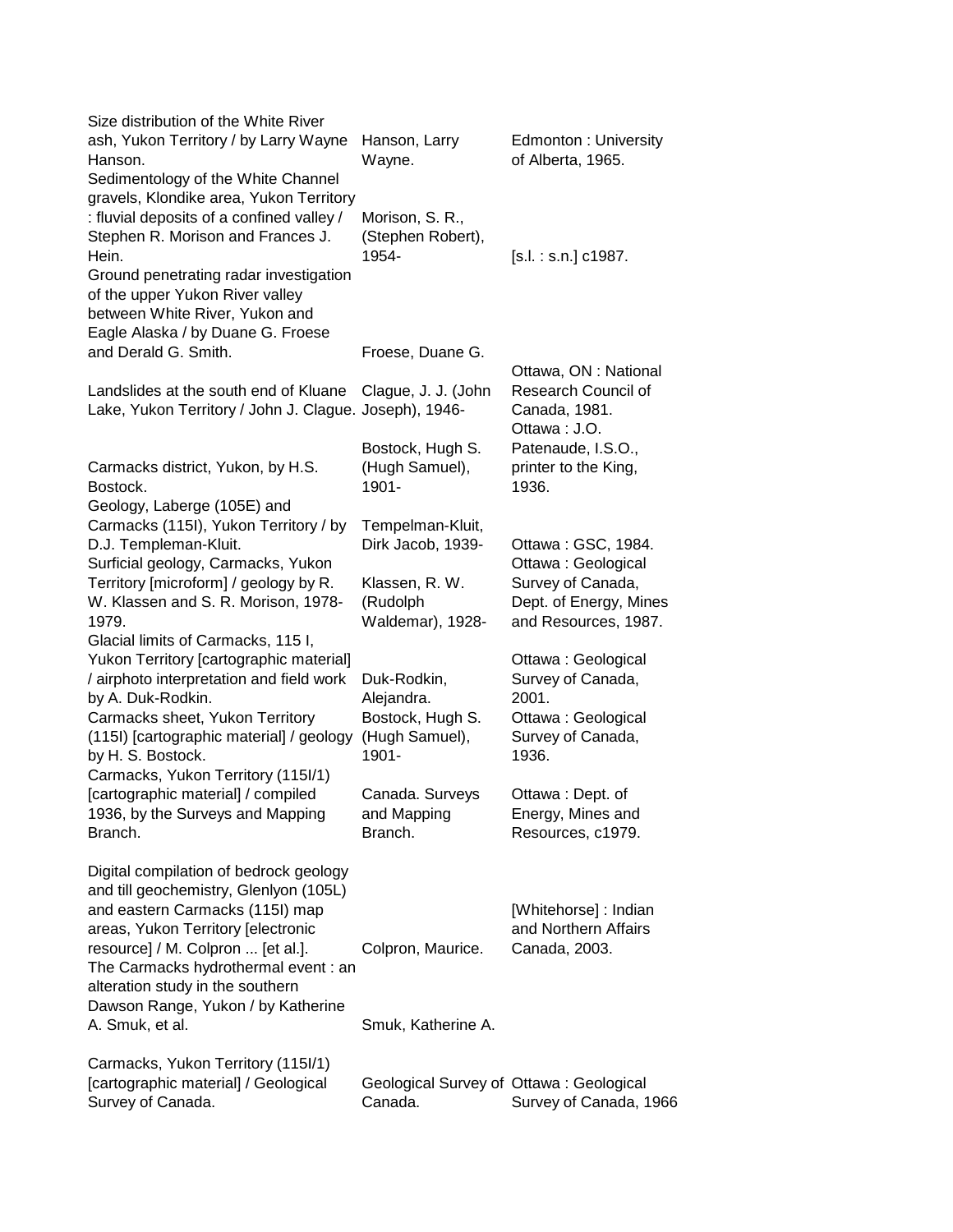| Carmacks, Yukon Territory (115I)<br>[cartographic material] / Geological<br>Survey of Canada.<br>Selwyn River East: Yukon Territory /<br>Geological Survey of Canada. --                              | Geological Survey of<br>Canada.<br>Canada. Dept. of<br>Energy, Mines and<br>Resources.<br>Canada. Dept. of | Ottawa: Geological<br>Survey of Canada,<br>1966.<br>[Ottawa, Ont.]:<br>Geological Survey of<br>Canada, 1994.<br>[Ottawa, Ont.]:                  |
|-------------------------------------------------------------------------------------------------------------------------------------------------------------------------------------------------------|------------------------------------------------------------------------------------------------------------|--------------------------------------------------------------------------------------------------------------------------------------------------|
| Selwyn River West: Yukon Territory /<br>Geological Survey of Canada. --                                                                                                                               | Energy, Mines and<br>Resources.                                                                            | Geological Survey of<br>Canada, 1994.<br>Ottawa: Canada Dept.                                                                                    |
| Selwyn River, Yukon: preliminary map<br>/ by H. S. Bostock.<br>Geology of Colorado Creek (115-J/10),<br>Selwyn River (115-J/9), and<br>Prospector Mountain (115-I/5) map                              | Bostock, Hugh S.<br>(Hugh Samuel),<br>1901-                                                                | of Mines and<br>Resources, Mines and<br>Geology Branch, 1944.                                                                                    |
| areas, Western Dawson Range, West-<br>Central Yukon / by John G. Payne,<br>[et al.]<br>Geological map of Seattle Creek area<br>Western Selwyn Basin, Yukon (NTS<br>115P-16) / by Donald C. Murphy and | Payne, John G.                                                                                             | Whitehorse, Yukon:<br>Indian and Northern<br>Affairs Canada, 1987.<br>Whitehorse, Yukon:<br><b>Exploration and</b><br><b>Geological Services</b> |
| Daniele Heon.                                                                                                                                                                                         | Murphy, Donald C.                                                                                          | Division, 1995.<br>Ottawa: Geological                                                                                                            |
| Airborne geophysical survey Selwyn<br>River - West, Yukon Territory.                                                                                                                                  | <b>Sander Geophysics</b><br>Ltd.                                                                           | Survey of Canada,<br>1994.                                                                                                                       |
| Airborne geophysical survey Selwyn<br>River - East, Yukon Territory.                                                                                                                                  | <b>Sander Geophysics</b><br>Ltd.                                                                           | Ottawa: Geological<br>Survey of Canada,<br>1994.                                                                                                 |
| Selwyn River, Yukon Territory (115J/9)<br>[cartographic material] / Geological<br>Survey of Canada.<br>South West Yukon [cartographic                                                                 | Geological Survey of Survey of Canada,<br>Canada.                                                          | Ottawa: Geological<br>1968.<br>Edmonton, AB:                                                                                                     |
| material (aerial photography)] /<br>Geographic Air Survey Ltd.                                                                                                                                        | Geographic Air<br>Survey Ltd.<br>Northern Affairs                                                          | Geographic Air Survey<br>Ltd., 1989.                                                                                                             |
| Geological map of Little Salmon Lake<br>(parts of NTS 105L/1, 2 & 7), central<br>Yukon (1:50 000 scale) / by Maurice<br>Colpron, Yukon Geology Program.                                               | Program (Canada).<br>Yukon Region.<br>Exploration and<br><b>Geological Services</b><br>Division.           | [Whitehorse]: Dept. of<br>Indian Affairs and<br>Northern Development,<br>2000.                                                                   |
| Little Salmon River, Yukon Territory<br>(105L/3) [cartographic material] /<br>Geological Survey of Canada.<br>Surficial geology, Magundy River,<br>Yukon Territory [cartographic material]            | Geological Survey of Survey of Canada,<br>Canada.                                                          | Ottawa: Geological<br>1966.                                                                                                                      |
| : map 1821A / geology by L. E.<br>Jackson Jr., 1985; geological<br>cartography by D. Everett.                                                                                                         | Jackson, Lionel E.                                                                                         | Ottawa: Geological<br>Survey of Canada,<br>1993.                                                                                                 |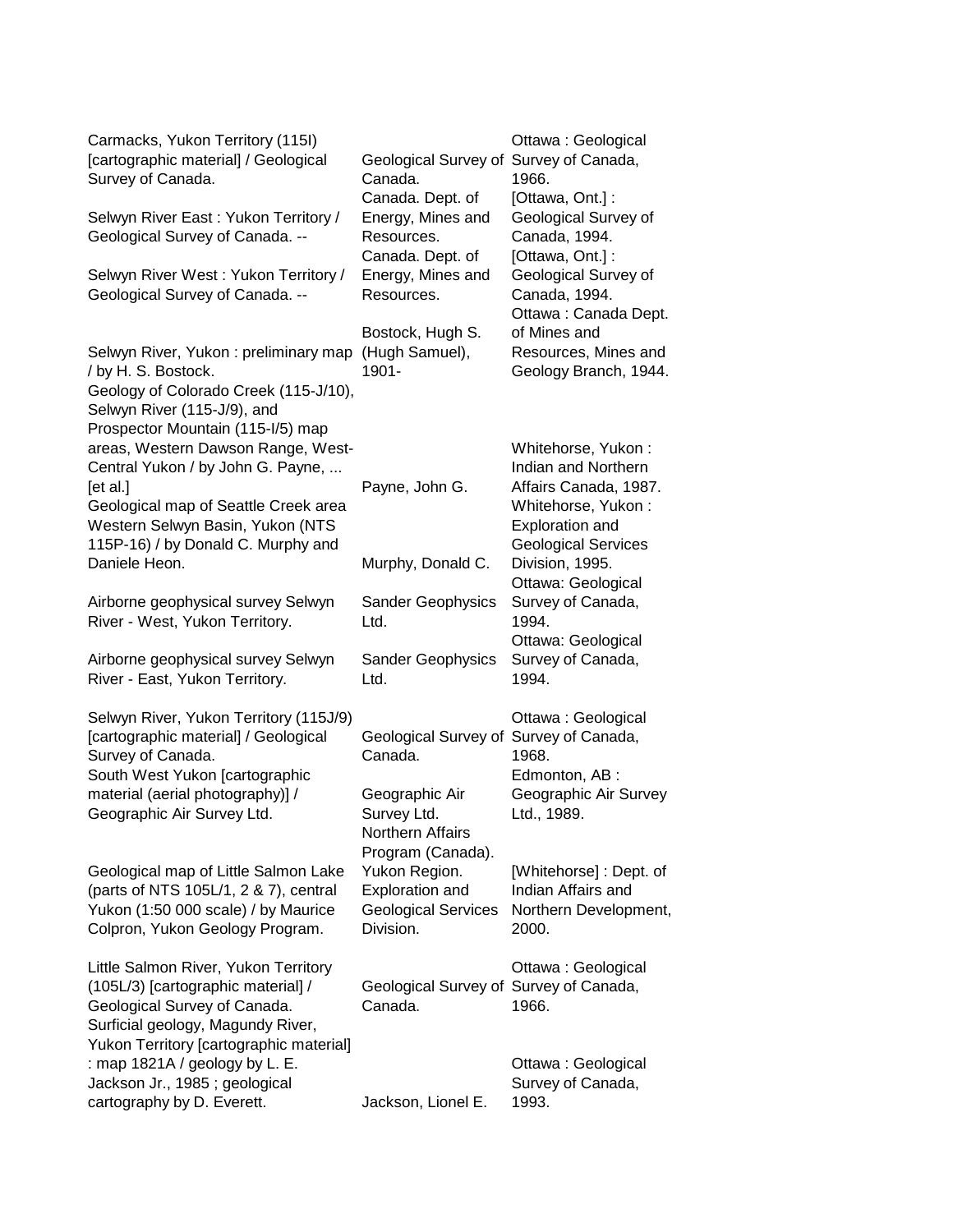| Yukon River drainage basin dam site<br>investigation [microform] : site no. 38,<br>Lower Lapie dam site / by E.B. Owen.                                                                                                                                                     | Owen, E. B.                                       | Ottawa: Dept. of Mines<br>and Technical Surveys,<br>1967.                                                               |  |
|-----------------------------------------------------------------------------------------------------------------------------------------------------------------------------------------------------------------------------------------------------------------------------|---------------------------------------------------|-------------------------------------------------------------------------------------------------------------------------|--|
| Surficial geology, Lapie Lakes, Yukon<br>Territory [cartographic material] : map<br>1790A / geology by L. E. Jackson Jr.,<br>1981-1982; geological cartography by<br>B. Chagnon.                                                                                            | Jackson, Lionel E.                                | Ottawa: Geological<br>Survey of Canada,<br>1993.                                                                        |  |
| Yukon River drainage basin dam site<br>investigation [microform] : site no. 33,<br>Upper Lapie dam site / by E.B. Owen.<br>A reconnaissance of Pelly River<br>between Macmillan River and Hoole<br>Canyon, Yukon, by J. R. Johnston.<br>Yukon River drainage basin dam site | Owen, E. B.<br>Johnston, John<br>Russell, 1910-   | Ottawa: Dept. of Mines<br>and Technical Surveys,<br>1967.<br>Ottawa : J. O.<br>Patenaude, printer to<br>the King, 1936. |  |
| investigation [microform] : site no. 27,<br>Hoole Canyon dam site / by E.B.<br>Owen.<br>Surficial geology, Hoole River, Yukon<br>Territory [cartographic material] : map                                                                                                    | Owen, E. B.                                       | Ottawa: Dept. of Mines<br>and Technical Surveys,<br>1965.                                                               |  |
| 1794A / geology by L. E. Jackson Jr.,<br>1981-1982; geological cartography by<br>B. Chagnon.                                                                                                                                                                                | Jackson, Lionel E.                                | Ottawa: Geological<br>Survey of Canada,<br>1993.                                                                        |  |
| Upper Hoole River, Yukon Territory<br>(105G/6) [cartographic material] /<br>Geological Survey of Canada.                                                                                                                                                                    | Geological Survey of Survey of Canada,<br>Canada. | Ottawa: Geological<br>1963.                                                                                             |  |
| Terrain inventory : Finlayson Lake,<br>Yukon Territory / L. E. Jackson, Jr.                                                                                                                                                                                                 | Jackson, Lionel E.                                | Ottawa: Geological<br>Survey of Canada,<br>1986.                                                                        |  |
| Baseline study of sediments of East,<br>Fault, Finlayson, Geona and South<br>Creeks (Kudz Ze Kayah Project)<br>Yukon / by D. Davidge and R. Snider.<br>Geology, Finlayson Lake, Yukon                                                                                       | Davidge, Doug,<br>Snider, R.                      | Whitehorse:<br>Environment Canada,<br>1996.                                                                             |  |
| Territory [cartographic material] : map<br>8-1960 / geology by J. O. Wheeler,<br>1958, 1959; L. H. Green and J. A.<br>Roddick, 1959.                                                                                                                                        | Wheeler, J.O.                                     | Ottawa: Geological<br>Survey of Canada,<br>1960.                                                                        |  |
| Geological map of parts of Finlayson<br>Lake, (105G/7,8 and parts of 1,2, and<br>9) and Frances Lake (parts of 105H/5<br>and 12) map areas, southeastern<br>Yukon [cartographic material] / by<br>Donald C. Murphy and Stephen J.<br>Piercey, Yukon Geology Program.        | Murphy, Donald C.                                 | [Whitehorse]: Dept. of<br>Indian Affairs and<br>Northern Development,<br>1999.                                          |  |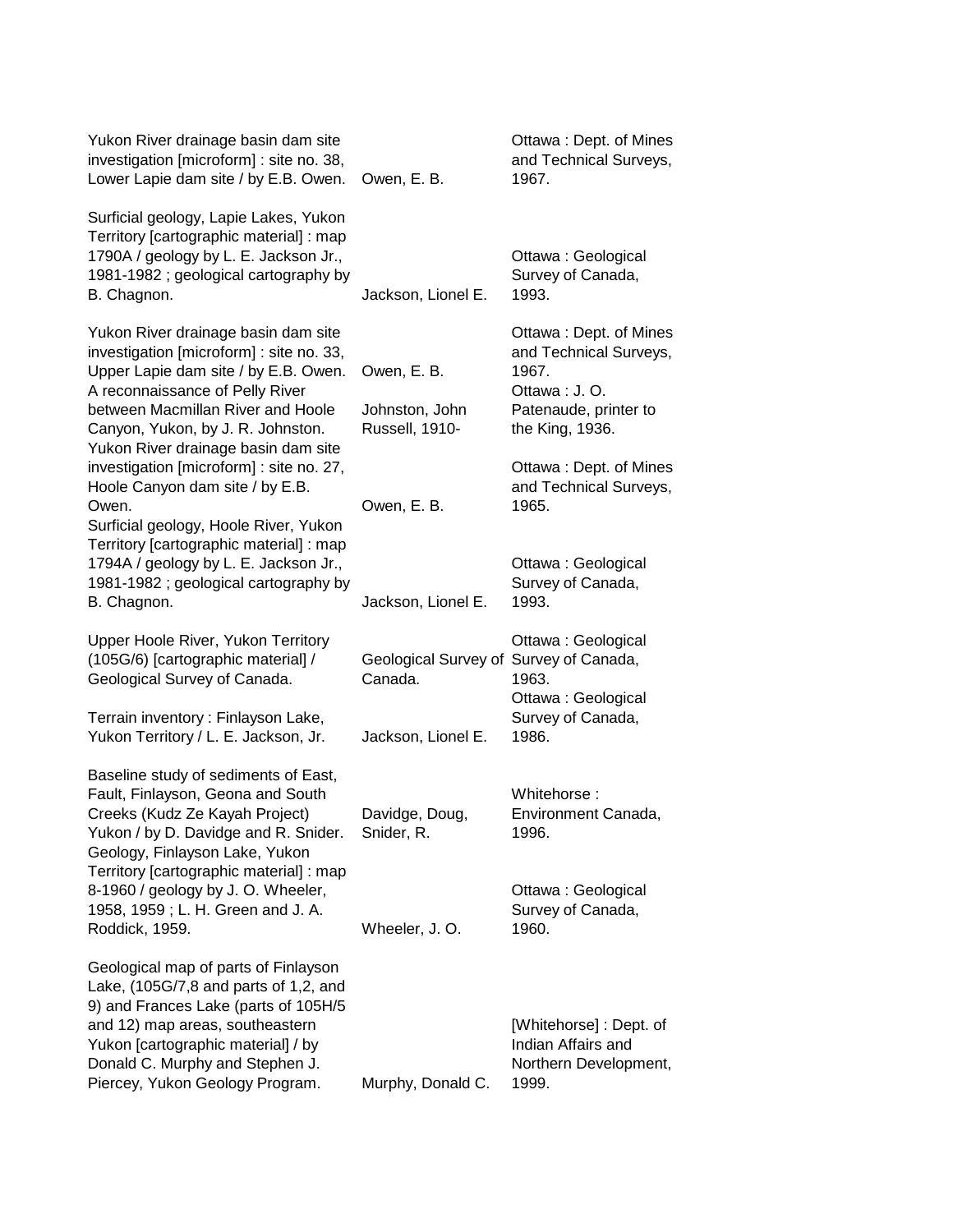| Finlayson Lake, Yukon Territory<br>(105G) [cartographic material] /<br>Geological Survey of Canada.                                                                                                                                        | Geological Survey of Survey of Canada,<br>Canada.                                                 | Ottawa: Geological<br>1963.                                                                            |
|--------------------------------------------------------------------------------------------------------------------------------------------------------------------------------------------------------------------------------------------|---------------------------------------------------------------------------------------------------|--------------------------------------------------------------------------------------------------------|
| Finlayson Lake, Yukon Territory<br>(105G/10) [cartographic material] /<br>Geological Survey of Canada.                                                                                                                                     | Geological Survey of Survey of Canada,<br>Canada.<br><b>Northern Affairs</b><br>Program (Canada). | Ottawa: Geological<br>1963.                                                                            |
| Preliminary bedrock geological map of<br>northern Finlayson Lake Area (NTS<br>105G) Yukon Territory [cartographic<br>material] / by D. C. Murphy  [et al.].<br>Till geochemistry of the Finlayson Lake<br>(105G), Glenlyon (105L) and east | Yukon Region.<br><b>Exploration and</b><br><b>Geological Services</b><br>Division.                | Whitehorse: Indian and<br>Northern Affairs<br>Canada, 2001.                                            |
| Carmacks (115I) map areas, Yukon<br>Territory [electronic resource] / A.<br>Plouffe and J. D. Bond.<br>Reconniassance Geology of Quiet                                                                                                     | Plouffe, Alain, 1963- Resources, 2003.                                                            | [Whitehorse]: Yukon<br>Energy Mines and                                                                |
| Lake (105F), Finlayson Lake (105G),<br>Sheldon Lake (105J), and Tay River<br>(105K) map-areas, Yukon Territory / by Tempelman-Kluit,<br>D. J. Tempelman-Kluit.                                                                             | Dirk Jacob, 1939-                                                                                 | s.l.: s.n., [1970].<br>[Ottawa, Canada]:                                                               |
| A lichenometric study of Holocene rock<br>glaciers and Neoglacial moraines,<br>Frances Lake map area, southeastern<br><b>Yukon Territory and Northwest</b><br>Territories / A.S. Dyke.                                                     | Dyke, Arthur S.                                                                                   | Energy, Mines, and<br>Resources Canada:<br>Available from<br>Canadian Govt. Pub.<br>Centre, 1990.      |
| Quaternary geology of the Frances<br>Lake map area, Yukon and Northwest<br>Territories / Arthur S. Dyke.                                                                                                                                   | Dyke, Arthur S.                                                                                   | Ottawa, Ont.:<br>Geological Survey of<br>Canada: Canadian<br>Govt. Pub. Centre<br>[distributor], 1990. |
| Surficial geology of Frances Lake,<br>Yukon Territory and District of<br>Mackenzie (105H).                                                                                                                                                 | Dyke, Arthur S.                                                                                   | Ottawa, Geological<br>Survey of Canada,<br>1981.                                                       |
| Surficial materials and landforms,<br>Frances River, Yukon Territory<br>[cartographic material] : map 1675A /<br>geology by A. S. Dyke 1981, 1983;<br>geological cartography by P. St-Amour. Dyke, Arthur S.                               |                                                                                                   | Ottawa: Geological<br>Survey of Canada,<br>1990.                                                       |
| Geology, Frances Lake, Yukon<br>Territory and District of Mackenzie<br>[cartographic material] : map 6-1966 /<br>geology by E. F. Roots, 1953  [et al.]. Roots, E. F.                                                                      |                                                                                                   | Ottawa: Geological<br>Survey of Canada,<br>1966.                                                       |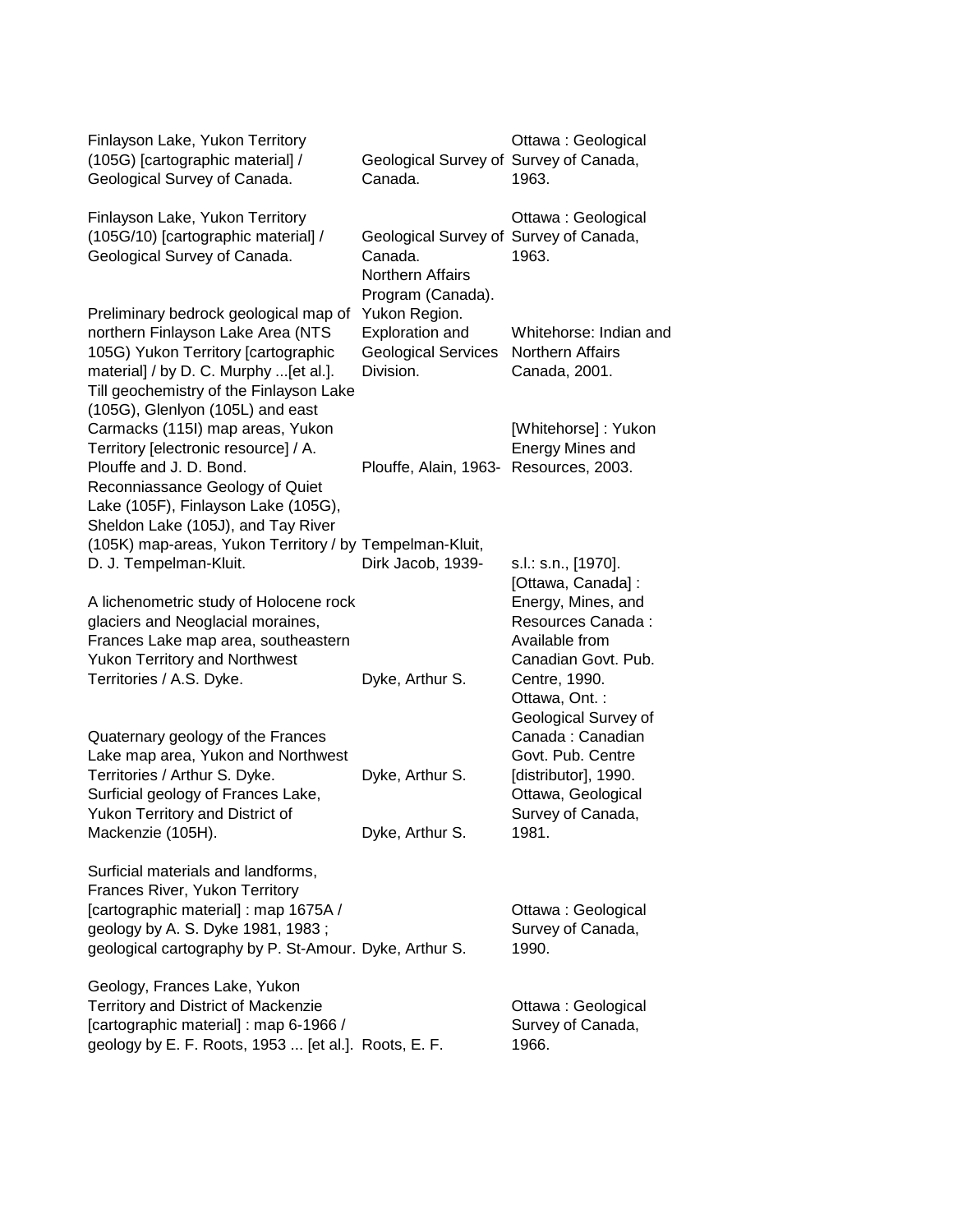| Frances Lake, Yukon Territory (105H)<br>[cartographic material] / Geological<br>Survey of Canada.<br>Yukon-Tanana Terrane in<br>southwestern Frances Lake area<br>(105H/3,4, and 5) / by Donald C.     | Geological Survey of Survey of Canada,<br>Canada. | Ottawa: Geological<br>1963.                                                           |
|--------------------------------------------------------------------------------------------------------------------------------------------------------------------------------------------------------|---------------------------------------------------|---------------------------------------------------------------------------------------|
| Murphy.<br>Geological setting of retrogressed<br>eclogite and jade in the southern<br>Campbell Range: preliminary structure<br>and stratigraphy, Frances Lake area<br>(NTS 105H), southeastern Yukon / | Murphy, Donald C.                                 |                                                                                       |
| Donald C. Murphy  [et al.].                                                                                                                                                                            | Murphy, Donald C.                                 |                                                                                       |
| Simpson Lake, Yukon Territory<br>(105A/11) [cartographic material] /<br>Geological Survey of Canada.<br>Classification of stream flow and fluvial                                                      | Geological Survey of Survey of Canada,<br>Canada. | Ottawa: Geological<br>1962.                                                           |
| geomorphology characteristics near<br>Watson Lake, Yukon Territory / J.P.<br>Verschuren, M.E. Qazi. --                                                                                                 | Verschuren, J. P.                                 | Ottawa: Dept. of Indian<br>Affairs and Northern<br>Development, [1972].               |
| Physical environmental studies,<br>Watson Lake, Yukon Territory / L.M.<br>Lavkulich. --<br>Geological reconnaissance along the                                                                         | Lavkulich, L. M.                                  | Ottawa: Dept. of Indian<br>Affairs and Northern<br>Development, [1972].               |
| Alaska Highway between Watson Lake<br>and Teslin River, Yukon and British<br>Columbia (report and map) / by C. S.<br>Lord.                                                                             | Lord, C. S. (Clifford<br>Symington) 1908-         | Ottawa: Canada Dept.<br>of Mines and<br>Resources, Mines and<br>Geology Branch, 1944. |
| Permafrost delineation: summer 1980                                                                                                                                                                    |                                                   |                                                                                       |
| program / Prepared for Foothills<br>Pipelines (South Yukon) Ltd., Prepared Geo-Physi-Con Co.<br>by Geo-Physi-Con Co. Ltd.<br>Surficial geology, Watson Lake, Yukon                                     | Ltd.                                              | Calgary, Alberta: The<br>Company, 1981.                                               |
| Territory [microform] / geology by R.<br>W. Klassen and S. R. Morison, 1977-<br>1979.<br>Geology, Watson Lake, Yukon                                                                                   | Klassen, R. W.<br>(Rudolph<br>Waldemar), 1928-    | Ottawa: Geological<br>Survey of Canada,<br>1982.                                      |
| Territory. Map 19-1966, [cartographic<br>material] / Geological Survey of<br>Canada.<br>Glacial limits of Watson Lake, 105A,                                                                           | Geological Survey of Survey of Canada,<br>Canada. | Ottawa: Geological<br>1967.                                                           |
| Yukon Territory [cartographic material]<br>/ airphoto interpretation by A. Duk-<br>Rodkin.                                                                                                             | Duk-Rodkin,<br>Alejandra.                         | Ottawa: Geological<br>Survey of Canada,<br>2001.                                      |
| Watson Lake, Yukon Territory (105A)<br>[cartographic material] / Geological<br>Survey of Canada.                                                                                                       | Geological Survey of Survey of Canada,<br>Canada. | Ottawa: Geological<br>1963.                                                           |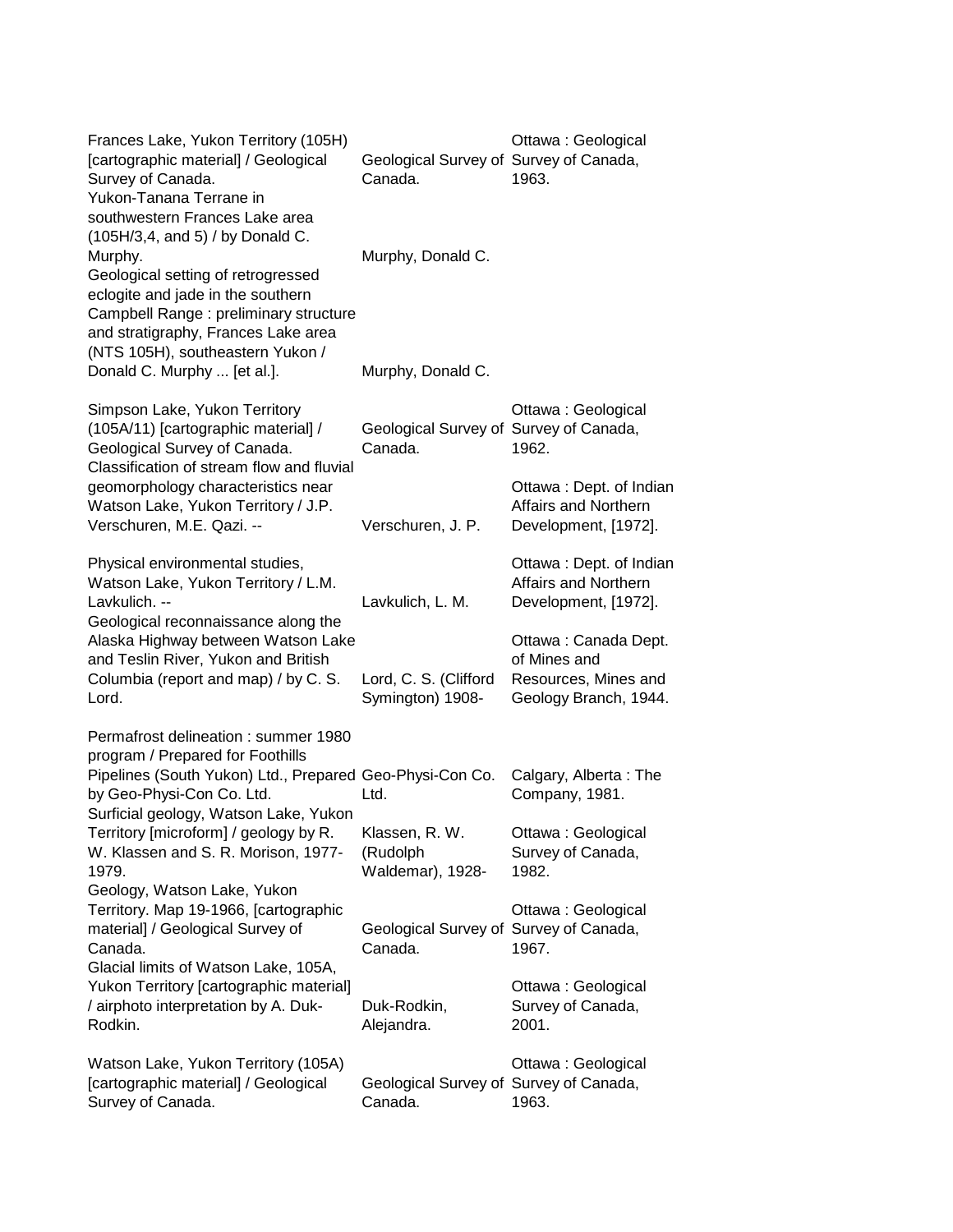| Watson Lake, Yukon Territory<br>(105A/2) [cartographic material] /<br>Geological Survey of Canada.                                                                                         | Geological Survey of Survey of Canada,<br>Canada.                                 | Ottawa: Geological<br>1962.                                                                                                         |
|--------------------------------------------------------------------------------------------------------------------------------------------------------------------------------------------|-----------------------------------------------------------------------------------|-------------------------------------------------------------------------------------------------------------------------------------|
| Surficial geology, Watson Lake, Yukon<br>Territory map 21-1981 [cartographic<br>material] / geology by R. W. Klassen<br>and S. R. Morison, 1977-1979.<br>Geoprocess file summary report :  | Klassen, R. W.<br>(Rudolph<br>Waldemar), 1928-                                    | Ottawa: Geological<br>Survey of Canada,<br>1982.                                                                                    |
| Watson Lake map area (105A) / by R.<br>A. Doherty, C. M. Mougeot and J. A.<br>vanRanden.                                                                                                   | Doherty, R. A.                                                                    | Whitehorse: Indian and<br><b>Northern Affairs</b><br>Canada, 1994.                                                                  |
|                                                                                                                                                                                            |                                                                                   | [S.I.] : Energy, Mines,<br>and Resources Canada<br>; Ottawa, Canada:<br>Canadian Govt, Pub.                                         |
| The Tertiary Pleistocene stratigraphy<br>of the Liard Plain, southeastern Yukon<br>Territory [microform] / R.W. Klassen.<br>Yukon Territory : selected field reports                       | Klassen, R. W.<br>(Rudolph<br>Waldemar), 1928-                                    | Centre, Supply and<br>Services Canada<br>[distributor], 1987.                                                                       |
| of the Geological Survey of Canada<br>1898 to 1933 / comp. and annotated<br>by H. S. Bostock. --                                                                                           | Bostock, Hugh S.<br>(Hugh Samuel),<br>1901-<br>Bostock, Hugh S.                   | Ottawa, Queen's<br>printer, 1957.                                                                                                   |
| Geology of northwest Shakwak Valley,<br>Yukon Territory / H.S. Bostock. --                                                                                                                 | (Hugh Samuel),<br>1901-                                                           | Ottawa: E. Cloutier,<br>Queen's Printer, 1952.<br>Ottawa: J.O.                                                                      |
| Carmacks district, Yukon, by H.S.<br>Bostock.                                                                                                                                              | Bostock, Hugh S.<br>(Hugh Samuel),<br>1901-                                       | Patenaude, I.S.O.,<br>printer to the King,<br>1936.                                                                                 |
| Selwyn River, Yukon: preliminary map<br>/ by H. S. Bostock.                                                                                                                                | Bostock, Hugh S.<br>(Hugh Samuel),<br>1901-                                       | Ottawa: Canada Dept.<br>of Mines and<br>Resources, Mines and<br>Geology Branch, 1944.<br>[Ottawa] : Dept. of<br>Mines and Technical |
| Notes on glaciation in central Yukon<br>Territory.                                                                                                                                         | Bostock, Hugh S.<br>(Hugh Samuel),<br>1901-                                       | Surveys; Geological<br>Survey of Canada,<br>1966.                                                                                   |
| Kluane Lake, Yukon Territory, its<br>drainage and allied problems (115G,<br>and 115F E) [by] H. S. Bostock.<br>Carmacks sheet, Yukon Territory<br>(115I) [cartographic material] / geology | Bostock, Hugh S.<br>(Hugh Samuel),<br>1901-<br>Bostock, Hugh S.<br>(Hugh Samuel), | [Ottawa] Dept. of<br>Energy, Mines and<br>Resources [1969]<br>Ottawa: Geological<br>Survey of Canada,                               |
| by H. S. Bostock.<br>Kluane Lake, Yukon Territory, its<br>drainage and allied problems (115G,<br>and 115F E) [by] H. S. Bostock.                                                           | 1901-<br>Bostock, Hugh S.<br>(Hugh Samuel),<br>1901-                              | 1936.<br>[Ottawa] Dept. of<br>Energy, Mines and<br>Resources [1969]                                                                 |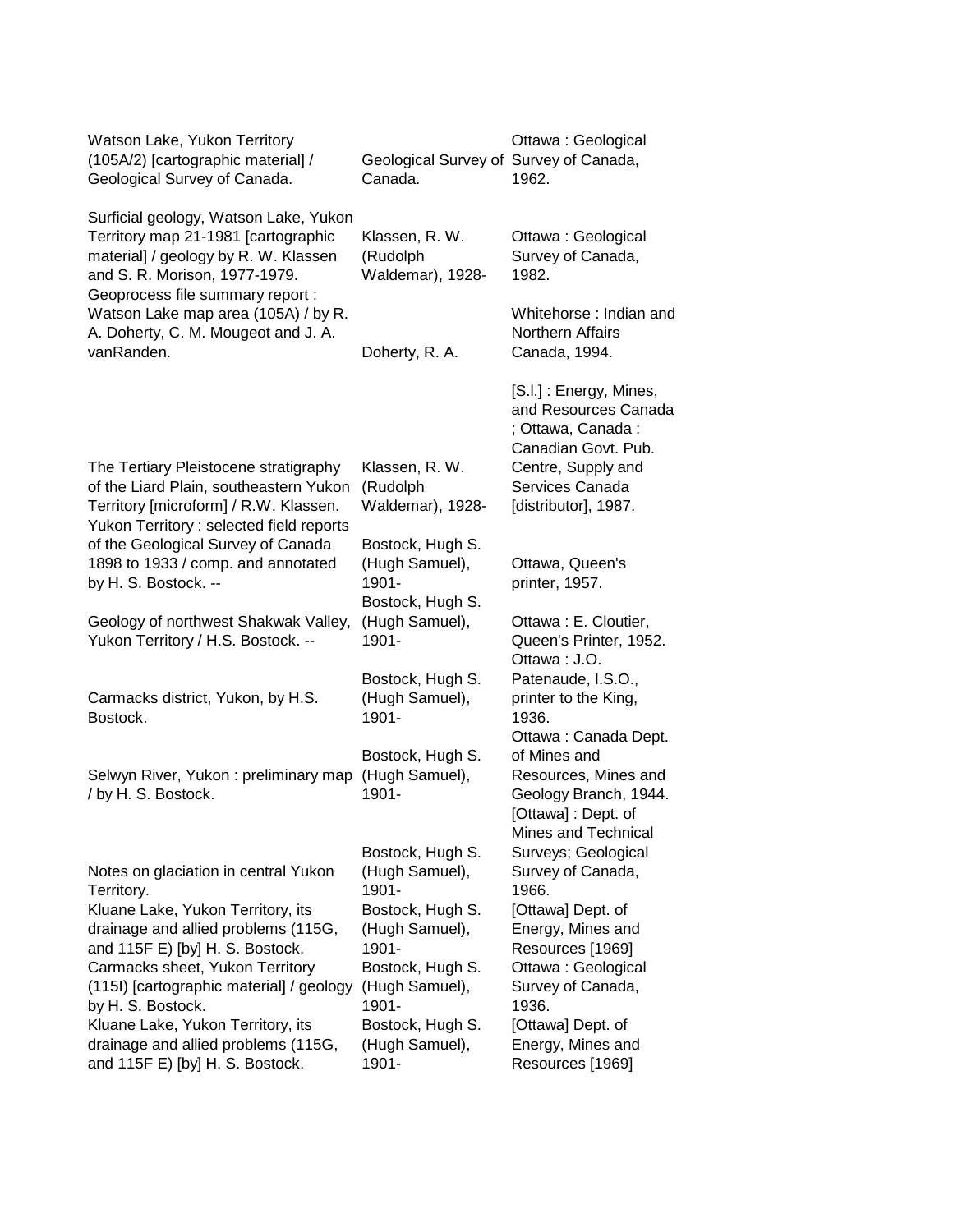| Addendum to The environmental<br>impact statement for the Yukon section<br>of the Alaska Highway Gas Pipeline :<br>the Alaska Highway Gas Pipeline                                                                                                                                                                                                                                                                                                                   |                                                                                                                                 |                                                                                                                               |
|----------------------------------------------------------------------------------------------------------------------------------------------------------------------------------------------------------------------------------------------------------------------------------------------------------------------------------------------------------------------------------------------------------------------------------------------------------------------|---------------------------------------------------------------------------------------------------------------------------------|-------------------------------------------------------------------------------------------------------------------------------|
| Project / [prepared to meet information<br>requirements placed on Foothills Pipe<br>Lines (South Yukon) Ltd., by the<br><b>Federal Environmental Assessment</b><br>and Review Office]. --<br>Geothermal evaluation for frost heave / Edmonton: EBA<br>submitted to Foothills Pipe Lines<br>(South Yukon) Ltd.; EBA Engineering<br>Consultants Ltd. --<br>Report on geological engineering<br>studies Sheep Mountain and Shakwak<br>Fault areas Alcan corridor, Yukon | Canada. Federal<br>Environmental<br>Assessment Review Pipe Lines (South<br>Office.<br>Engineering<br>Consultants Ltd.,<br>1978. | Whitehorse: Foothills<br>Yukon) Ltd., 1981.                                                                                   |
| Territory / prepared for Foothills Pipe<br>Lines Ltd. by Sproule Associates<br>Limited. --<br>Alaska Highway Gas Pipeline Project<br>(Yukon Section) : geotechnical field<br>data report,  drilling program /<br>prepared for Foothills Pipe Lines                                                                                                                                                                                                                   | Sproule Associates<br>Ltd.                                                                                                      | Calgary: Sproule<br>Associates, 1976.                                                                                         |
| (South Yukon) Ltd; prepared by Hardy R.M. Hardy and<br>Assocates (1978) Ltd. --<br>Kluane Lake hydrometric and<br>geophyscial surveys: Kluane Lake,<br>Yukon Territory / prepared for Foothills                                                                                                                                                                                                                                                                      | Associates.                                                                                                                     | Calgary, Alta: Hardy<br>Associates.                                                                                           |
| Pipeline (Yukon) Ltd. by Hardy<br>Associates (1978) Ltd. --                                                                                                                                                                                                                                                                                                                                                                                                          | <b>Hardy Associates</b><br>(1978) Ltd.                                                                                          | Calgary, Alta: The<br>Company, 1980.                                                                                          |
| A brief description of EBA geothermal<br>model / submitted to Foothills Pipe<br>Lines (South Yukon) Ltd.; EBA<br><b>Engineering Consultants Ltd. --</b><br>Geotechnical evalution of preliminary<br>embankment design / Foothills Pipe<br>Lines (Yukon) Ltd.                                                                                                                                                                                                         | <b>EBA Engineering</b><br>Consultants Ltd.<br>(Yukon) Ltd.                                                                      | Edmonton: EBA<br>Engineering<br>Consultants Ltd., 1981.<br>Foothills Pipe Lines [s.l.]: EBA Engineering<br>Consultants, 1980. |
| Narrative report : permafrost<br>delineation geophysics survey<br>Summer 1980 program / prepared for<br>Foothills Pipe Lines (South Yukon) Ltd. Geo-Physi-Con Co.<br>; prepared by Geo-Physi-Con Co. Ltd. Ltd.<br>Depth to bedrock investigation by<br>seismic refraction : Summer 1980<br>program / prepared for Foothills Pipe                                                                                                                                     |                                                                                                                                 | Calgary, Alta.: The<br>Company, 1980.                                                                                         |
| Lines (South Yukon) Ltd.; prepared by Geo-Physi-Con Co.<br>Geo-Physi-Con Co. Ltd.                                                                                                                                                                                                                                                                                                                                                                                    | Ltd.                                                                                                                            | Calgary, Alta.: The<br>Company, 1980.                                                                                         |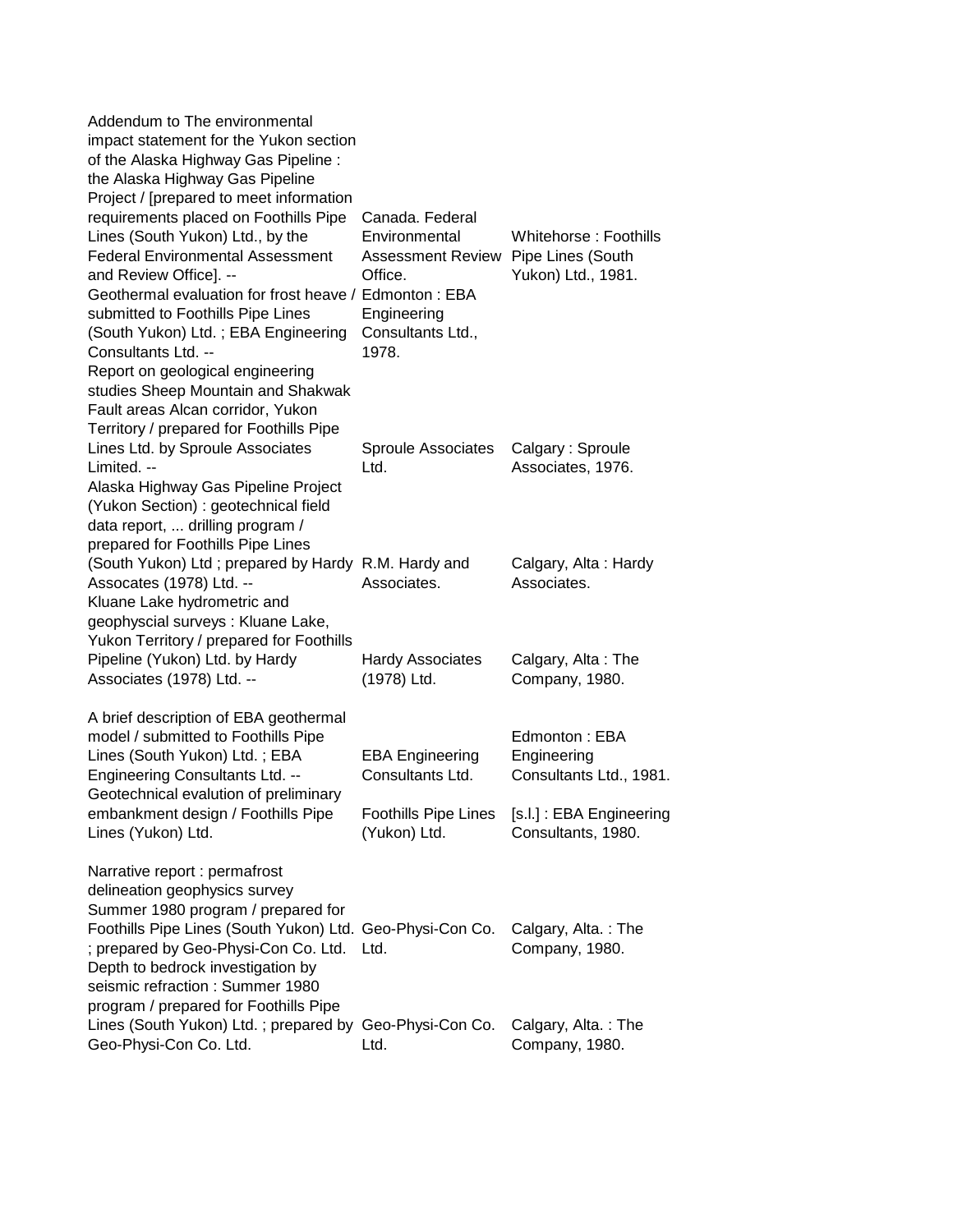| Permafrost delineation geophysics<br>survey: winter 1980 program /<br><b>Prepared for Foothills Pipelines</b>                                                                                                                                                                  |                                                                |                                                                                        |
|--------------------------------------------------------------------------------------------------------------------------------------------------------------------------------------------------------------------------------------------------------------------------------|----------------------------------------------------------------|----------------------------------------------------------------------------------------|
| (Yukon) Ltd., Prepared by Geo-Physi-<br>Con Co. Ltd.<br>Test hole logs Foothills (Yukon)<br>pipeline route.<br>Depth to bedrock investigation using<br>refraction seismic at four potential<br>facility sites Takhini River Area, Yukon<br>/ prepared for Foothills Pipe Lines | Geo-Physi-Con Co.<br>Ltd.<br>Klohn Leonoff<br>Consultants Ltd. | Calgary, Alberta: The<br>Company, 1980.                                                |
| (South Yukon) Ltd. ; prepared by Geo-<br>Physi-Con Co. Ltd.                                                                                                                                                                                                                    | Geo-Physi-Con Co.<br>Ltd.                                      | Calgary, Alta.: The<br>Company, 1982.                                                  |
| Geotechnical field data report, summer<br>1980 drilling program / prepared by<br>Hardy Associates Ltd.; prepared for<br>Foothills Pipe Lines (South Yukon) Ltd.<br>Geotechnical laboratory data report<br>summer 1980 drilling program /                                       | <b>Hardy Associates</b><br>(1978) Ltd.                         | Calgary: Hardy<br>Associates Ltd., 1980.                                               |
| prepared by Hardy Associates (1978)<br>Ltd.; prepared for Foothills Pipe Lines<br>(South Yukon) Ltd.                                                                                                                                                                           | <b>Foothills Pipe Lines</b><br>(South Yukon) Ltd.              | Calgary: Hardy<br>Associates (1978) Ltd.,<br>1981.                                     |
| Preliminary foundation report<br>compressor stations / prepared by<br>Hardy Associates Ltd.; prepared for<br>Foothills Pipe Lines (South Yukon) Ltd. (1978) Ltd.                                                                                                               | <b>Hardy Associates</b>                                        | Calgary: Hardy<br>Associates Ltd., 1980.                                               |
| Geotechnical report on temporary<br>construction facilities / prepared by<br>Hardy Associates Ltd.; prepared for<br>Foothills Pipe Lines (South Yukon) Ltd.<br>Geotechnical data report 1980 winter<br>drilling program / EBA Engineering                                      | <b>Hardy Associates</b><br>(1978) Ltd.                         | Calgary: Hardy<br>Associates Ltd., 1981.                                               |
| Consultants Ltd.; submitted to<br>Foothills Pipe Lines (Yukon) Ltd.<br>Geotechnical field data report 1980<br>winter drilling program / EBA                                                                                                                                    | <b>EBA Engineering</b><br>Consultants Ltd.                     | [S.I.]: EBA Engineering<br>Consultants Ltd., 1980.                                     |
| Engineering Consultants Ltd.;<br>submitted to Foothills Pipe Lines<br>(Yukon) Ltd.<br>Geotechnical study Kluane Lake                                                                                                                                                           | <b>EBA Engineering</b><br>Consultants Ltd.                     | [S.I.] : EBA Engineering<br>Consultants Ltd., 1980.                                    |
| Crossing / Klohn Leonoff Consulting<br>Engineers.<br>Geothermal evaluation for thawing<br>conditions / EBA Engineering                                                                                                                                                         | Klohn Leonoff<br>Consultants Ltd.<br><b>EBA Engineering</b>    | Calgary, Alta.: The<br>Company, 1980.<br>Edmonton, AB :<br><b>Foothills Pipe Lines</b> |
| Consultants Ltd.<br>Geotechnical laboratory data report :<br>summer 1978 drilling program / Hardy<br>Associats (1978) Ltd.                                                                                                                                                     | Consultants Ltd.<br><b>Hardy Associates</b><br>(1978) Ltd.     | Ltd., 1978.<br>Calgary, AB: Foothills<br>Pipe Lines Ltd., 1978.                        |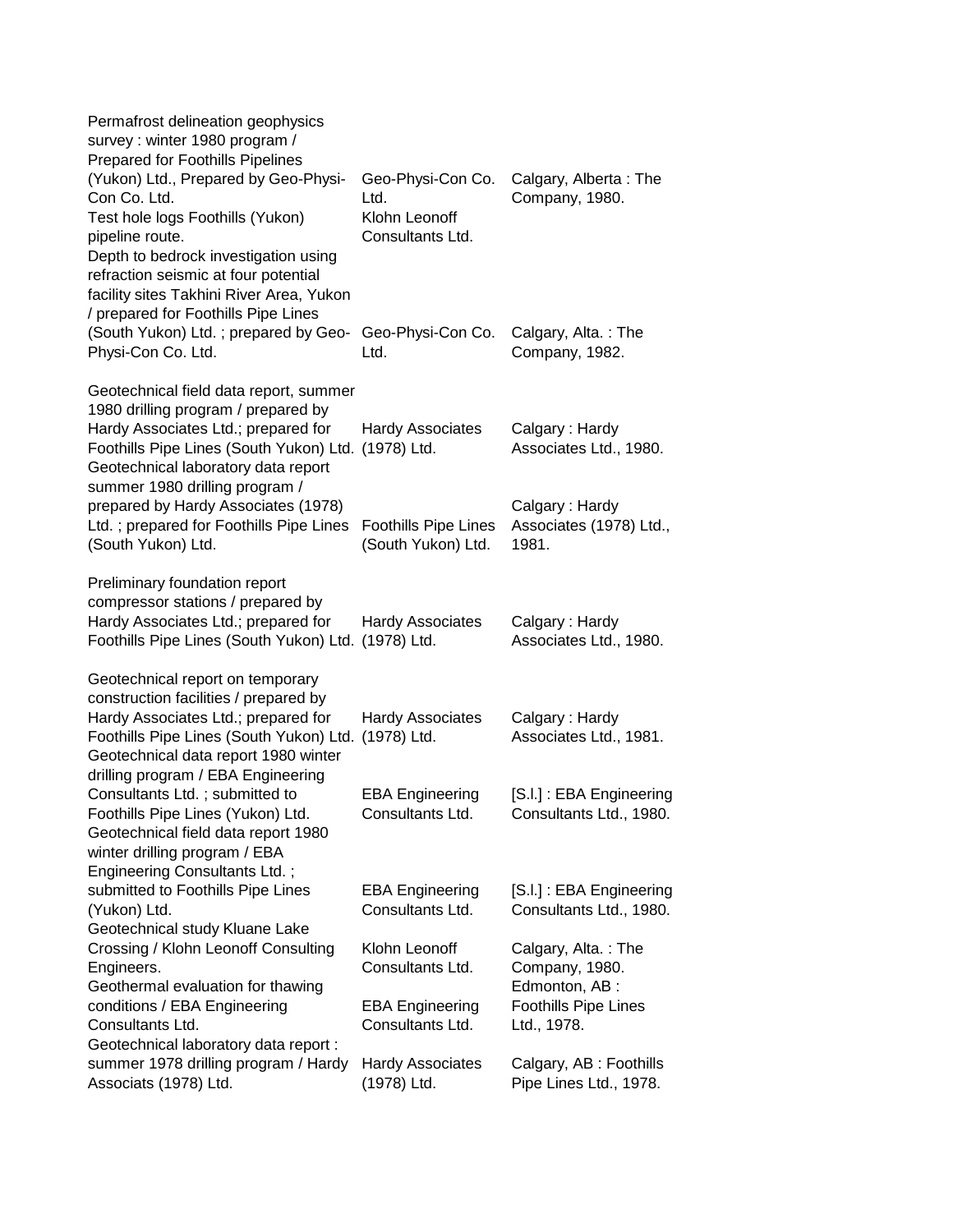| Geophysical surveys permafrost         |                             | Calgary, Alta.: Klohn      |
|----------------------------------------|-----------------------------|----------------------------|
| delineation: KP7 to KP217 March        | Klohn Leonoff               | <b>Leonoff Consultants</b> |
| 1979 / Klohn Leonoff Consultants Ltd.  | Consultants Ltd.            | Ltd., 1979.                |
| The Alaska Highway Gas Pipeline        |                             |                            |
| project community information          |                             |                            |
| program: geophysical and               |                             |                            |
| geotechnical engineering programs,     |                             | Whitehorse: Foothills      |
| summer 1980 Foothills Pipe Lines       | <b>Foothills Pipe Lines</b> | Pipe Lines (South          |
| (South Yukon) Ltd.                     | (South Yukon) Ltd.          | Yukon) Ltd., 1980.         |
| Permafrost delineation geophysical     |                             |                            |
| survey: summer 1979 program /          |                             |                            |
| Prepared for Foothills Pipelines       |                             |                            |
| (Yukon) Ltd., Prepared by Hardy        | <b>Hardy Associates</b>     | Calgary, Alberta: The      |
| Associates (1978) Ltd.                 | (1978) Ltd.                 | Company, 1979.             |
| Water investigations along the Alaska  | Canada, Inland              | Vancouver:                 |
| Highway Pipeline Route in the Yukon    | Waters Directorate.         | Environment Canada,        |
| Territory / Inland Waters Directorate, | Pacific and Yukon           | Environmental              |
| Pacific and Yukon Region. --           | Region.                     | Management, 1978.          |
|                                        |                             |                            |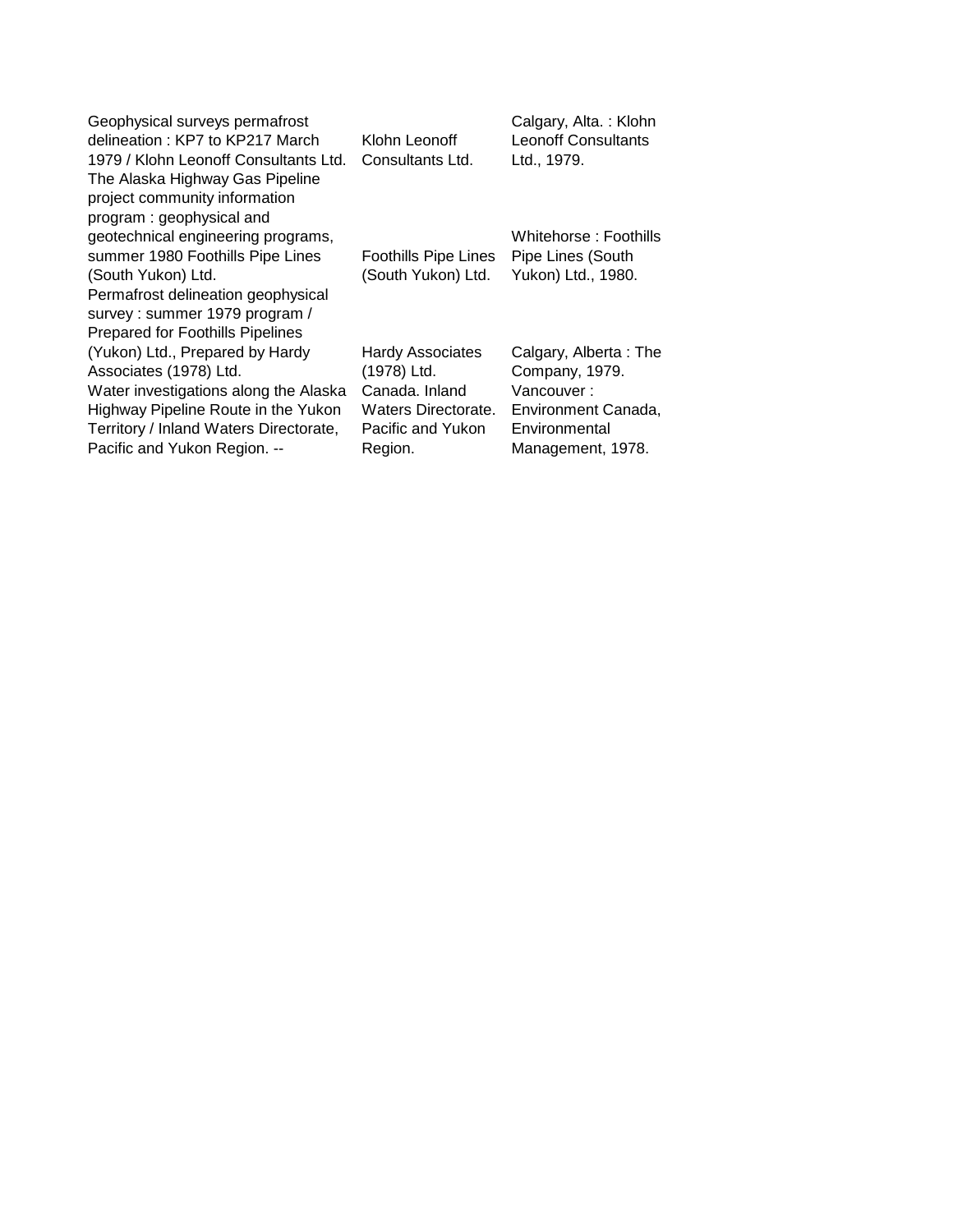| <b>Description</b>                                                          | <b>Holder</b><br>of Data | <b>Refere GIS Digital? Restrictions</b><br>Lat.on Layer | on Useage? |
|-----------------------------------------------------------------------------|--------------------------|---------------------------------------------------------|------------|
| Study of 2 tills and related                                                |                          |                                                         |            |
| deposits EMR Library QE 579                                                 | EMR                      |                                                         |            |
| P66 c.1                                                                     | Whitehorse               | no                                                      | none       |
| Description of the Physiography                                             |                          |                                                         |            |
| of the Tintina Trench EMR                                                   | EMR                      |                                                         |            |
| Library QE 195 B67                                                          | Whitehorse               | no                                                      | none       |
| Surficial Geology Map, 115N1                                                | <b>EMR</b>               |                                                         |            |
| EMR Library QE185 O6 #4573                                                  | Whitehorse               | no                                                      | none       |
| Surficial Geology Map, 115N2                                                | <b>EMR</b>               |                                                         |            |
| EMR Library QE185 O6 #4574                                                  | Whitehorse               | no                                                      | none       |
| Geological Survey of the Ladue                                              |                          |                                                         |            |
| River Area EMR Library QE185                                                | <b>EMR</b>               |                                                         |            |
| A2 #123                                                                     | Whitehorse               | no                                                      | none       |
| Thesis for MSc., Geotechnical                                               |                          |                                                         |            |
| description of the White River                                              |                          |                                                         |            |
| Placer Deposits in Klondike EMR                                             |                          |                                                         |            |
| Library TN 414 .C32 Y87 1985                                                | <b>EMR</b>               |                                                         |            |
| c.1                                                                         | Whitehorse               | no                                                      |            |
|                                                                             |                          |                                                         |            |
| Size Distribution of the White                                              |                          |                                                         |            |
| River Ash, Yukon Territory EMR                                              | <b>EMR</b>               |                                                         |            |
| Library QE461 H36 c.2                                                       | Whitehorse               | no                                                      |            |
|                                                                             |                          |                                                         |            |
| Ground Penetrating Radar usage<br>to determine Gravel Thickness             |                          |                                                         |            |
| along Yukon River Valley EMR                                                | <b>EMR</b>               |                                                         |            |
| Library TN27 Y94 Y94 1999                                                   | Whitehorse               | no                                                      |            |
| Study of historical land slide                                              |                          |                                                         |            |
| activity in Kluane Lake Area EMR EMR                                        |                          |                                                         |            |
| Library QE599 .C5 1981                                                      | Whitehorse               | no                                                      |            |
|                                                                             |                          |                                                         |            |
| 1 map. EMR Library QE195 O6                                                 | <b>EMR</b>               |                                                         |            |
| no. 4344                                                                    | Whitehorse               | no                                                      |            |
|                                                                             |                          |                                                         |            |
| 1 map on 1 sheet. EMR Library                                               |                          |                                                         |            |
| MAP, AEROMAGNETIC NTS                                                       | <b>EMR</b>               |                                                         |            |
| 115J-14                                                                     | Whitehorse               | no                                                      |            |
|                                                                             |                          |                                                         |            |
| 2 p. l., 47, viii p. : illus., VI pl. (incl.                                |                          |                                                         |            |
| front.) fold. map (in pocket) EMR EMR                                       |                          |                                                         |            |
| Library QE185.A2 no. 97                                                     | Whitehorse               | no                                                      |            |
|                                                                             |                          |                                                         |            |
| 2 p.l., iv, 191 p. front., illus., fold.<br>maps (in pocket) fold. tab. EMR | <b>EMR</b>               |                                                         |            |
| Library QE185.A2 no. 50                                                     | Whitehorse               |                                                         |            |
|                                                                             |                          | no                                                      |            |
| xii, 149p. (2 sheets), ill., maps.                                          |                          |                                                         |            |
| EMR Library TN414.C32 Y87                                                   | <b>EMR</b>               |                                                         |            |
| 1985                                                                        | Whitehorse               | no                                                      |            |
|                                                                             |                          |                                                         |            |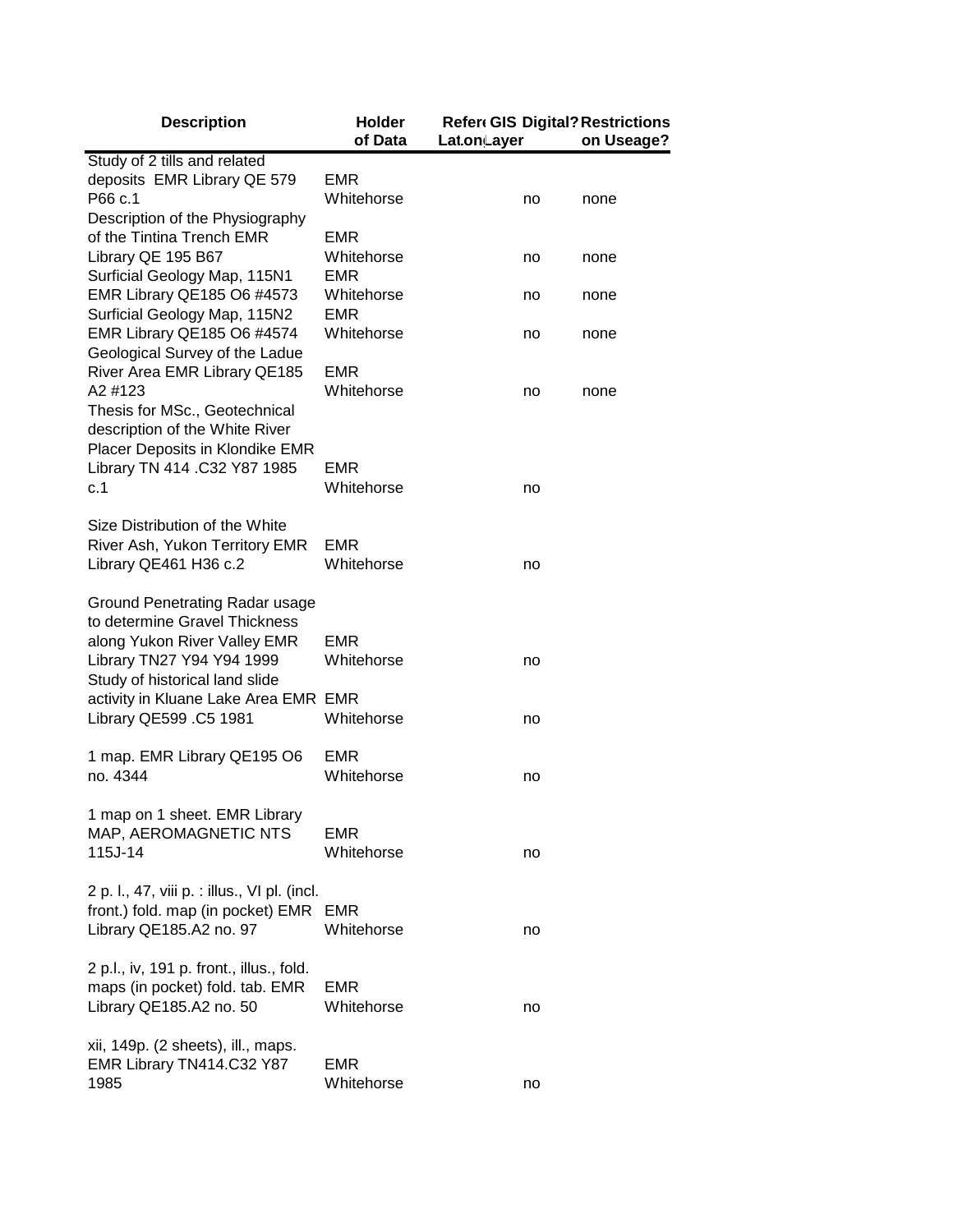| 59 p. : ill., maps. EMR Library<br>QE461 H36                                                                                            | EMR<br>Whitehorse        | no  |
|-----------------------------------------------------------------------------------------------------------------------------------------|--------------------------|-----|
| [12 p.] : ill. EMR Library<br>QE471.2.M67 1987                                                                                          | EMR<br>Whitehorse        | no  |
| Journal EMR Library TN27.Y94<br>Y94 1999                                                                                                | <b>EMR</b><br>Whitehorse | no  |
| 13 p. : ill., photos ; 25 cm. EMR<br>Library QE599.C5 1981<br>2 p. l., 67 p. incl. tables. : III pl.<br>(incl. front.) 2 fold. maps (in | <b>EMR</b><br>Whitehorse | no  |
| pocket) EMR Library QE185 A2<br>no.189                                                                                                  | <b>EMR</b><br>Whitehorse | no  |
| 1 vol (various pagings) : maps.<br>EMR Library QE185 O6 no. 1101                                                                        | <b>EMR</b><br>Whitehorse | no  |
| 1 map : col. EMR Library<br>G3401.C5 K5 9-1985                                                                                          | <b>EMR</b><br>Whitehorse | no  |
| 1 map. EMR Library QE195 O6<br>no. 3805                                                                                                 | EMR<br>Whitehorse        | no  |
| 1 map. EMR Library MAP,<br><b>GEOLOGY NTS 115I</b>                                                                                      | EMR<br>Whitehorse        | no  |
| 1 map. EMR Library MAP,<br>GEOLOGY NTS 115I-01                                                                                          | EMR<br>Whitehorse        | no  |
| 1 computer laser optical disc; 4<br>3/4 in. EMR Library QE195 O6<br>no. 2003-7(D)                                                       | <b>EMR</b><br>Whitehorse | yes |
| EMR Library TN27.Y94.Y94<br>1996                                                                                                        | <b>EMR</b><br>Whitehorse | no  |
| 1 map on 1 sheet. EMR Library<br>MAP, AEROMAGNETIC NTS<br>115I-01                                                                       | <b>EMR</b><br>Whitehorse | no  |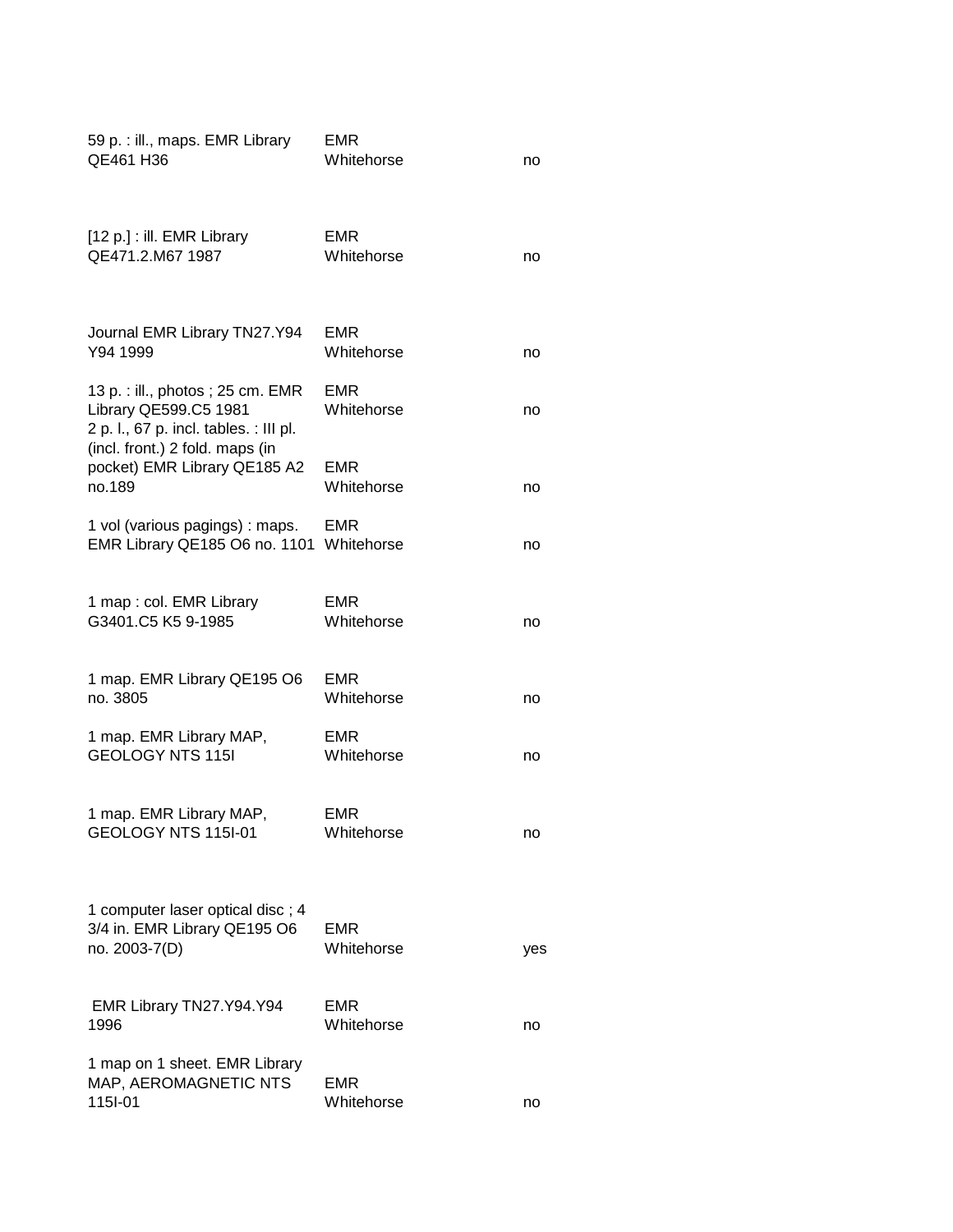| 1 map on 1 sheet. EMR Library<br>MAP, AEROMAGNETIC NTS<br><b>115l</b>                           | EMR<br>Whitehorse        | no |
|-------------------------------------------------------------------------------------------------|--------------------------|----|
| 1 v. : ill., maps, charts. EMR<br>Library QE185 I54 no. 2816a                                   | <b>EMR</b><br>Whitehorse | no |
| 1 v. : ill., maps, charts. EMR<br>Library QE185 I54 no. 2816b o/s                               | EMR<br>Whitehorse        | no |
| map EMR Library QE185.A42 no. EMR<br>44-34                                                      | Whitehorse               | no |
| 141 p. : ill. 3 maps. EMR Library<br>QE195 O6 no.1987-3                                         | EMR<br>Whitehorse        | no |
| 1 map. EMR Library QE195 O6<br>no.1995-3(G)<br>Unpaged; illus., maps; 28 cm.                    | EMR<br>Whitehorse        | no |
| EMR Library QC803.C3.Y9.S3<br>1994<br>Unpaged; illus., maps; 28 cm.                             | <b>EMR</b><br>Whitehorse | no |
| EMR Library QC803.C3.Y9.S3a<br>1994                                                             | EMR<br>Whitehorse        | no |
| 1 map on 1 sheet. EMR Library<br>MAP, AEROMAGNETIC NTS<br>115J-09<br>275 remote-sensing images; | EMR<br>Whitehorse        | no |
| 25.4 X 25.4 cm. EMR Library<br>A27481                                                           | EMR<br>Whitehorse        | no |
|                                                                                                 |                          |    |
| 1 map. EMR Library QE195 O6<br>no. 2000-10                                                      | EMR<br>Whitehorse        | no |
| 1 map. EMR Library MAP,<br>AEROMAGNETIC NTS 105L-03                                             | EMR<br>Whitehorse        | no |
| 1 map. EMR Library MAP,<br><b>GEOLOGY NTS 105K</b>                                              | EMR<br>Whitehorse        | no |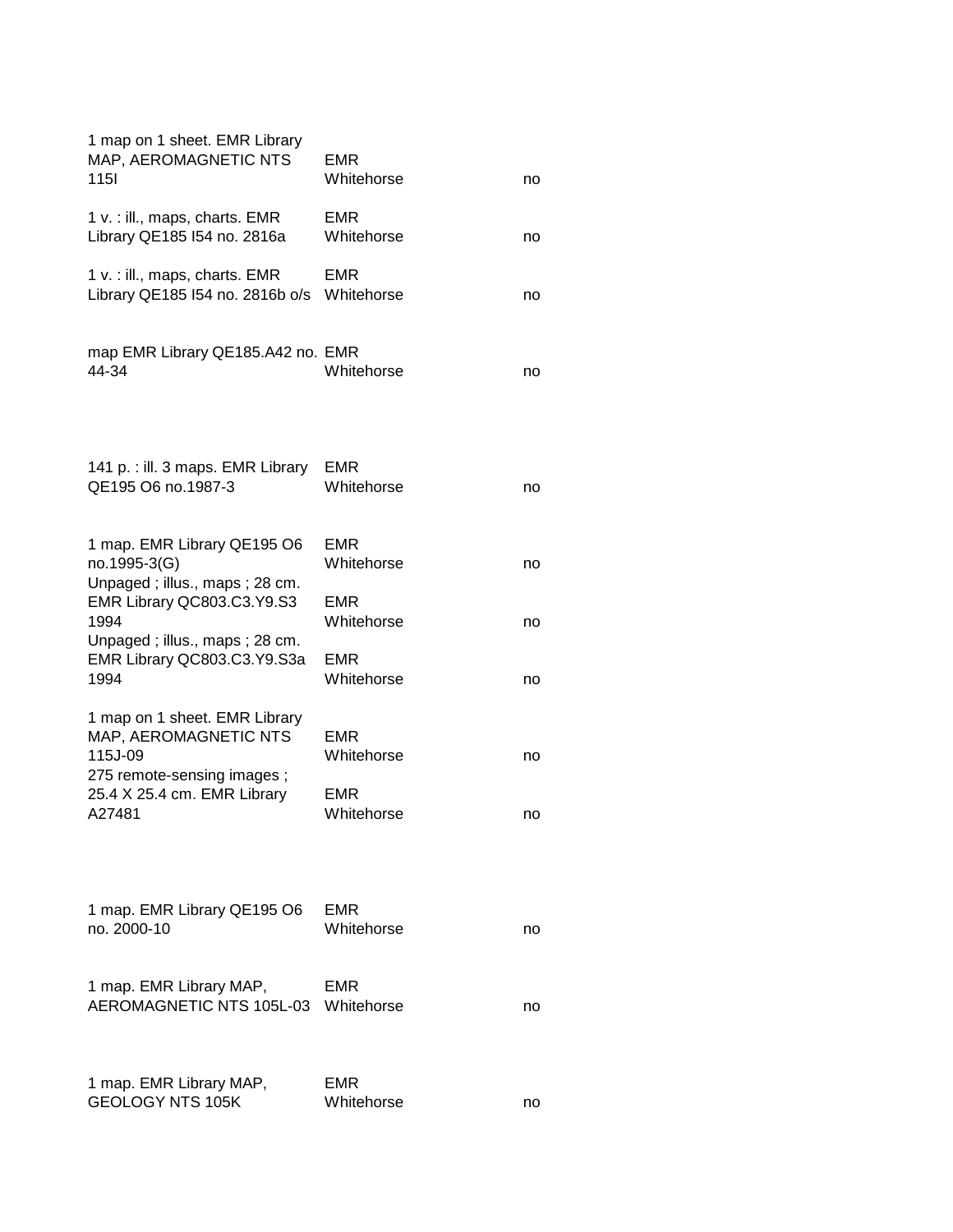| 1 microfiche : ill., map EMR<br>Library QE185 T6 no. 115       | <b>EMR</b><br>Whitehorse | no |
|----------------------------------------------------------------|--------------------------|----|
| 1 map. EMR Library MAP,<br>GEOLOGY NTS 105F-11                 | <b>EMR</b><br>Whitehorse | no |
| 1 microfiche : ill., maps. EMR<br>Library QE185 T6 no. 122     | <b>EMR</b><br>Whitehorse | no |
| 19 p. : ill. map (fold.) EMR Library EMR<br>QE185.A2 no. 200   | Whitehorse               |    |
| 2 microfiche : ill., map EMR<br>Library QE185 T6 no. 105       | <b>EMR</b><br>Whitehorse |    |
| 1 map. EMR Library MAP,<br>GEOLOGY NTS 105G-12                 | <b>EMR</b><br>Whitehorse |    |
| 1 map. EMR Library MAP,<br>AEROMAGNETIC NTS 105G-06 Whitehorse | <b>EMR</b>               |    |
| 1 map. EMR Library QE185 O6<br>no.1379                         | <b>EMR</b><br>Whitehorse |    |
| EMR Library TD195.M5 I541<br>1996                              | <b>EMR</b><br>Whitehorse |    |
| 1 map. EMR Library MAP,<br>GEOLOGY NTS 105G-10                 | <b>EMR</b><br>Whitehorse |    |
|                                                                |                          |    |

1 map : col. EMR Library QE195 EMR O6 no. 1999-4 Whitehorse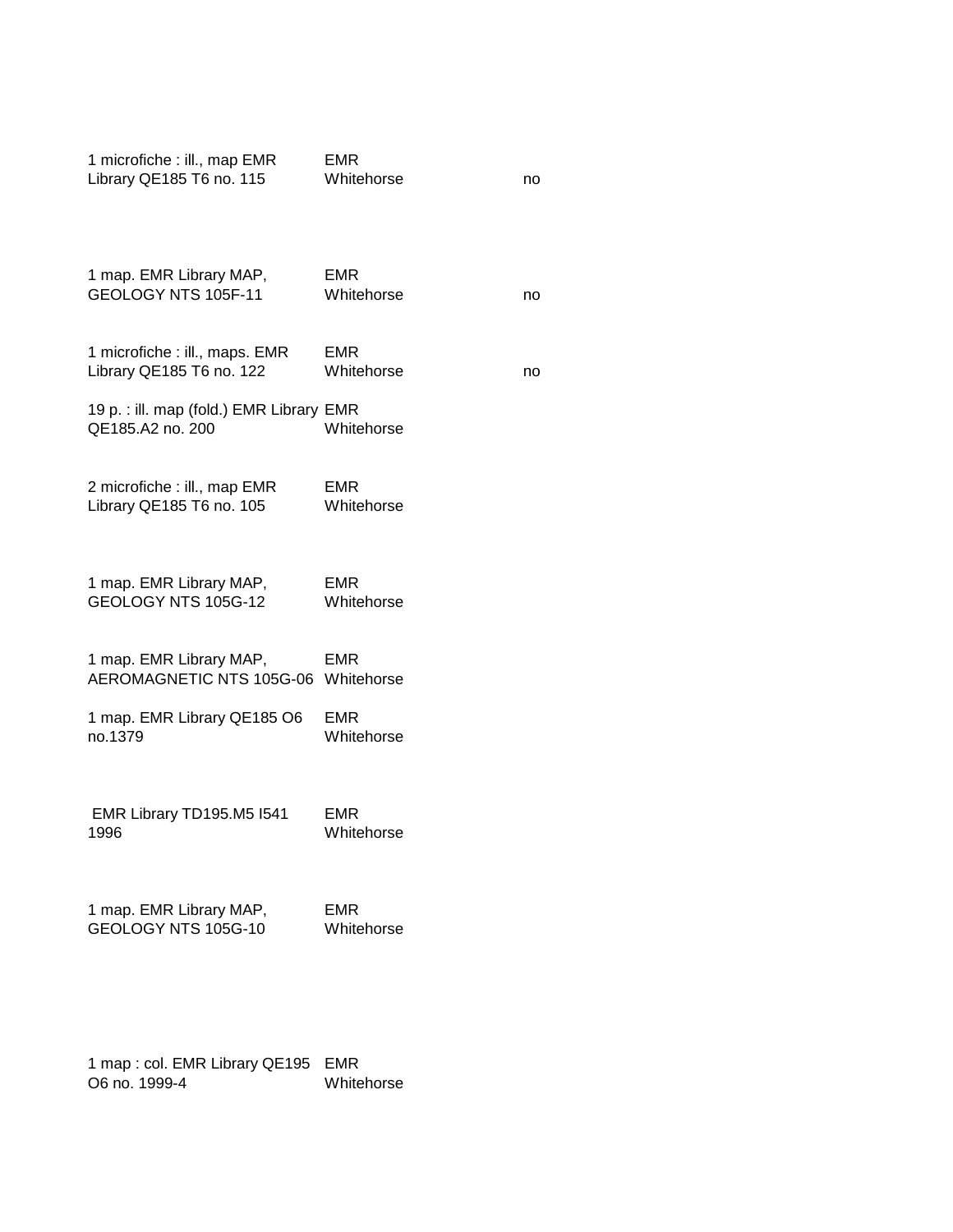| 1 map. EMR Library MAP, | EMR        |
|-------------------------|------------|
| AEROMAGNETIC NTS 105G   | Whitehorse |

1 map. EMR Library MAP, AEROMAGNETIC NTS 105G-10 Whitehorse EMR

1 map and 1 legend on 2 sheets. EMR Library QE195 O6 no. 2001- EMR 33 Whitehorse

1 CD-ROM : sd. col. ; 4 3/4 in. EMR Library QE195 O6 no. 2003- EMR 10(D) Whitehorse

111, 10 leaves, 5 maps and charts in back pocket ;\$billustrated ;\$c30 cm. EMR Library QE195.T46 1970 EMR Whitehorse

33 p. : ill., maps. EMR Library QE185 A43 no. 394 EMR Whitehorse

39 p. : ill., maps (some col.) EMR EMR Library QE185.A2 no. 426 Whitehorse

Map. EMR Library QE185 O6 no.895 EMR Whitehorse

1 map. EMR Library MAP, GEOLOGY NTS 105A-06 EMR Whitehorse

1 map. EMR Library MAP, GEOLOGY NTS 105H-06 EMR

Whitehorse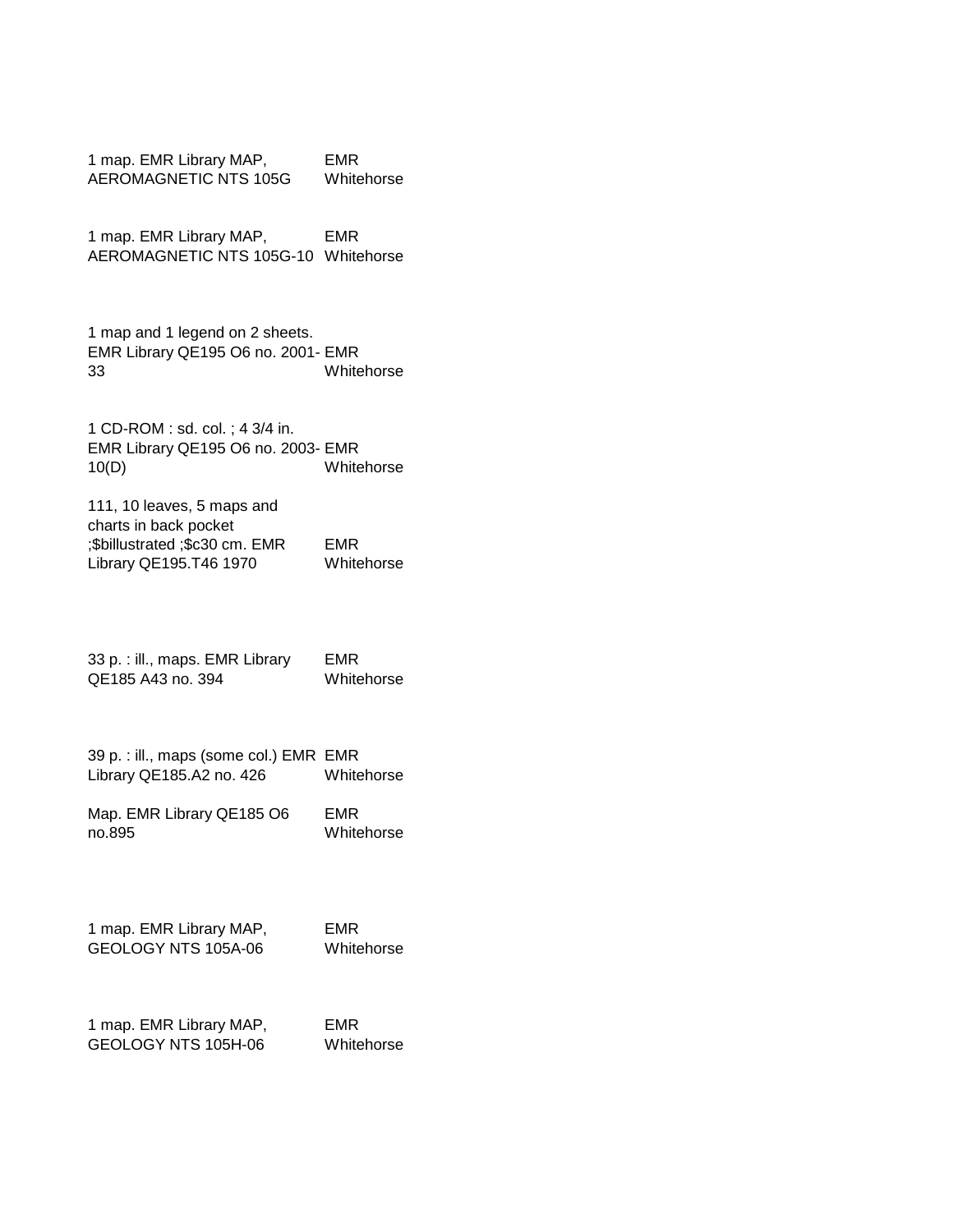| 1 map. EMR Library MAP,                                                               | <b>EMR</b>               |
|---------------------------------------------------------------------------------------|--------------------------|
| <b>AEROMAGNETIC NTS 105H</b>                                                          | Whitehorse               |
| Includes bibliographical<br>references. EMR Library<br>TN27.Y94.Y94 2000              | <b>EMR</b><br>Whitehorse |
| p. 89-105 : ill., maps,<br>photographs. EMR Library<br>TN27.Y94 Y94 2003              | EMR<br>Whitehorse        |
| 1 map. EMR Library MAP,                                                               | EMR                      |
| AEROMAGNETIC NTS 105A-11                                                              | Whitehorse               |
| 164 p. : ill., maps. EMR Library                                                      | EMR                      |
| TD178.7.C35 A48                                                                       | Whitehorse               |
| 278 p. : ill., maps (1 fold. in<br>pocket) EMR Library<br>TD178.7.C35 A48 no.72-73-01 | EMR<br>Whitehorse        |
| 20 p. : ill., map. EMR Library                                                        | EMR                      |
| QE185.A42 no. 44-25                                                                   | Whitehorse               |
| 1 v. various pagination : ill. EMR                                                    | <b>EMR</b>               |
| Library QH541.5.P5 G46 1980                                                           | Whitehorse               |
| 1 microfiche. EMR Library                                                             | <b>EMR</b>               |
| G3401.C5 K5 21-1981                                                                   | Whitehorse               |
| 1 map. EMR Library MAP,                                                               | <b>EMR</b>               |
| GEOLOGY NTS 105A-02                                                                   | Whitehorse               |
| 1 map. EMR Library QE195 O6                                                           | <b>EMR</b>               |
| no. 3812                                                                              | Whitehorse               |
| 1 map. EMR Library MAP,                                                               | <b>EMR</b>               |
| AEROMAGNETIC NTS 105A                                                                 | Whitehorse               |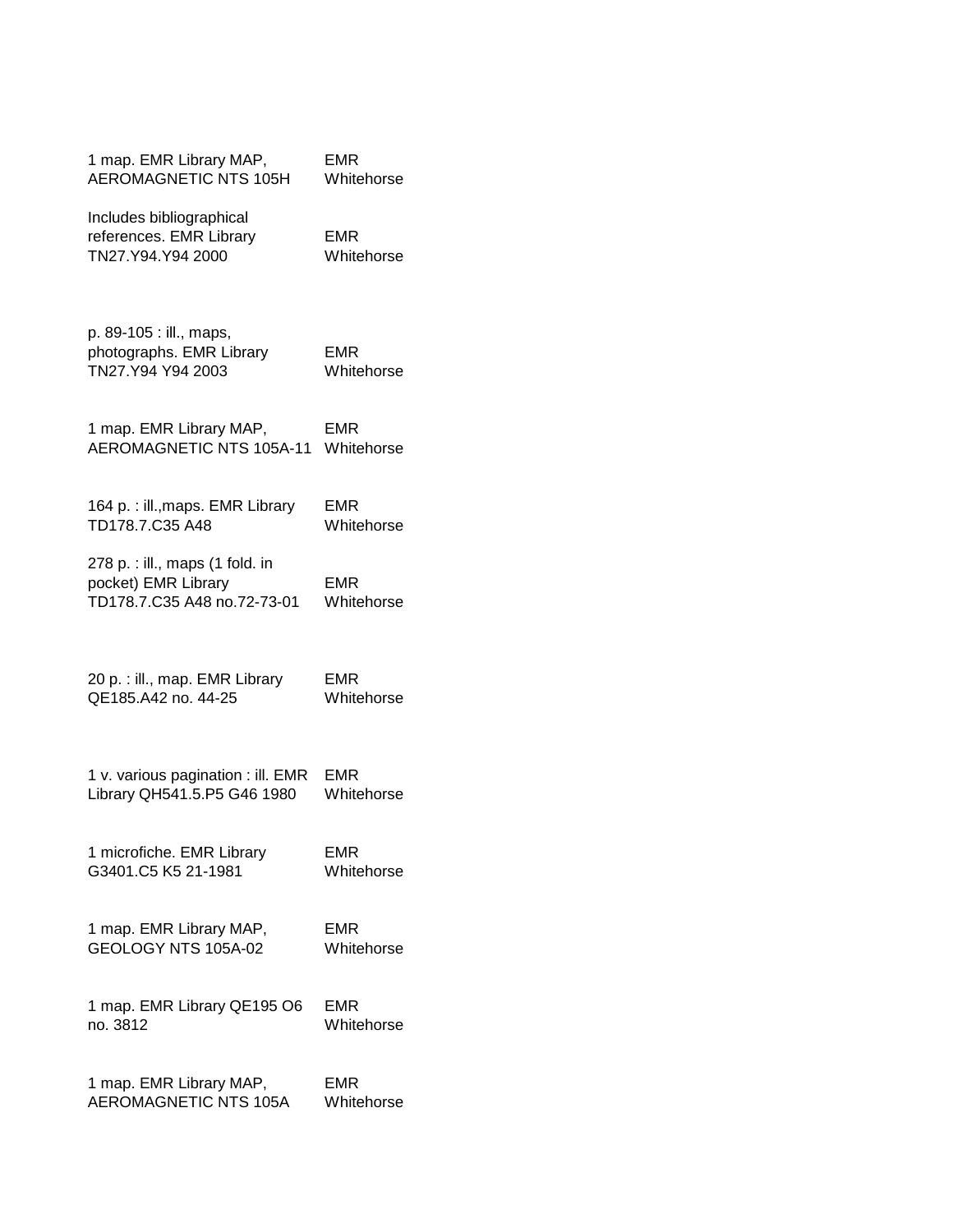1 map. EMR Library MAP, AEROMAGNETIC NTS 105A-02 Whitehorse EMR

1 map on 1 sheet. EMR Library MAP, GEOLOGY NTS 105A-02 Whitehorse EMR

8 p., 1 map. EMR Library QE195 EMR O6 no. 1994 Whitehorse

1 microfiche. EMR Library QE185.A42 no. 86-17 EMR Whitehorse

| 650 p. : ill. EMR Library QE185        | EMR        |
|----------------------------------------|------------|
| A2 no. 284                             | Whitehorse |
| v, $54$ p. : illus., 2 fold. col. maps |            |
| (in pocket) tables. EMR Library        | EMR        |
| QE185 A2 no. 267                       | Whitehorse |
| 2 p. l., 67 p. incl. tables. : III pl. |            |
| (incl. front.) 2 fold. maps (in        |            |
| pocket) EMR Library QE185 A2           | EMR        |
| no.189                                 | Whitehorse |
|                                        |            |

map EMR Library QE185.A42 no. EMR 44-34 Whitehorse

18 p. : ill., maps. EMR Library QE185.A42 no. 65-36 EMR Whitehorse

vi, 19 p. : ill., maps. EMR Library EMR QE185 .A42 no. 69-28 Whitehorse

1 map. EMR Library MAP, GEOLOGY NTS 115I EMR Whitehorse

vi, 19 p. illus., maps. 25 cm. EMR EMR Library RE 280 Whitehorse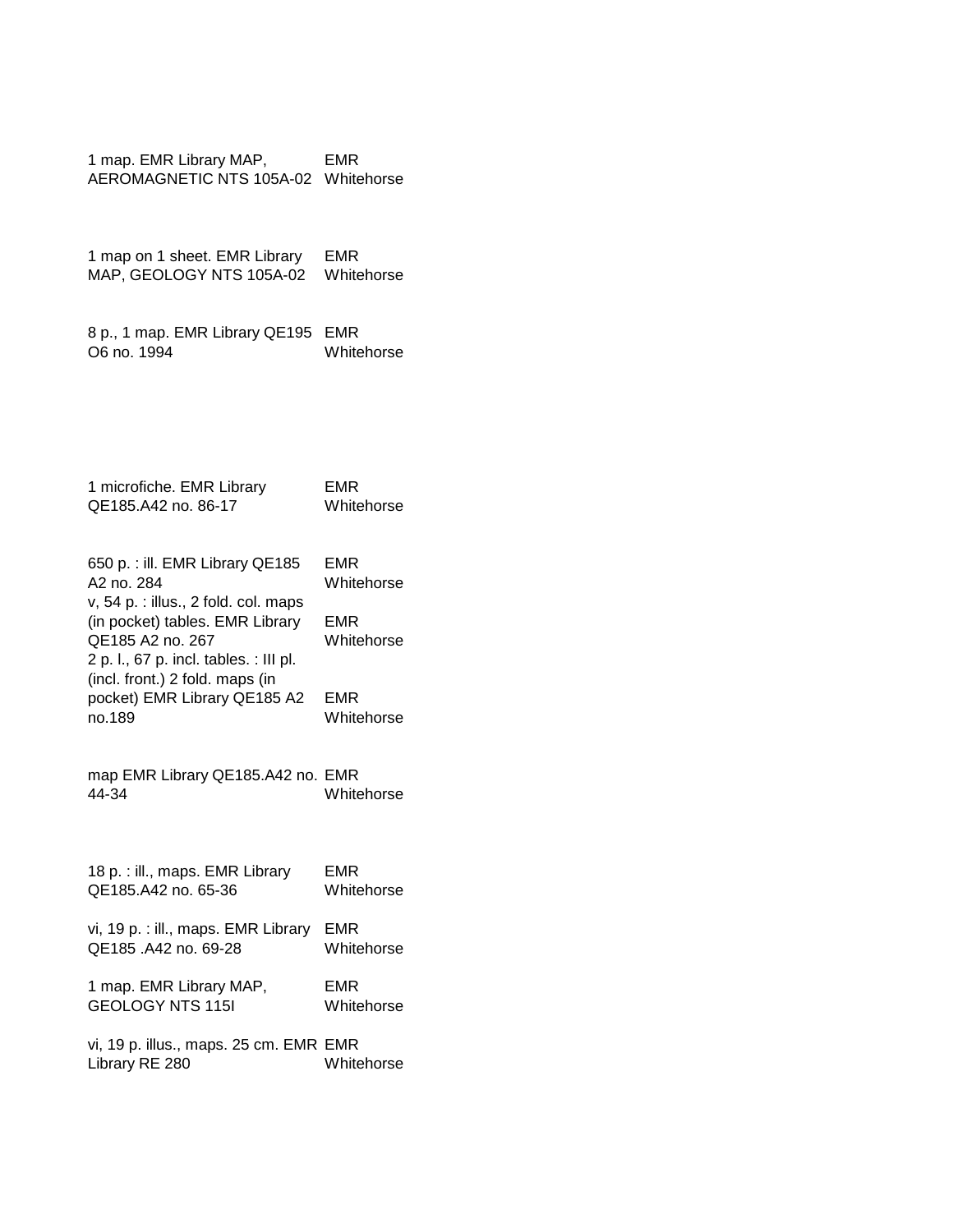pt. in 7 v. EMR Library QH541.5.P6 C41

EMR Whitehorse

36 leaves. -- EMR Library QH541.5.P6 F6752 no.2

EMR Whitehorse

8 leaves. -- EMR Library QH541.5.P6 L9623 no.25 EMR Whitehorse

v. EMR Library QH541.5.P6 R6 EMR Whitehorse

1 v. [various pagination] : maps. EMR Library QH541.5.P6 K5 EMR Whitehorse

8 leaves. -- EMR Library QH541.5.P6 F67 EMR Whitehorse

1 v. [various pagination] : ill. EMR EMR Library QH541.5.P6 F65 Whitehorse

26 p. EMR Library QH541.5.P6 G4 EMR Whitehorse

42 leaves : maps. EMR Library QH541.5.P6 G44 EMR Whitehorse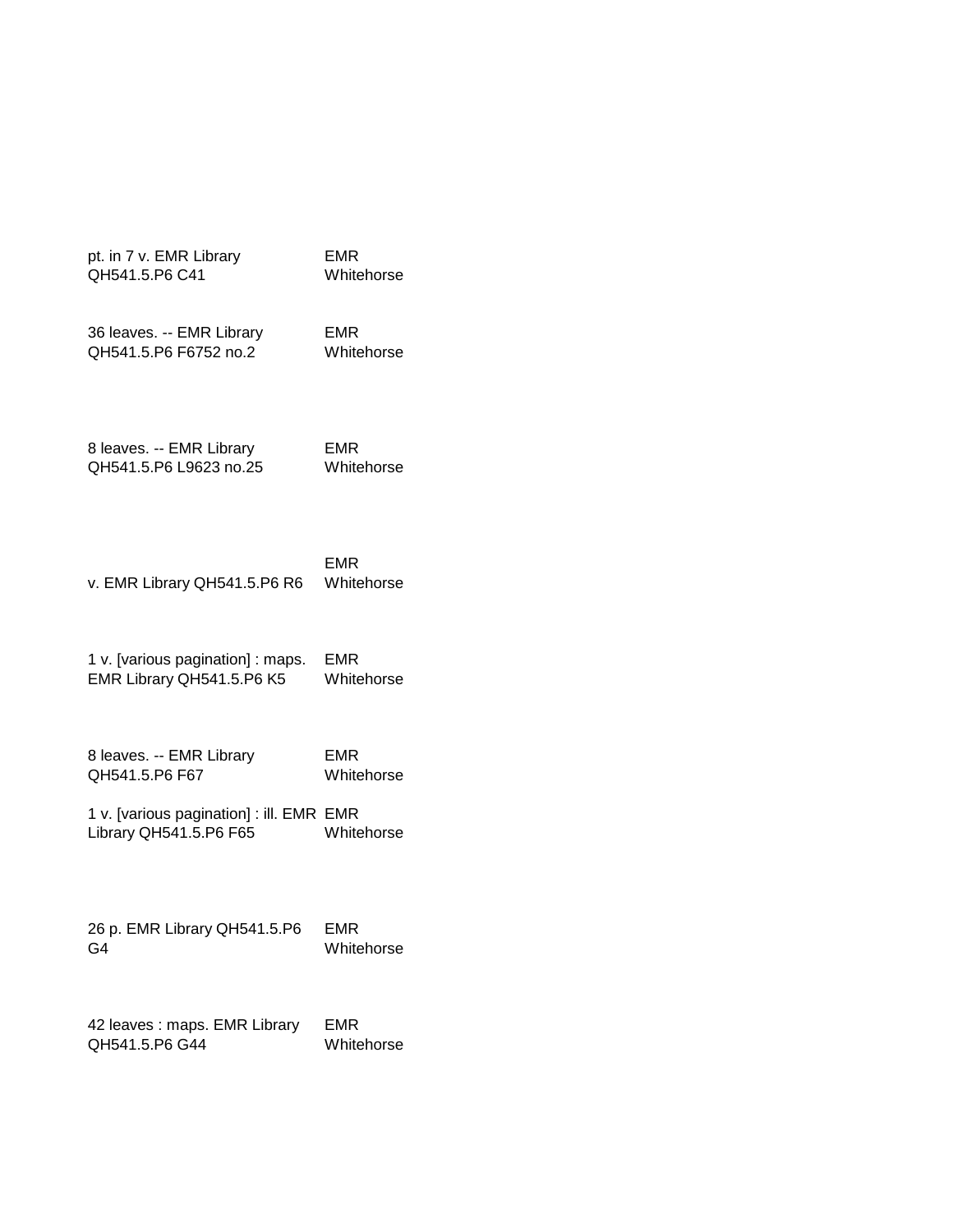1 v. (various pagination) : ill. EMR EMR Library QH541.5.P5 G47 1980 Whitehorse iv, ; 28 cm. EMR Library QH541.5.P6 K552 EMR Whitehorse

1 v. [various pagings] : maps. EMR Library QH541.5.P6 G45 EMR Whitehorse

1 v. : ill. EMR Library TJ930 H37 Whitehorse EMR

1 v. (various pagings) : ill. EMR Library TJ930 H38 EMR Whitehorse

1 v. : ill. EMR Library TJ930 H39 Whitehorse EMR

1 v. : ill. EMR Library TJ930 H381 Whitehorse EMR

1 v. : ill., charts. EMR Library TJ930 E22 EMR Whitehorse

1 v. : ill., charts. EMR Library TJ930 E23 EMR Whitehorse

1 v. - no pagination. EMR Library EMR QH541.5.P6 K56 Whitehorse

42 leaves ; cm. EMR Library QH541.5.P6 F6752 no.3 EMR Whitehorse

iv, 29 p. : ill. ; 28 cm. EMR Library EMR QH541.5.P6 F6752 no.4 Whitehorse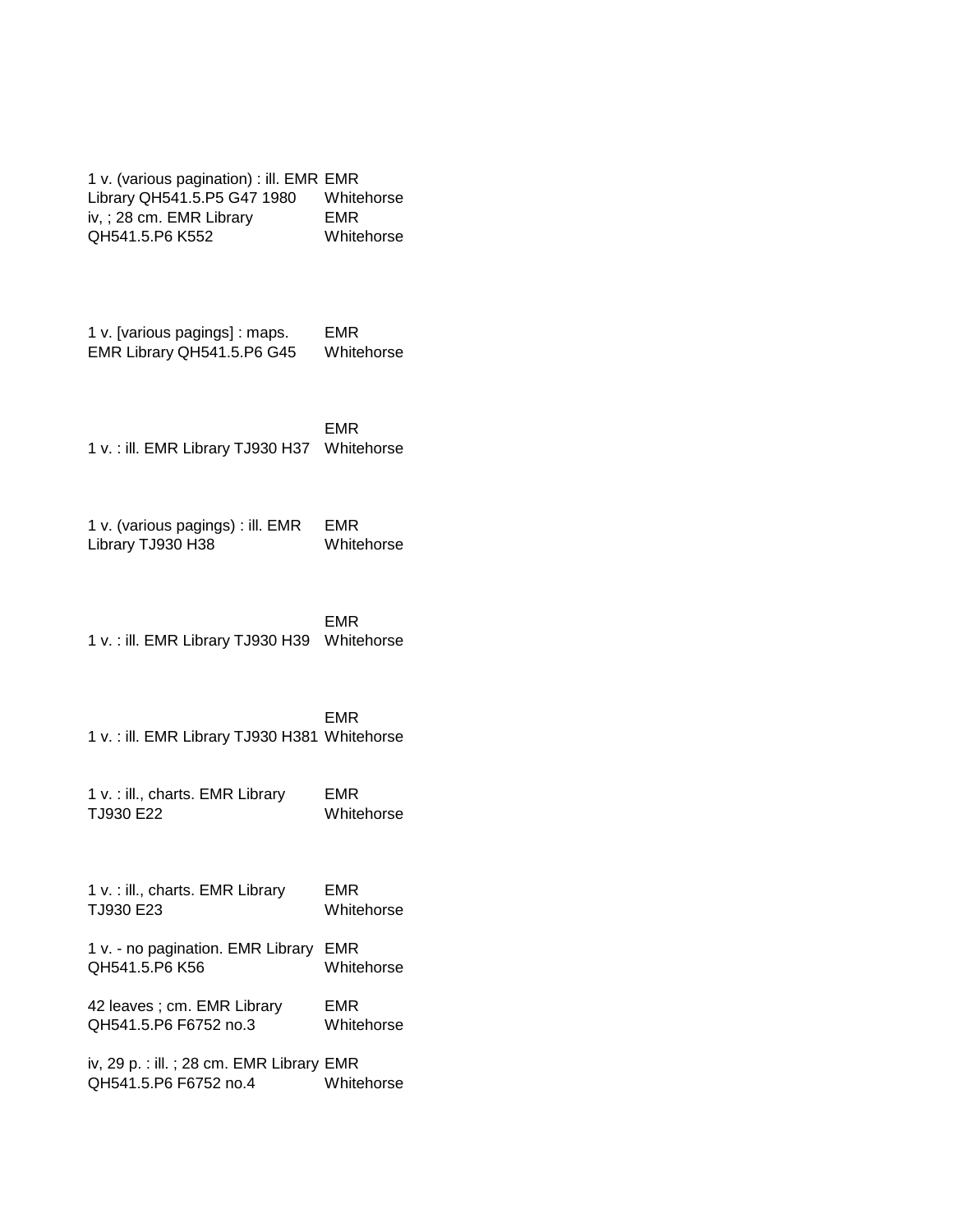| 12 p.; 28 cm. EMR Library | EMR        |
|---------------------------|------------|
| TE27.N67 K463 1979        | Whitehorse |

1v. ; 29 cm. EMR Library TN880.5.F6843 1980 EMR Whitehorse

1 v. (various pagination) : ill. ; 29 cm. EMR Library QH541.5.P5 G47 1979 EMR Whitehorse

1 v. (various pagings) : ill., maps EMR Library TD195.P5 C28 App. EMR A-D Whitehorse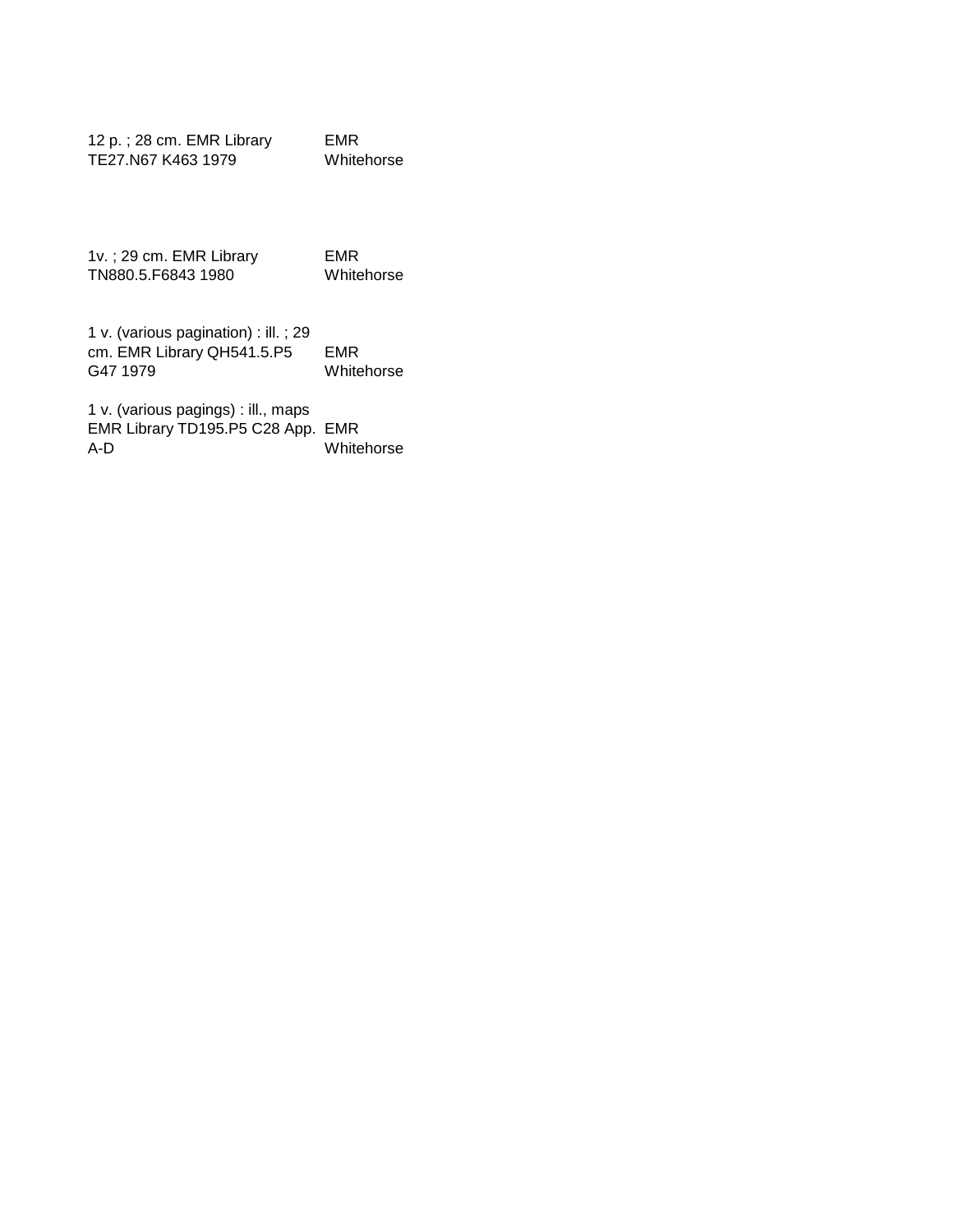| <b>Applicability to</b><br><b>ACRL Project</b>                                                                                                    | <b>Catalogue</b>                                                      |
|---------------------------------------------------------------------------------------------------------------------------------------------------|-----------------------------------------------------------------------|
|                                                                                                                                                   | QE 579 P66<br>c.1                                                     |
|                                                                                                                                                   | QE 195 B67<br>QE185 O6<br>#4573<br>QE185 O6<br>#4574                  |
|                                                                                                                                                   | QE185 A2<br>#123                                                      |
| Description of gravel deposits along<br>potential route of RR at White River<br>Investigation into the properties of                              | <b>TN 414</b><br>.C32 Y87<br>1985 c.1                                 |
| the White River Ash, along the<br>Alaska Hwy and the lower White<br>River<br>Investigation into the gravel<br>thickness along Yukon River Valley, | QE461 H36<br>c.2                                                      |
| although downstream of the area of<br>interest, may provide some insight<br>into area of interest.                                                | <b>TN27 Y94</b><br>Y94 1999                                           |
| Route selection for landslide<br>avoidance                                                                                                        | QE599.C5<br>1981                                                      |
|                                                                                                                                                   | QE195 O6<br>no. 4344<br>MAP<br>AEROMAG<br><b>NETIC NTS</b><br>115J-14 |
|                                                                                                                                                   | QE185.A2<br>no. 97                                                    |
|                                                                                                                                                   | QE185.A2<br>no. 50                                                    |
|                                                                                                                                                   | TN414.C32<br>Y87 1985                                                 |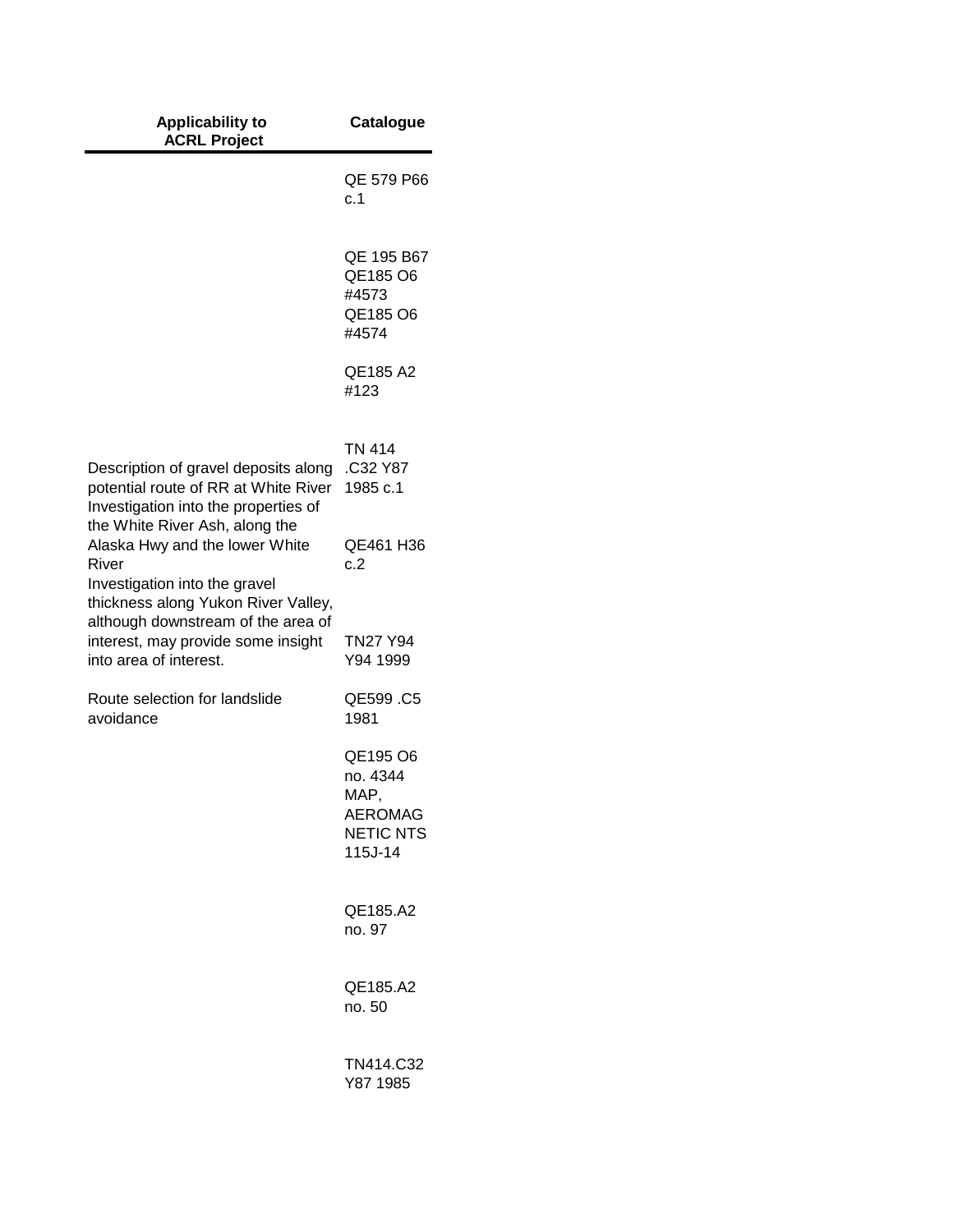QE461 H36 QE471.2.M 67 1987 TN27.Y94 Y94 1999 QE599.C5 1981 QE185 A2 no.189 QE185 O6 no. 1101 G3401.C5 K5 9-1985 QE195 O6 no. 3805 MAP, GEOLOGY NTS 115I MAP, GEOLOGY NTS 115I-01 QE195 O6 no. 2003- 7(D) TN27.Y94.Y 94 1996 MAP, AEROMAG NETIC NTS 115I-01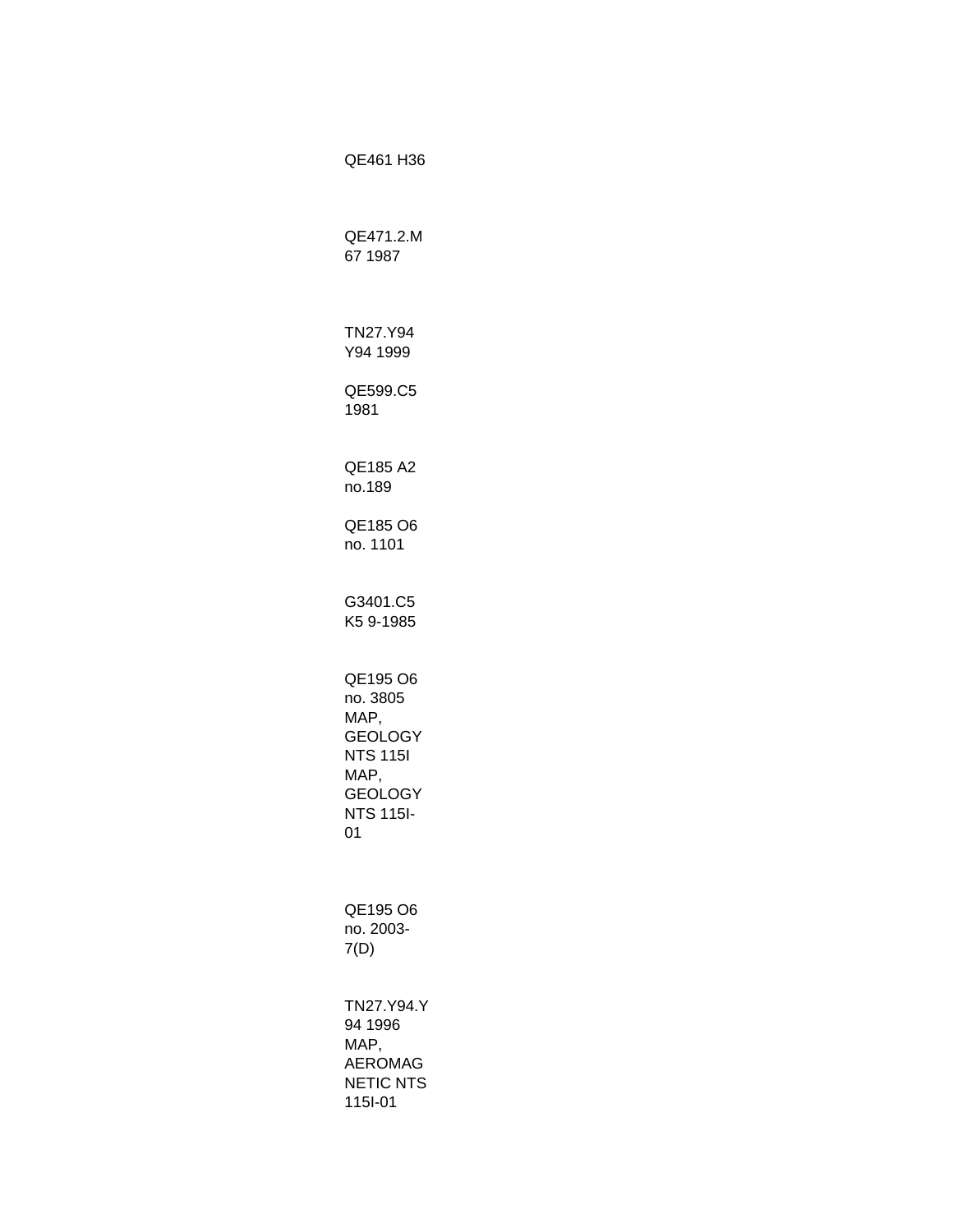MAP, AEROMAG NETIC NTS 115I QE185 I54 no. 2816a QE185 I54 no. 2816b o/s QE185.A42 no. 44-34 QE195 O6 no.1987-3 QE195 O6 no.1995- 3(G) QC803.C3. Y9.S3 1994 QC803.C3. Y9.S3a 1994 MAP, AEROMAG NETIC NTS 115J-09 A27481 QE195 O6 no. 2000-10 MAP, AEROMAG NETIC NTS 105L-03 MAP, GEOLOGY NTS 105K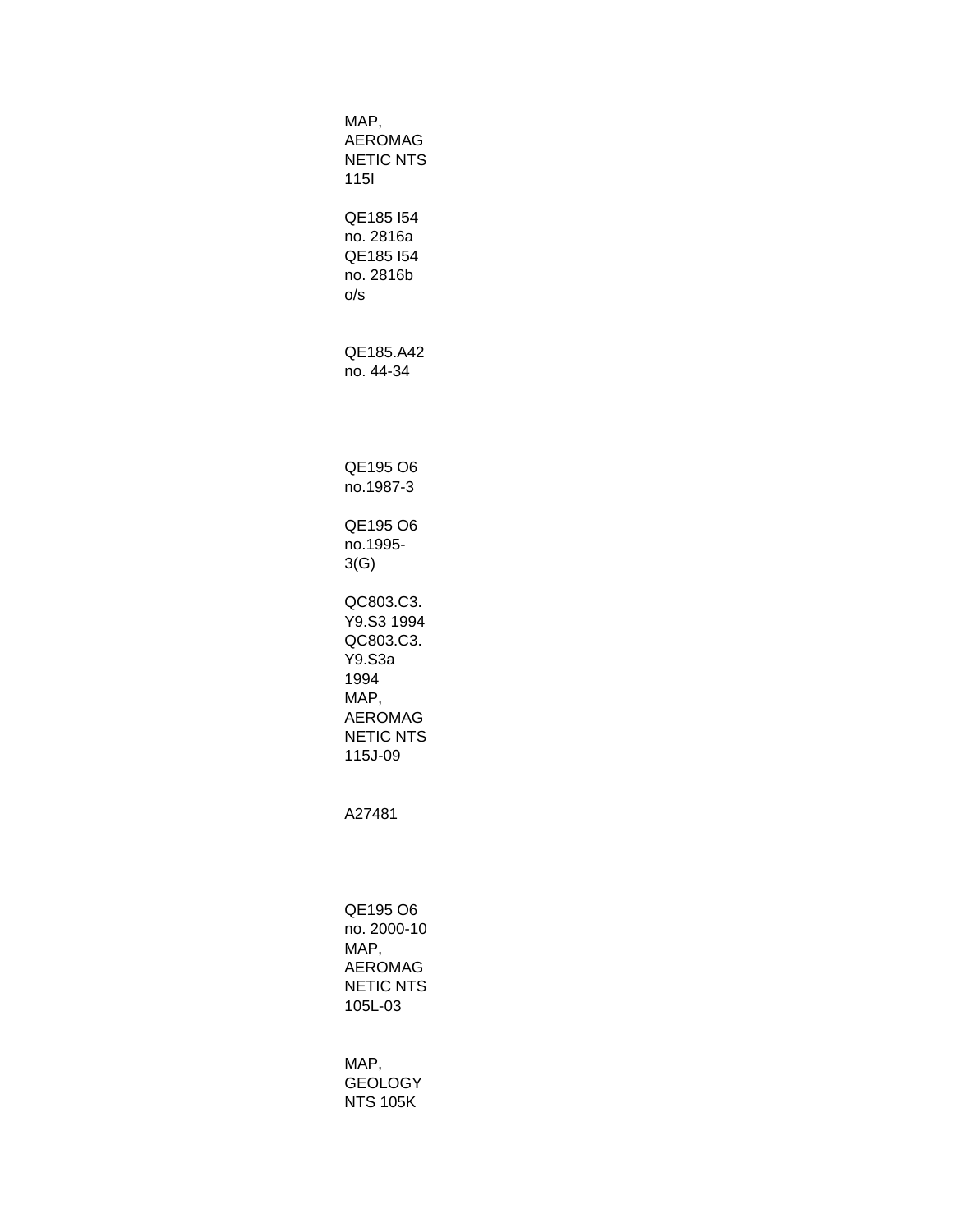QE185 T6 no. 115 MAP, GEOLOGY NTS 105F-11 QE185 T6 no. 122 QE185.A2 no. 200 QE185 T6 no. 105 MAP, GEOLOGY NTS 105G-12 MAP, AEROMAG NETIC NTS 105G-06 QE185 O6 no.1379 TD195.M5 I541 1996 MAP, GEOLOGY NTS 105G-10

QE195 O6 no. 1999-4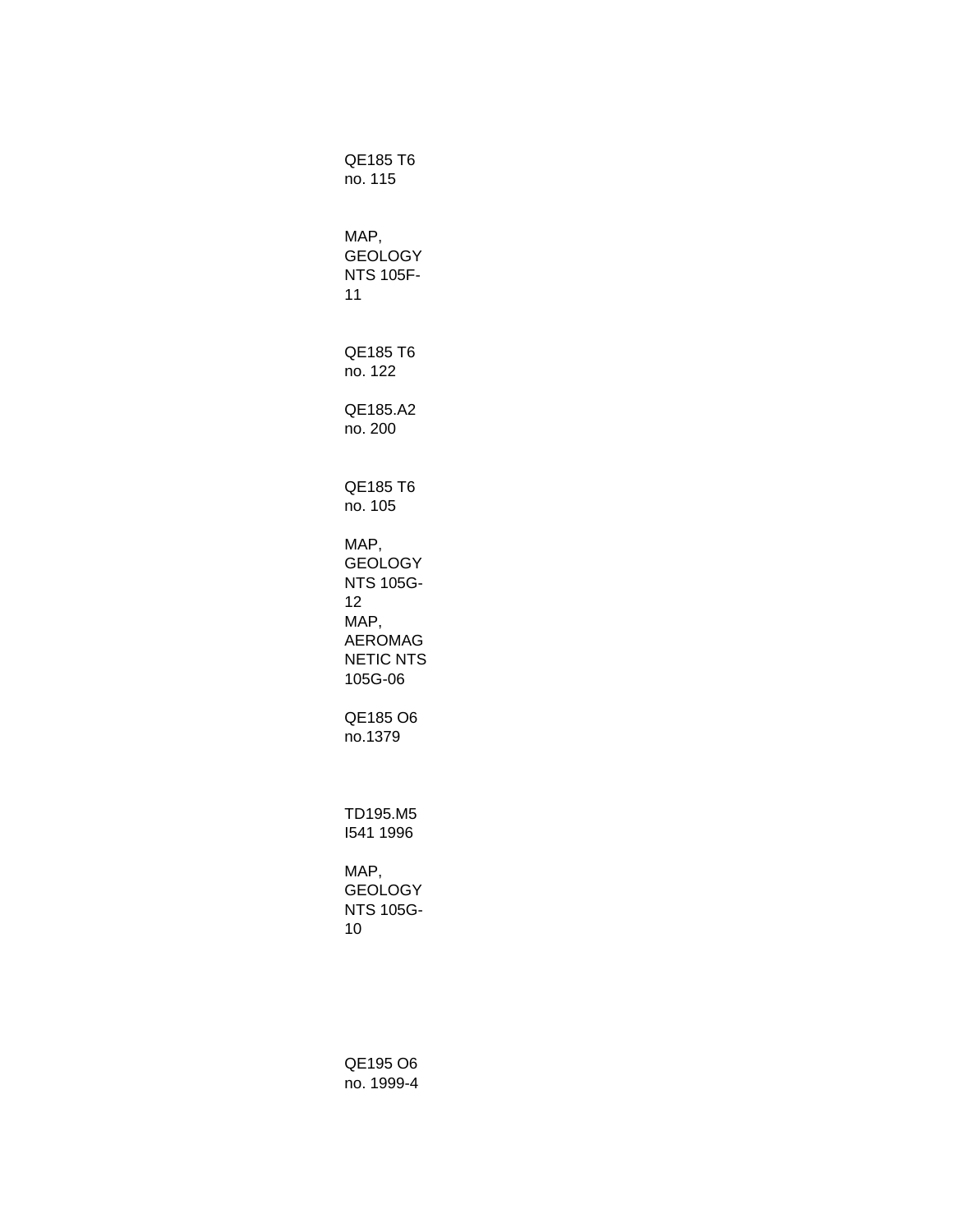MAP, AEROMAG NETIC NTS 105G MAP, AEROMAG NETIC NTS 105G-10 QE195 O6 no. 2001-33 QE195 O6 no. 2003- 10(D) QE195.T46 1970 QE185 A43 no. 394 QE185.A2 no. 426 QE185 O6 no.895 MAP, GEOLOGY NTS 105A-06 MAP, GEOLOGY NTS 105H-06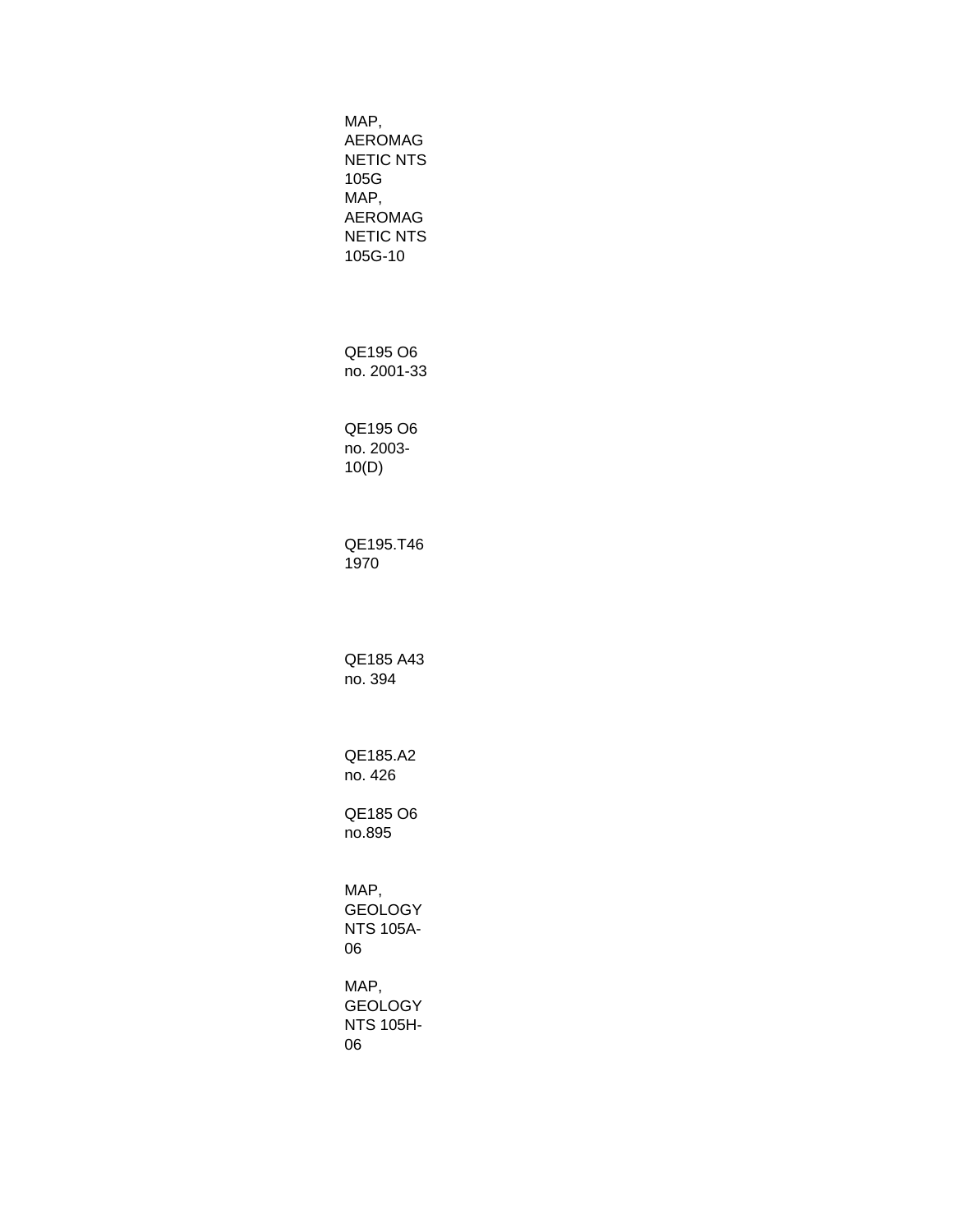MAP, AEROMAG NETIC NTS 105H TN27.Y94.Y 94 2000 TN27.Y94 Y94 2003 MAP, AEROMAG NETIC NTS 105A-11 TD178.7.C3 5 A48 TD178.7.C3 5 A48 no.72- 73-01 QE185.A42 no. 44-25 QH541.5.P5 G46 1980 G3401.C5 K5 21-1981 MAP, **GEOLOGY** NTS 105A-02 QE195 O6 no. 3812 MAP, AEROMAG NETIC NTS 105A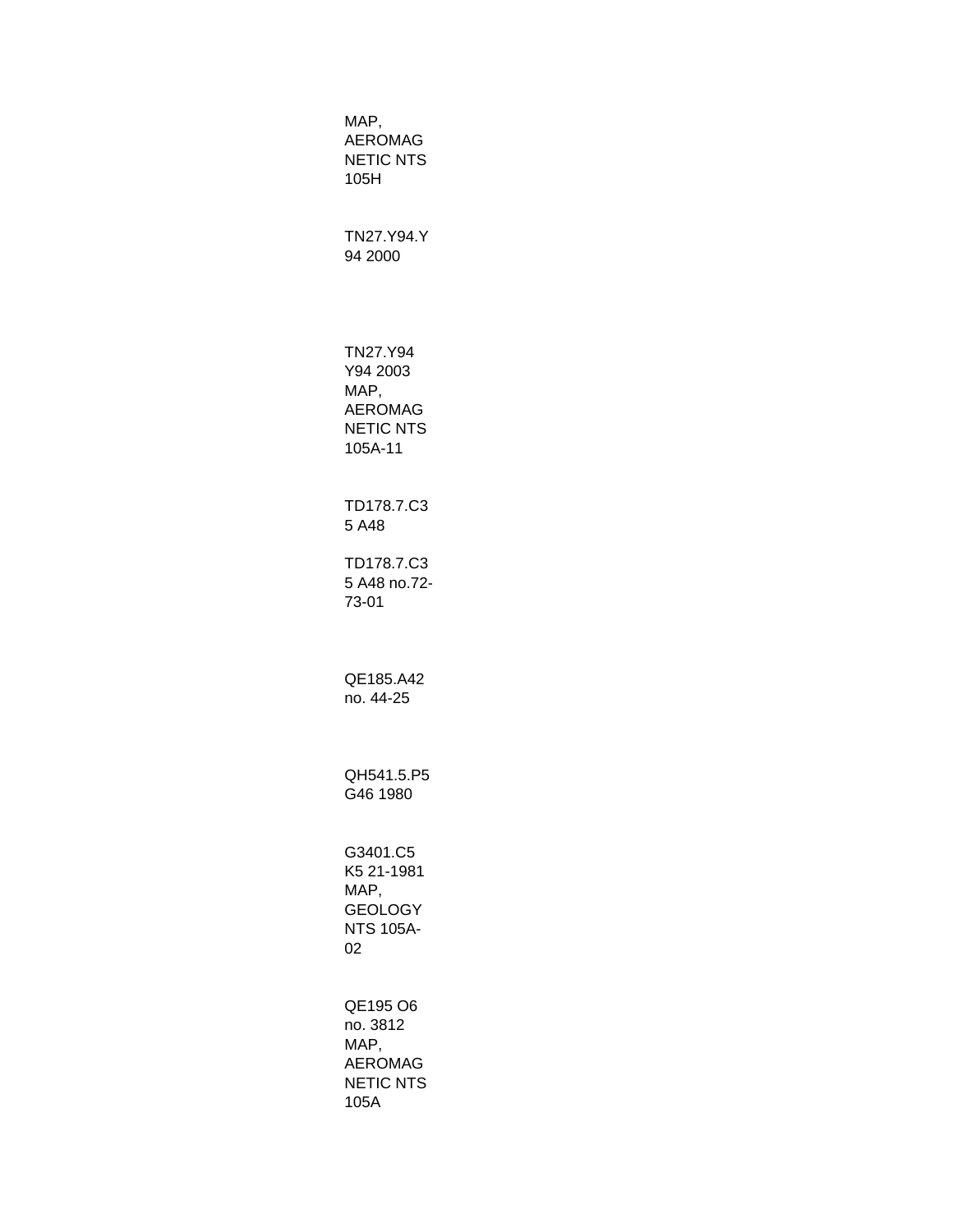MAP, AEROMAG NETIC NTS 105A-02 MAP, GEOLOGY NTS 105A-02 QE195 O6 no. 1994 QE185.A42 no. 86-17 QE185 A2 no. 284 QE185 A2 no. 267 QE185 A2 no.189 QE185.A42 no. 44-34 QE185.A42 no. 65-36 QE185 .A42 no. 69-28 MAP, GEOLOGY NTS 115I

RE 280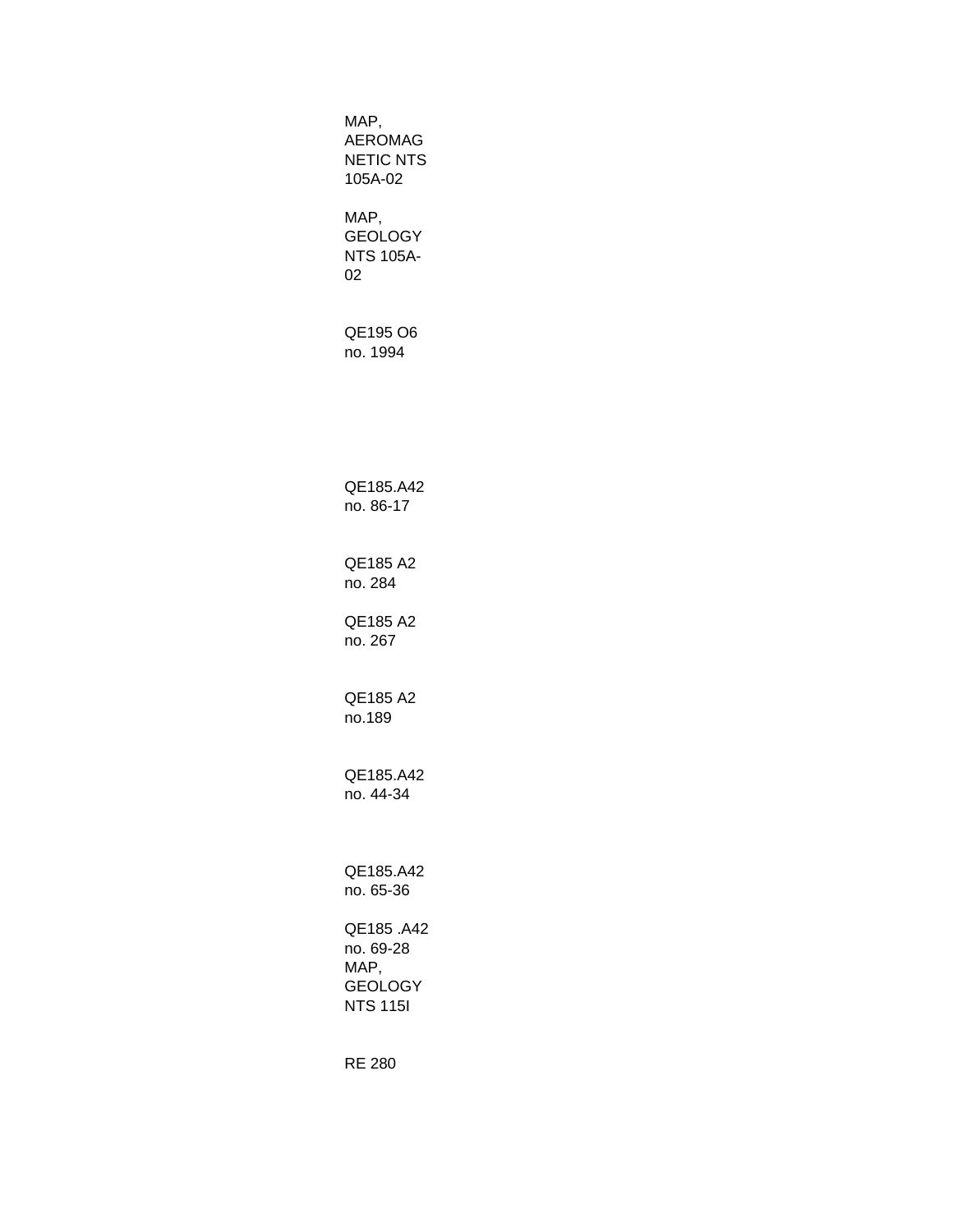QH541.5.P6 C41 QH541.5.P6 F6752 no.2 QH541.5.P6 L9623 no.25 QH541.5.P6 R6 QH541.5.P6 K5 QH541.5.P6 F67 QH541.5.P6 F65 QH541.5.P6 G4 QH541.5.P6 G44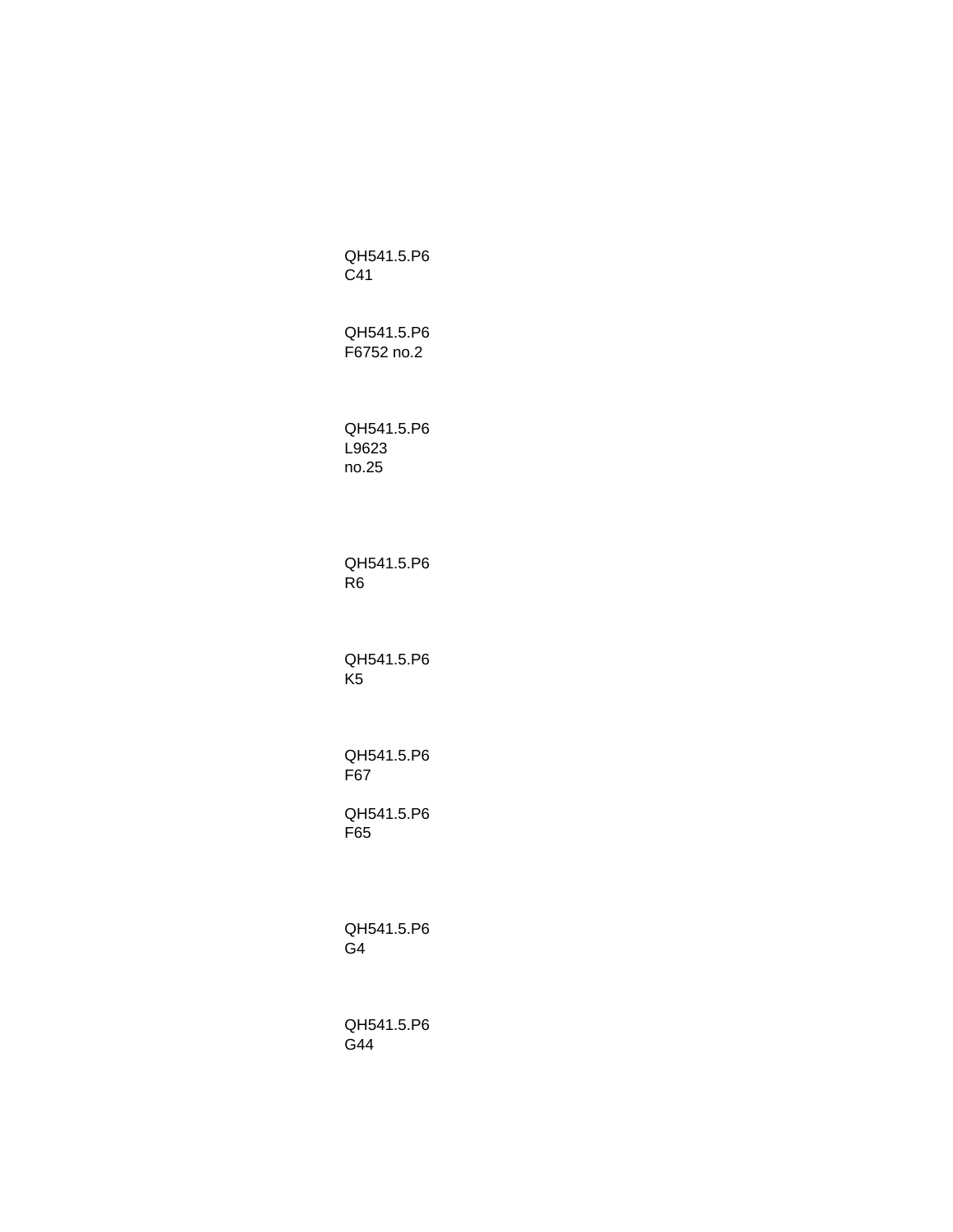QH541.5.P5 G47 1980 QH541.5.P6 K552

QH541.5.P6 G45

TJ930 H37

TJ930 H38

TJ930 H39

TJ930 H381

TJ930 E22

TJ930 E23

QH541.5.P6 K56

QH541.5.P6 F6752 no.3

QH541.5.P6 F6752 no.4